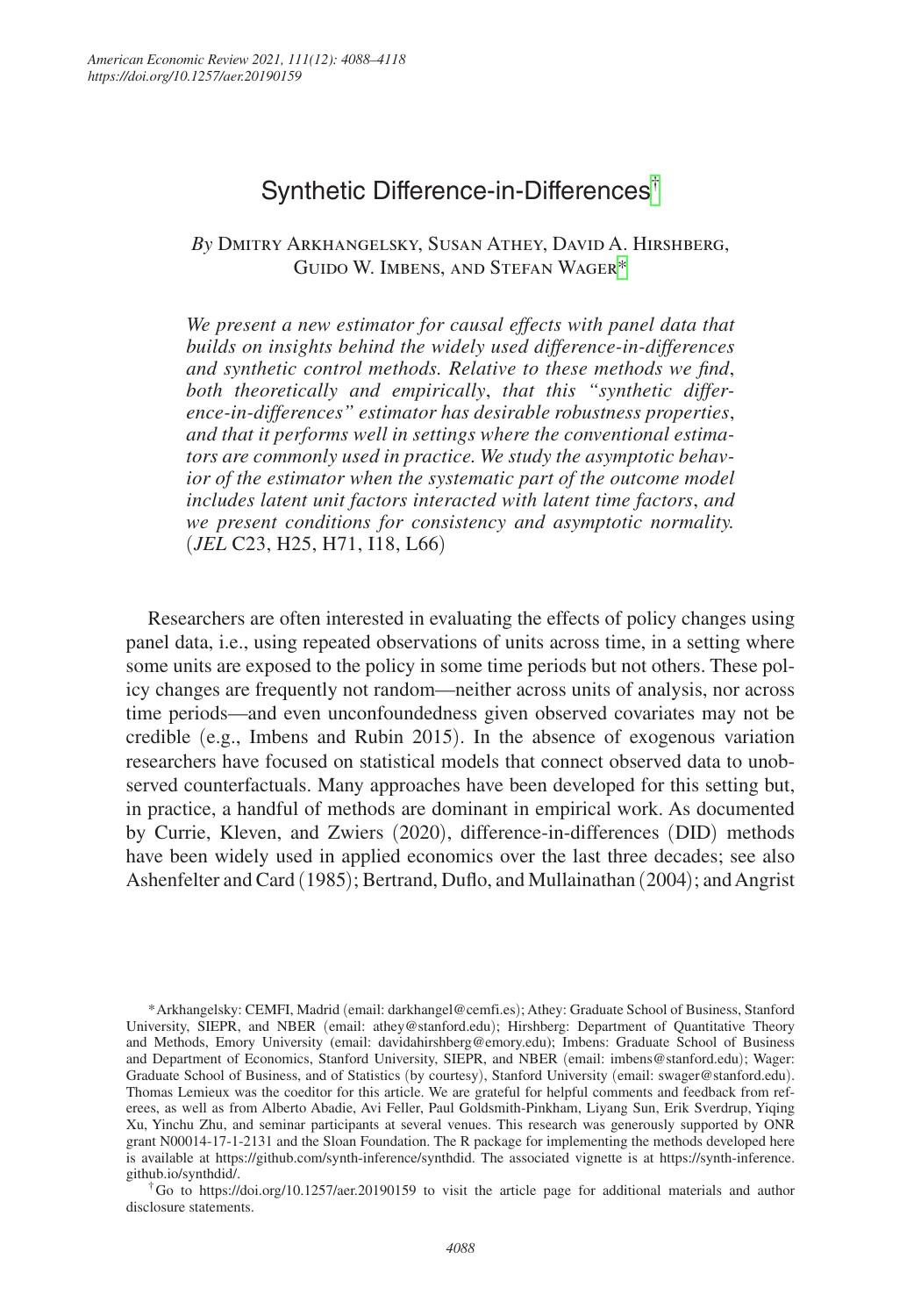and Pischke (2008). More recently, synthetic control (SC) methods, introduced in a series of seminal papers by Abadie and coauthors (Abadie and Gardeazabal 2003; Abadie, Diamond, and Hainmueller 2010; 2015; Abadie and L'Hour 2016), have emerged as an important alternative method for comparative case studies.

Currently these two strategies are often viewed as targeting different types of empirical applications. In general, DID methods are applied in cases where we have a substantial number of units that are exposed to the policy, and researchers are willing to make a "parallel trends" assumption that implies that we can adequately control for selection effects by accounting for additive unit-specific and time-specific fixed effects. In contrast, SC methods, introduced in a setting with only a single (or small number) of units exposed, seek to compensate for the lack of parallel trends by reweighting units to match their pre-exposure trends.

In this paper, we argue that although the empirical settings where DID and SC methods are typically used differ, the fundamental assumptions that justify both methods are closely related. We then propose a new method, synthetic difference in differences (SDID), that combines attractive features of both. Like SC, our method reweights and matches pre-exposure trends to weaken the reliance on parallel trend type assumptions. Like DID, our method is invariant to additive unit-level shifts, and allows for valid large-panel inference. Theoretically, we establish consistency and asymptotic normality of our estimator. Empirically, we find that our method is competitive with (or dominates) DID in applications where DID methods have been used in the past, and likewise is competitive with (or dominates) SC in applications where SC methods have been used in the past.

To introduce the basic ideas, consider a balanced panel with *N* units and *T* time periods, where the outcome for unit  $i$  in period  $t$  is denoted by  $Y_{it}$ , and exposure to the binary treatment is denoted by  $W_{it} \in \{0, 1\}$ . Suppose moreover that the first  $N_{co}$  (control) units are never exposed to the treatment, while the last  $N_{tr}$  $N - N_{co}$  (treated) units are exposed after time  $T_{pre}$ <sup>1</sup>. Like with SC methods, we start by finding weights  $\hat{\omega}^{sdid}$  that align pre-exposure trends in the outcome of unexposed units with those for the exposed units, e.g.,  $\sum_{i=1}^{N_{co}} \hat{\omega}_{i}^{s} \hat{d}^{s} Y_{it} \approx N_{tr}^{-1} \sum_{i=N_{co}+1}^{N} Y_{it}$ for all  $t = 1, \ldots, T_{pre}$ . We also look for time weights  $\lambda_t^{s\text{ did}}$  that balance pre-exposure time periods with postexposure ones (see Section I for details). Then we use these weights in a basic two-way fixed effects regression to estimate the average causal effect of exposure (denoted by  $\tau$ ):<sup>2</sup>

$$
(1) \quad \left(\hat{\tau}^{\text{sdid}}, \hat{\mu}, \hat{\alpha}, \hat{\beta}\right) \ = \ \underset{\tau, \mu, \alpha, \beta}{\arg\min} \left\{ \sum_{i=1}^{N} \sum_{t=1}^{T} \left(Y_{it} - \mu - \alpha_i - \beta_t - W_{it}\tau\right)^2 \hat{\omega}_i^{\text{sdid}} \hat{\lambda}_t^{\text{sdid}} \right\}.
$$

In comparison, DID estimates the effect of treatment exposure by solving the same two-way fixed effects regression problem without either time or unit weights:

(2) 
$$
(\hat{\tau}^{did}, \hat{\mu}, \hat{\alpha}, \hat{\beta}) = \underset{\alpha, \beta, \mu, \tau}{\arg \min} \left\{ \sum_{i=1}^{N} \sum_{t=1}^{T} (Y_{it} - \mu - \alpha_i - \beta_t - W_{it} \tau)^2 \right\}.
$$

<sup>1</sup> Throughout the main part of our analysis, we focus on the block treatment assignment case where  $W_{ii} = 1$  ( $\{i >$  $N_{co}$ ,  $t > T_{pre}$ ). In the closely related staggered adoption case (Athey and Imbens 2021) where units adopt the treatment at different times, but remain exposed after they first adopt the treatment, one can modify the methods developed here. See the Appendix for details.<br><sup>2</sup>This estimator also has an interpretation as a DID of weighted averages of observations. See equations (7)

and (8) below.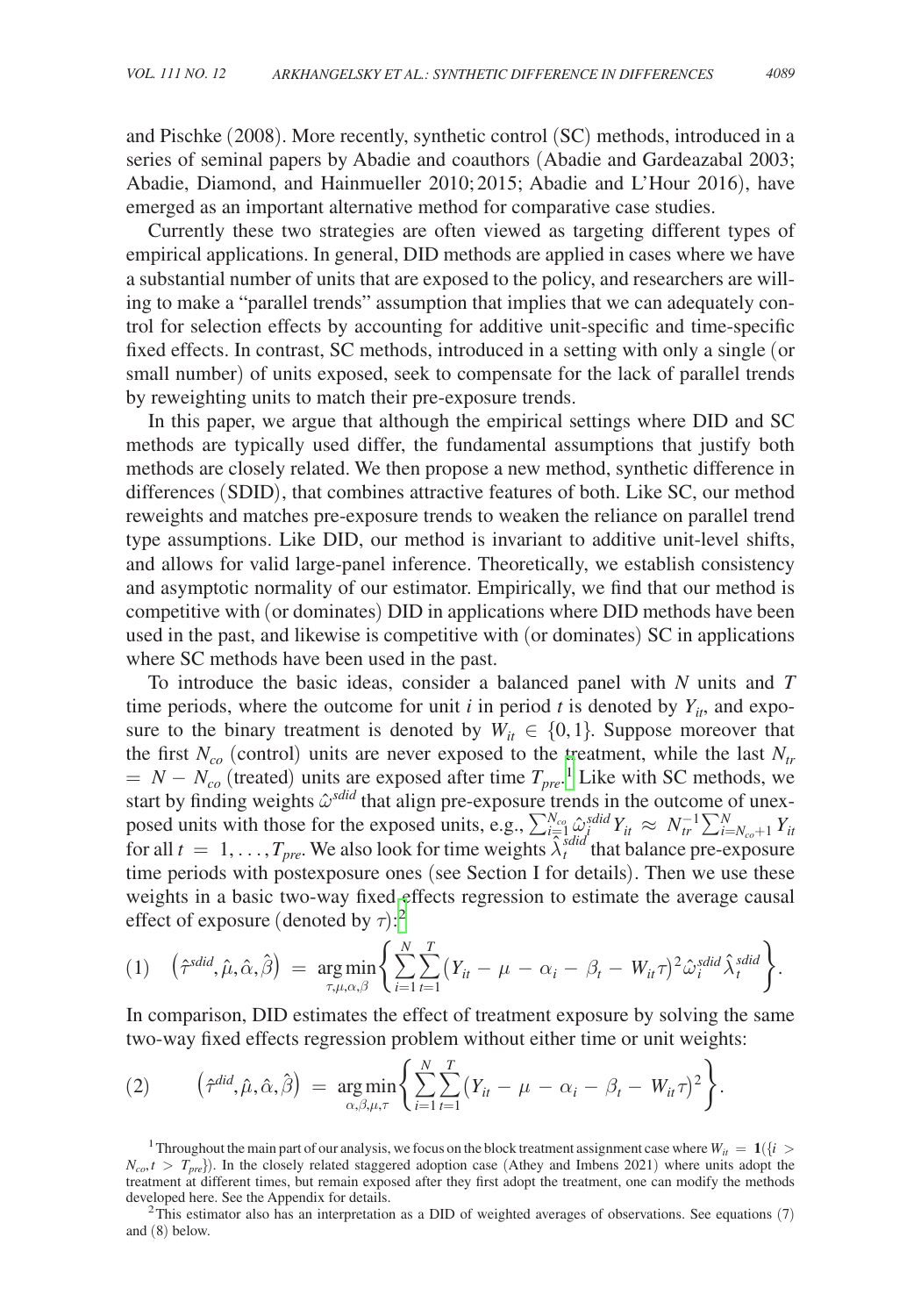The use of weights in the SDID estimator effectively makes the two-way fixed effect regression "local," in that it emphasizes (puts more weight on) units that on average are similar in terms of their past to the target (treated) units, and it emphasizes periods that are on average similar to the target (treated) periods.

This localization can bring two benefits relative to the standard DID estimator. Intuitively, using only similar units and similar periods makes the estimator more robust. For example, if one is interested in estimating the effect of anti-smoking legislation on California (Abadie, Diamond, and Hainmueller 2010), or the effect of German reunification on West Germany (Abadie, Diamond, and Hainmueller 2015), or the effect of the Mariel boatlift on Miami (Card 1990, Peri and Yasenov 2019), it is natural to emphasize states, countries or cities that are similar to California, West Germany, or Miami respectively relative to states, countries, or cities that are not. Perhaps less intuitively, the use of the weights can also improve the estimator's precision by implicitly removing systematic (predictable) parts of the outcome. However, the latter is not guaranteed: If there is little systematic heterogeneity in outcomes by either units or time periods, the unequal weighting of units and time periods may worsen the precision of the estimators relative to the DID estimator.

Unit weights are designed so that the average outcome for the treated units is approximately parallel to the weighted average for control units. Time weights are designed so that the average posttreatment outcome for each of the control units differs by a constant from the weighted average of the pretreatment outcomes for the same control units. Together, these weights make the DID strategy more plausible. This idea is not far from the current empirical practice. Raw data rarely exhibit parallel time trends for treated and control units, and researchers use different techniques, such as adjusting for covariates or selecting appropriate time periods to address this problem (e.g., Abadie 2005, Callaway and Sant'anna 2020). Graphical evidence that is used to support the parallel trends assumption is then based on the adjusted data. SDID makes this process automatic and applies a similar logic to weighting both units and time periods, all while retaining statistical guarantees. From this point of view, SDID addresses pretesting concerns recently expressed in Roth (2018).

In comparison with the SDID estimator, the SC estimator omits the unit fixed effect and the time weights from the regression function:

(3) 
$$
\left(\hat{\tau}^{sc}, \hat{\mu}, \hat{\beta}\right) = \underset{\mu, \beta, \tau}{\arg \min} \left\{ \sum_{i=1}^N \sum_{t=1}^T \left(Y_{it} - \mu - \beta_t - W_{it} \tau\right)^2 \hat{\omega}_i^{sc} \right\}.
$$

The argument for including time weights in the SDID estimator is the same as the argument for including the unit weights presented earlier: The time weight can both remove bias and improve precision by eliminating the role of time periods that are very different from the posttreatment periods. Similar to the argument for the use of weights, the argument for the inclusion of the unit fixed effects is twofold. First, by making the model more flexible, we strengthen its robustness properties. Second, as demonstrated in the application and simulations based on real data, these unit fixed effects often explain much of the variation in outcomes and can improve precision. Under some conditions, SC weighting can account for the unit fixed effects on its own. In particular, this happens when the weighted average of the outcomes for the control units in the pretreatment periods is exactly equal to the average of outcomes for the treated units during those pretreatment periods. In practice, this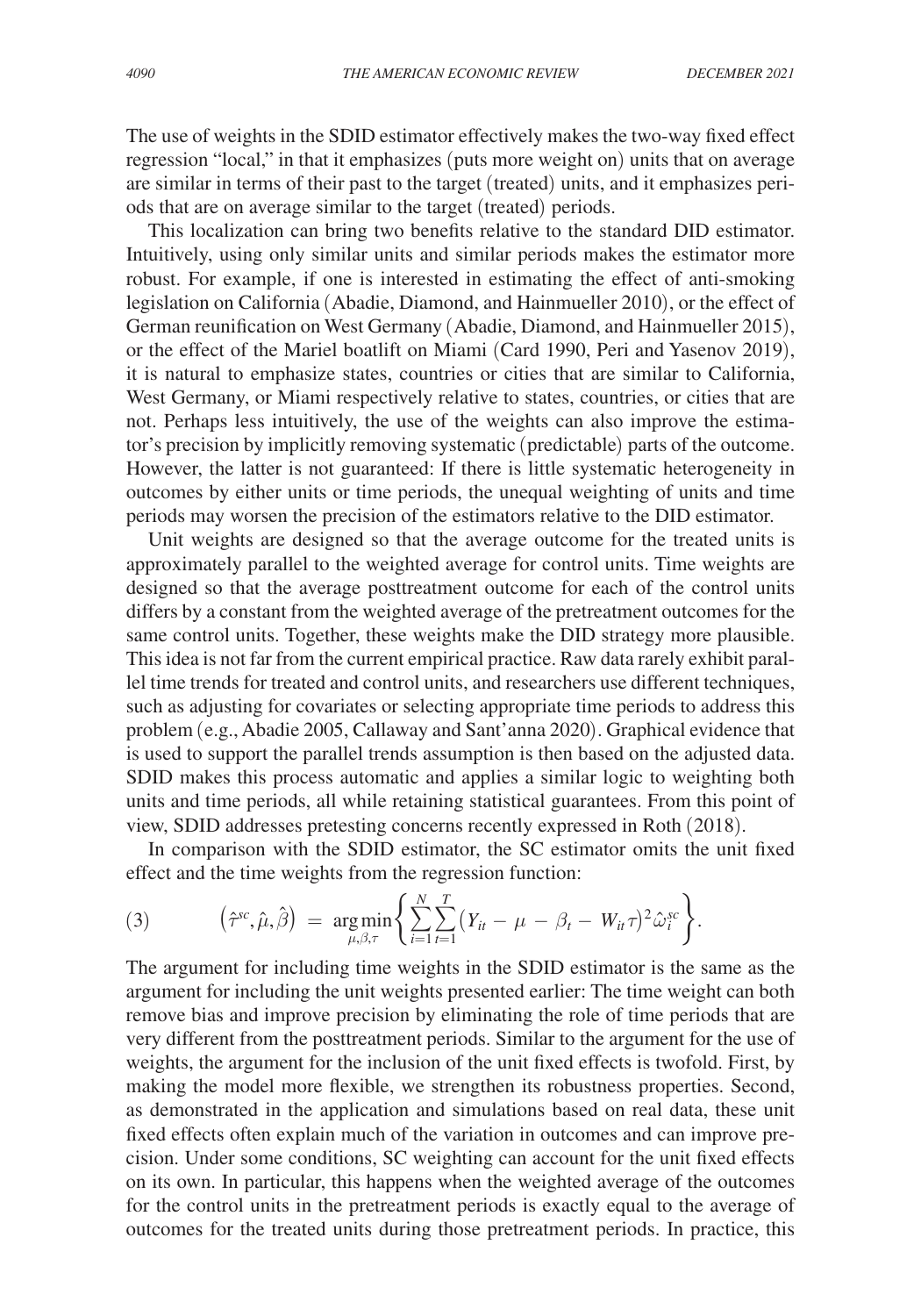equality holds only approximately, in which case including the unit fixed effects in the weighted regression will remove some of the remaining bias. The benefits of including unit fixed effects in the SC regression (3) can also be obtained by applying the SC method after centering the data by subtracting, from each unit's trajectory, its pretreatment mean. This estimator was previously suggested in Doudchenko and Imbens (2016) and Ferman and Pinto (2019). To separate out the benefits of allowing for fixed effects from those stemming from the use of time weights, we include in our application and simulations this synthetic control with intercept DIFP (Doudchenko-Imbens Ferman-Pinto) estimator.

# **I. An Application**

To get a better understanding of how  $\hat{\tau}^{did}$ ,  $\hat{\tau}^{sc}$ , and  $\hat{\tau}^{sdid}$  compare to each other, we first revisit the California smoking cessation program example of Abadie, Diamond, and Hainmueller (2010). The goal of their analysis was to estimate the effect of increased cigarette taxes on smoking in California (based on the data from Orzechowski & Walker 2005). We consider observations for 39 states (including California) from 1970 through 2000. California passed Proposition 99 increasing cigarette taxes (i.e., is treated) from 1989 onwards. Thus, we have  $T_{pre} = 19$ pretreatment periods,  $T_{post} = T - T_{pre} = 12$  posttreatment periods,  $N_{co} = 38$ unexposed states, and  $N_{tr} = 1$  exposed state (California).

# A. *Implementing SDID*

Before presenting results on the California smoking case, we discuss in detail how we choose the SC type weights  $\hat{\omega}^{sdid}$  and  $\hat{\lambda}^{sdid}$  used for our estimator as specified in (1). Recall that, at a high level, we want to choose the unit weights to roughly match pretreatment trends of unexposed units with those for the exposed ones,  $\sum_{i=1}^{N_{co}} \hat{\omega}_i^{sdid}$  $Y_{it} \approx N_{tr}^{-1} \sum_{i=N_{co}+1}^{N} Y_{it}$  for all  $t = 1, ..., T_{pre}$ , and similarly we want to choose the time weights to balance pre- and postexposure periods for unexposed units.

In the case of the unit weights  $\hat{\omega}^{sdid}$ , we implement this by solving the optimization problem

(4) 
$$
\left(\hat{\omega}_0, \hat{\omega}^{\text{sdid}}\right) = \underset{\omega_0 \in \mathbb{R}, \omega \in \Omega}{\arg \min} \ell_{\text{unit}}(\omega_0, \omega),
$$

where

$$
\ell_{unit}(\omega_0, \omega) = \sum_{t=1}^{T_{pre}} \left( \omega_0 + \sum_{i=1}^{N_{co}} \omega_i Y_{it} - \frac{1}{N_{tr}} \sum_{i=N_{co}+1}^{N} Y_{it} \right)^2 + \zeta^2 T_{pre} ||\omega||_2^2,
$$
  

$$
\Omega = \left\{ \omega \in \mathbb{R}_+^N : \sum_{i=1}^{N_{co}} \omega_i = 1, \omega_i = N_{tr}^{-1} \text{ for all } i = N_{co} + 1, ..., N \right\},\
$$

where  $\mathbb{R}_+$  denotes the positive real line. We set the regularization parameter  $\zeta$  as

where 
$$
\mathbb{R}_+
$$
 denotes the positive real line. We set the regularization parameter  $\zeta$  as  
\n
$$
\zeta = (N_{tr}T_{post})^{1/4}\hat{\sigma} \qquad \text{with} \qquad \hat{\sigma}^2 = \frac{1}{N_{co}(T_{pre}-1)} \sum_{i=1}^{N_{co}T_{pre}-1} (\Delta_{it} - \bar{\Delta})^2,
$$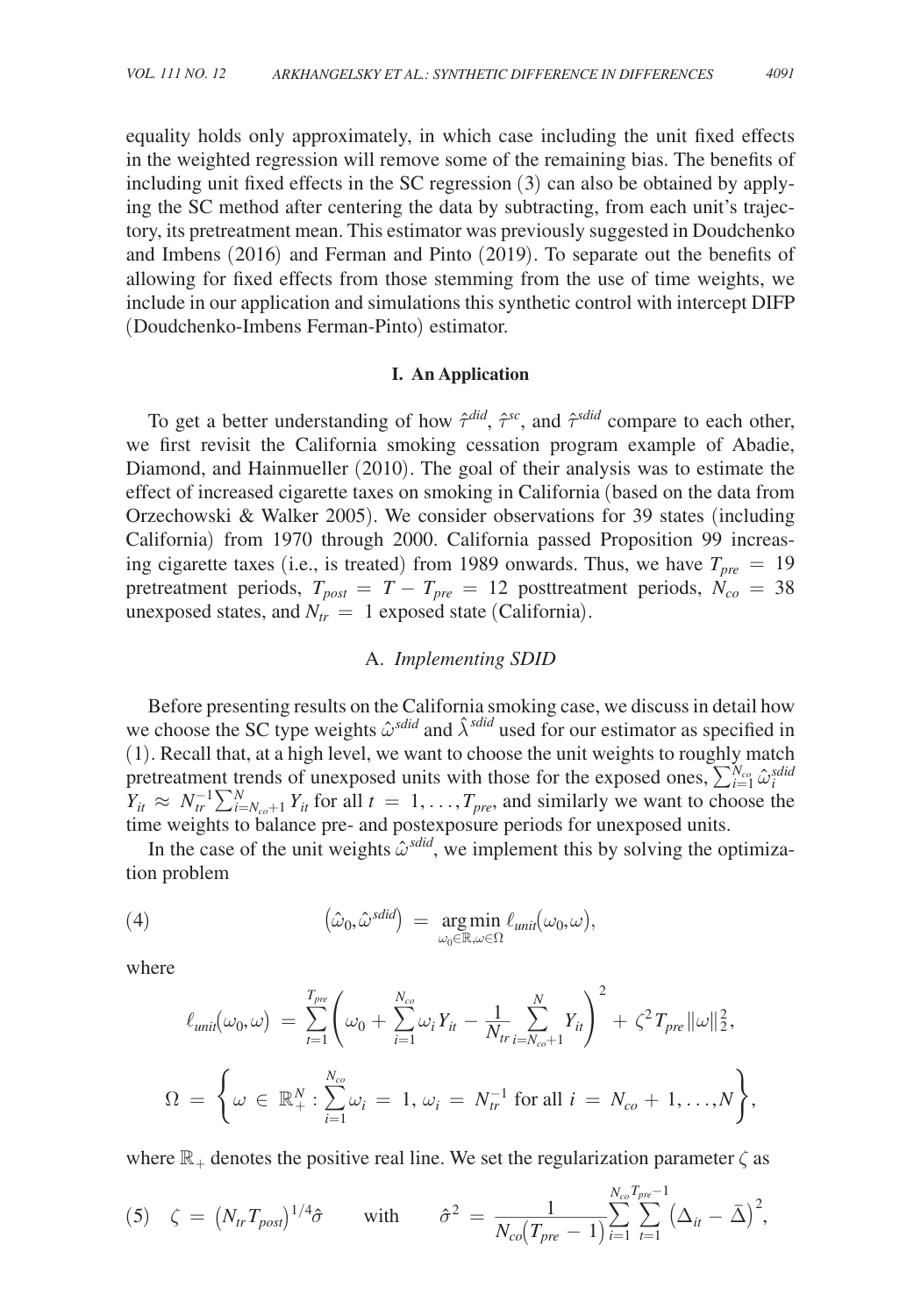where

THE AMERICAN ECONOMIC REVIEW

\nDECE

\nwhere

\n
$$
\Delta_{it} = Y_{i(t+1)} - Y_{it}, \quad \text{and} \quad \bar{\Delta} = \frac{1}{N_{co}(T_{pre} - 1)} \sum_{i=1}^{N_{co}} \sum_{t=1}^{T_{pre} - 1} \Delta_{it}.
$$
\nThat is, we choose the regularization parameter  $\zeta$  to match the size of one-period outcome change  $\Delta$ , for unexposed units in the pre-period multijates.

That is, we choose the regularization parameter  $\zeta$  to match the size of a typical one-period outcome change  $\Delta_{it}$  for unexposed units in the pre-period, multiplied by a theoretically motivated scaling  $(N_{tr}T_{post})^{1/4}$ . The SDID weights  $\hat{\omega}^{sdid}$  are closely related to the weights used in Abadie, Diamond, and Hainmueller (2010), with two minor differences. First, we allow for an intercept term  $\omega_0$ , meaning that the weights  $\hat{\omega}^{sdid}$  no longer need to make the unexposed pre-trends perfectly match the exposed ones; rather, it is sufficient that the weights make the trends parallel. The reason we can allow for this extra flexibility in the choice of weights is that our use of fixed effects  $\alpha_i$  will absorb any constant differences between different units. Second, following Doudchenko and Imbens (2016), we add a regularization penalty to increase the dispersion, and ensure the uniqueness, of the weights. If we were to omit the intercept  $\omega_0$  and set  $\zeta = 0$ , then (4) would correspond exactly to a choice of weights discussed in Abadie, Diamond, and Hainmueller (2010) in the case where  $N_{tr} = 1$ .

We implement this for the time weights  $\hat{\lambda}^{sdid}$  by solving<sup>3</sup>

(6) 
$$
\left(\hat{\lambda}_0, \hat{\lambda}^{\text{sdid}}\right) = \underset{\lambda_0 \in \mathbb{R}, \lambda \in \Lambda}{\arg \min} \ell_{\text{time}}(\lambda_0, \lambda),
$$

where

$$
\ell_{time}(\lambda_0, \lambda) = \sum_{i=1}^{N_{co}} \left( \lambda_0 + \sum_{t=1}^{T_{pre}} \lambda_t Y_{it} - \frac{1}{T_{post}} \sum_{t=T_{pre}+1}^{T} Y_{it} \right)^2,
$$
  

$$
\Lambda = \left\{ \lambda \in \mathbb{R}_+^T : \sum_{t=1}^{T_{pre}} \lambda_t = 1, \lambda_t = T_{post}^{-1} \text{ for all } t = T_{pre} + 1, ..., T \right\}.
$$

The main difference between (4) and (6) is that we use regularization for the former but not the latter. This choice is motivated by our formal results, and reflects the fact we allow for correlated observations within time periods for the same unit, but not across units within a time period, beyond what is captured by the systematic component of outcomes as represented by a latent factor model.

We summarize our procedure as [Algorithm 1](#page-5-0).<sup>4</sup> In our application and simulations we also report the SC and DIFP estimators. Both of these use weights solving (4) without regularization. The SC estimator also omits the intercept  $\omega_0$ <sup>5</sup>

<sup>&</sup>lt;sup>3</sup>The weights  $\hat{\lambda}^{sdid}$  may not be uniquely defined, as  $\ell_{time}$  can have multiple minima. In principle our results hold for any argmin of  $\ell_{time}$ . These tend to be similar in the setting we consider, as they all converge to unique 'oracle weights'  $\tilde{\lambda}^{sdid}$  that are discussed in Section IIIB. In practice, to make the minimum defining our time weights

unique, we add a very small regularization term  $\zeta^2 N_{co} ||\lambda||^2$  to  $\ell_{time}$ , taking  $\zeta = 10^{-6} \hat{\sigma}$  for  $\hat{\sigma}$  as in (5).<br><sup>4</sup> Some applications feature time-varying exogenous covariates  $X_{it} \in \mathbb{R}^p$ . We can incorp these covariates by applying SDID to the residuals  $Y_{i}^{res} = Y_{i} - X_{i} \hat{\beta}$  of the regression of  $Y_{i}$  on  $X_{i}$ .<br><sup>5</sup> Like the time weights  $\hat{\lambda}^{sdid}$ , the unit weights for the SC and DIFP estimators may not be uniquely

To ensure uniqueness in practice, we take  $\zeta = 10^{-6}\hat{\sigma}$ , not  $\zeta = 0$ , in  $\ell_{unit}$ . In our simulations, SC and DIFP with this minimal form of regularization outperform more strongly regularized variants with  $\zeta$  as in (5). We show this comparison in Table 6.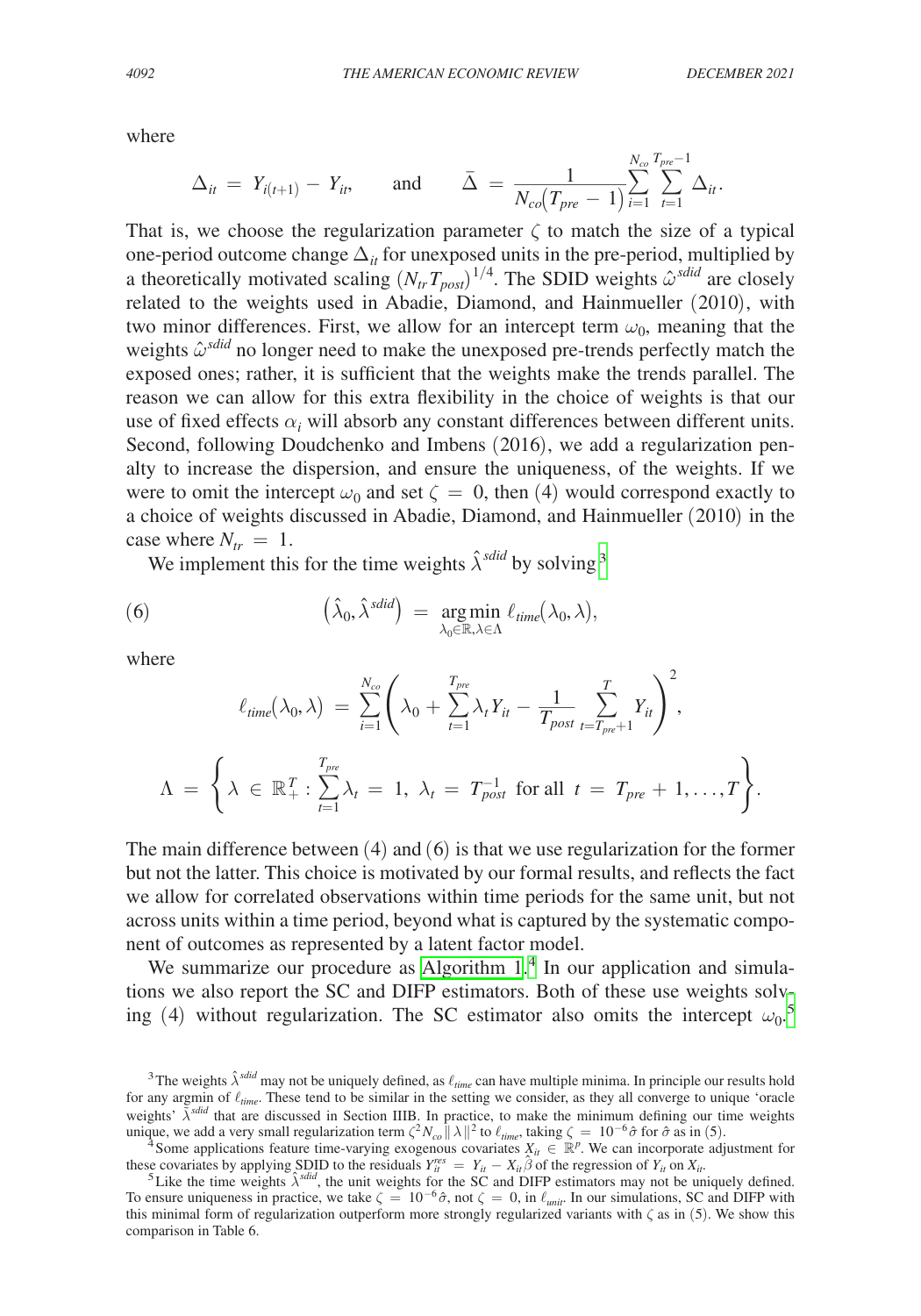Algorithm 1—SDID

<span id="page-5-0"></span>Data: **Y**, **W**

Result: Point estimate  $\hat{\tau}^{sdid}$ 

- 1. Compute regularization parameter  $\zeta$  using (5);
- 2. Compute unit weights  $\hat{\omega}^{sdid}$  via (4);
- 3. Compute time weights  $\hat{\lambda}^{sdid}$  via (6);
- 4. Compute the SDID estimator via the weighted DID regression

$$
\left(\hat{\tau}^{\text{add}}, \hat{\mu}, \hat{\alpha}, \hat{\beta}\right) = \underset{\tau, \mu, \alpha, \beta}{\text{arg min}} \left\{ \sum_{i=1}^{N} \sum_{t=1}^{T} \left(Y_{it} - \mu - \alpha_i - \beta_t - W_{it}\tau\right)^2 \hat{\omega}_i^{\text{add}} \hat{\lambda}_i^{\text{add}} \right\};
$$

|                | <b>SDID</b> | SС      | DID     | МC      | <b>DIFP</b> |
|----------------|-------------|---------|---------|---------|-------------|
| Estimate       | $-15.6$     | $-19.6$ | $-27.3$ | $-20.2$ | $-11.1$     |
| Standard error | (8.4)       | (9.9)   | (17.7)  | (11.5)  | (9.5)       |

*Notes:* Estimates for average effect of increased cigarette taxes on California per capita cigarette sales over 12 posttreatment years, based on SDID, SC, DID, MC, DIFP, along with estimated standard errors. We use the "placebo method" standard error estimator discussed in Section IV.

Finally, we report results for the matrix completion (MC) estimator proposed by Athey et al. (2021), which is based on imputing the missing  $Y_{it}(0)$  using a low rank factor model with nuclear norm regularization.

# B. *The California Smoking Cessation Program*

The results from running this analysis are shown in Table 1. As argued in Abadie, Diamond, and Hainmueller (2010), the assumptions underlying the DID estimator are suspect here, and the −27.3 point estimate likely overstates the effect of the policy change on smoking. SC provides a reduced (and generally considered more credible) estimate of −19.6. The other methods, our proposed SDID, the DIFP and the MC estimator are all smaller than the DID estimator with the SDID and DIFP estimator substantially smaller than the SC estimator. At the very least, this difference in point estimates implies that the use of time weights and unit fixed effects in (1) materially affects conclusions, and, throughout this paper, we will argue that when  $\hat{\tau}^{sc}$  and  $\hat{\tau}^{sdid}$  differ, the latter is often more credible. Next, and perhaps surprisingly, we see that the standard errors obtained for SDID (and also for SC, DIFP, and MC) are smaller than those for DID, despite our method being more flexible. This is a result of the local fit of SDID (and SC) being improved by the weighting.

To facilitate direct comparisons, we observe that each of the three estimators can be rewritten as a weighted average difference in adjusted outcomes  $\hat{\delta}_i$  for appropriate sample weights  $\hat{\omega}_i$ :

(7) 
$$
\hat{\tau} = \hat{\delta}_{tr} - \sum_{i=1}^{N_{co}} \hat{\omega}_i \hat{\delta}_i \quad \text{where} \quad \hat{\delta}_{tr} = \frac{1}{N_{tr}} \sum_{i=N_{co}+1}^{N} \hat{\delta}_i.
$$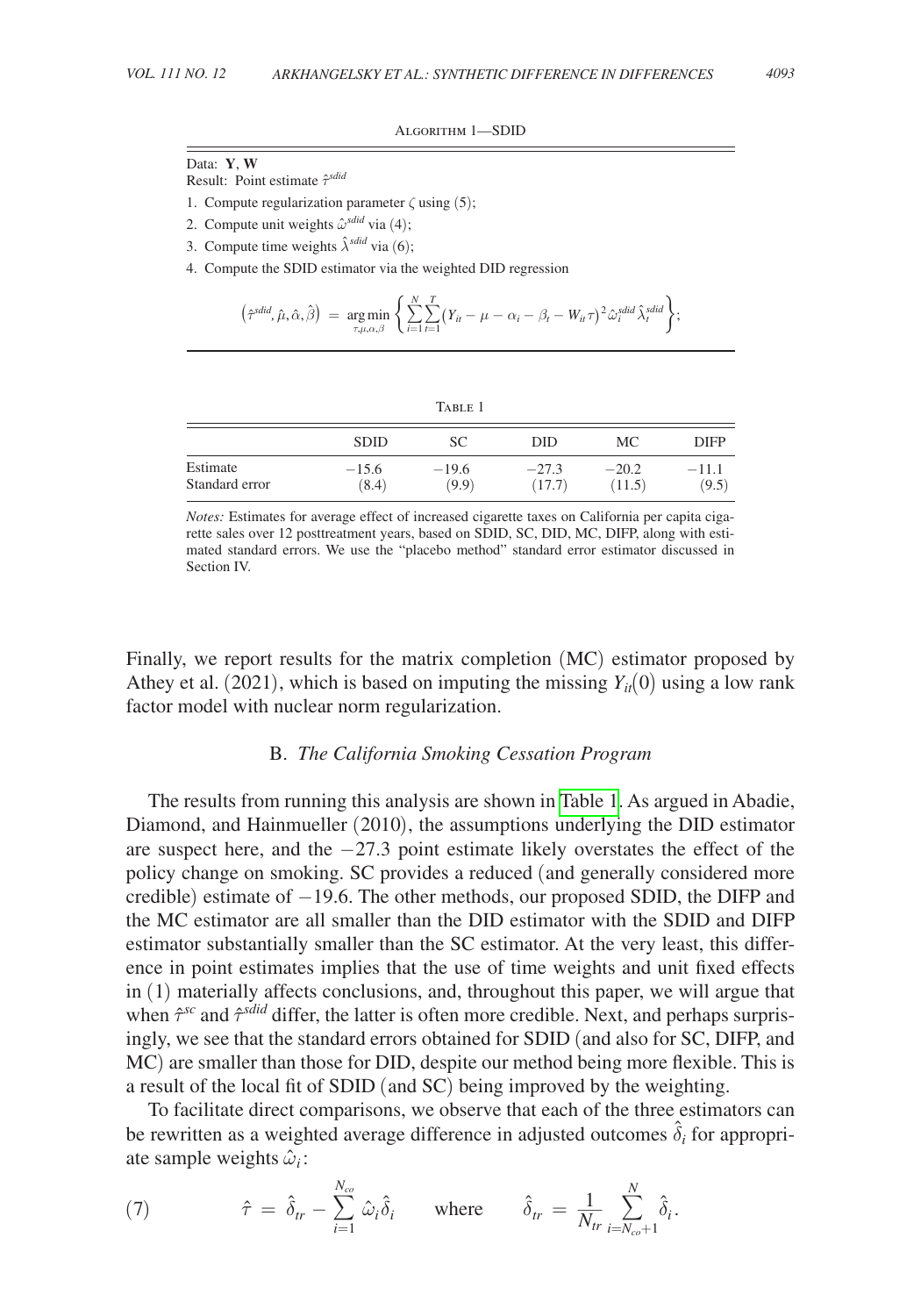DID uses constant weights  $\hat{\omega}_i^{did} = N_{co}^{-1}$ , while the construction of SDID and SC weights is outlined in Section IA. For the adjusted outcomes  $\hat{\delta}_i$ , SC uses unweighted treatment period averages, DID uses unweighted differences between average treatment period and pretreatment outcomes, and SDID uses weighted differences of the same:

(8) 
$$
\hat{\delta}_i^{sc} = \frac{1}{T_{post}} \sum_{t=T_{pre}+1}^T Y_{it},
$$

$$
\hat{\delta}_i^{did} = \frac{1}{T_{post}} \sum_{t=T_{pre}+1}^T Y_{it} - \frac{1}{T_{pre}} \sum_{t=1}^{T_{pre}} Y_{it},
$$

$$
\hat{\delta}_i^{\text{sid}} = \frac{1}{T_{\text{post}}} \sum_{t=T_{\text{pre}}+1}^{T} Y_{it} - \sum_{t=1}^{T_{\text{pre}}} \hat{\lambda}_t^{\text{sid}} Y_{it}.
$$

The top panel of [Figure 1](#page-7-0) illustrates how each method operates. As is well-known (Ashenfelter and Card 1985), DID relies on the assumption that cigarette sales in different states would have evolved in a parallel way absent the intervention. Here, preintervention trends are obviously not parallel, so the DID estimate should be considered suspect. In contrast, SC reweights the unexposed states so that the weighted of outcomes for these states match California preintervention as close as possible, and then attributes any postintervention divergence of California from this weighted average to the intervention. What SDID does here is reweight the unexposed control units to make their time trend parallel (but not necessarily identical) to California preintervention, then apply a DID analysis to this reweighted panel. Moreover, because of the time weights, we only focus on a subset of the preintervention time periods when carrying out this last step. These time periods were selected so that the weighted average of historical outcomes predicts average treatment period outcomes for control units, up to a constant. It is useful to contrast the data-driven SDID approach to selecting the time weights to both DID, where all pretreatment periods are given equal weight, and to event studies where typically the last pretreatment period is used as a comparison and so implicitly gets all the weight (e.g., Borusyak and Jaravel 2016; Freyaldenhoven, Hansen, and Shapiro 2019).

The lower panel of Figure 1 plots  $\hat{\delta}_{tr} - \hat{\delta}_i$  for each method and for each unexposed state, where the size of each point corresponds to its weight  $\hat{\omega}_i$ ; observations with zero weight are denoted by an  $\times$  symbol. As discussed in Abadie, Diamond, and Hainmueller (2010), the SC weights  $\hat{\omega}^{sc}$  are sparse. The SDID weights  $\hat{\omega}^{sdid}$  are also sparse—but less so. This is due to regularization and the use of the intercept  $\omega_0$ , which allows greater flexibility in solving (4), enabling more balanced weighting. Observe that both DID and SC have some very high influence states, that is, states with large absolute values of  $\hat{\omega}_i(\hat{\delta}_{tr} - \hat{\delta}_i)$  (e.g., in both cases, New Hampshire). In contrast, SDID does not give any state particularly high influence, suggesting that after weighting, we have achieved the desired "parallel trends" as illustrated in the top panel of Figure 1 without inducing excessive variance in the estimator by using concentrated weights.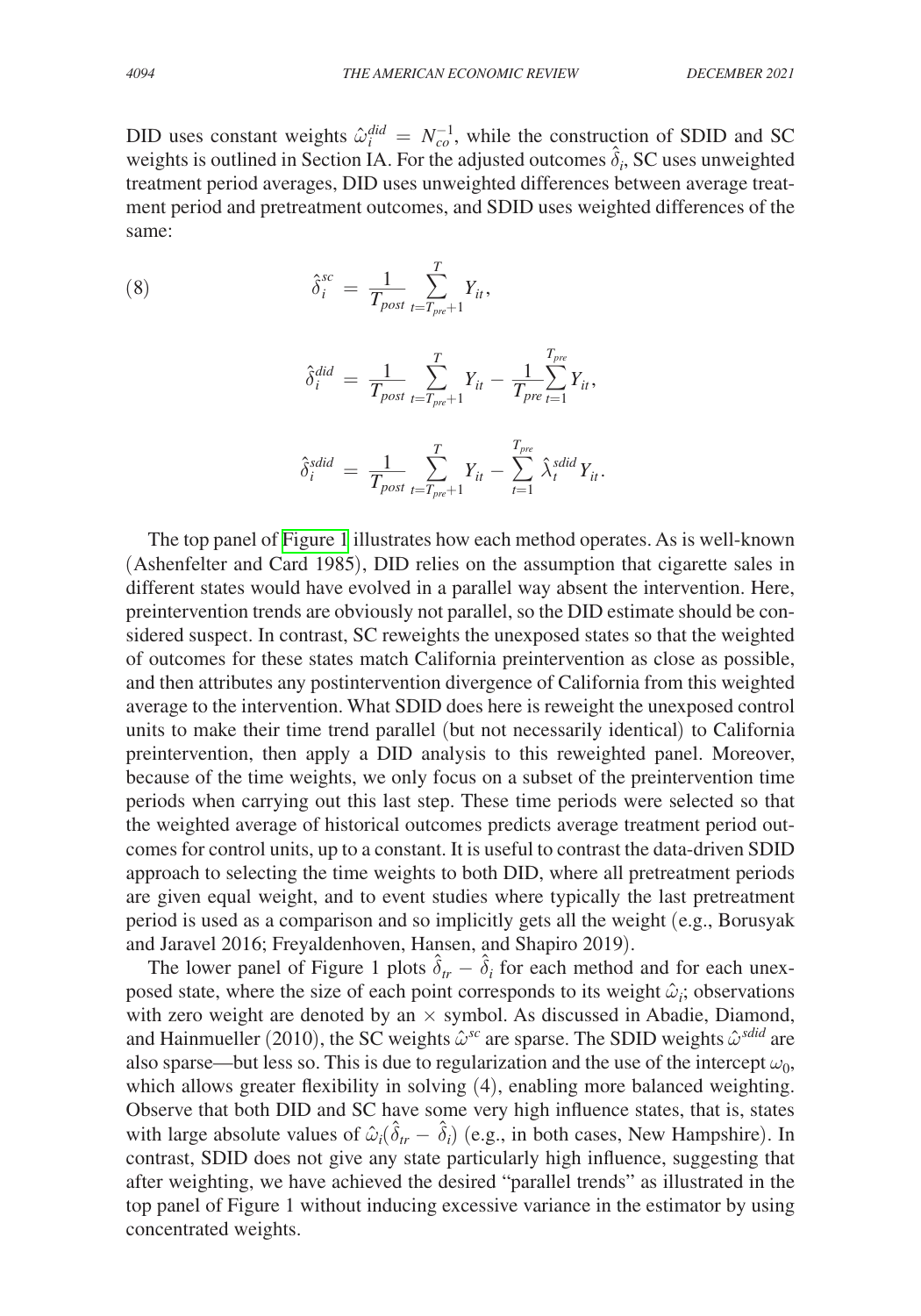<span id="page-7-0"></span>

Figure 1. A Comparison between DID, SC, and SDID Estimates for the Effect of California Proposition 99 on Per-Capita Annual Cigarette Consumption (in Packs/Year)

*Notes:* In the first row, we show trends in consumption over time for California and the relevant weighted average of control states, with the weights used to average pretreatment time periods at the bottom of the graphs. The estimated effect is indicated by an arrow. In the second row, we show the state-by-state adjusted outcome difference  $\hat{\delta}_{tr} - \hat{\delta}_i$  as specified in (7) and (8), with the weights  $\hat{\omega}_i$  indicated by dot size and the weighted average of these differences: the estimated effect—indicated by a horizontal line. States are ordered alphabetically. Observations with zero weight are denoted by an  $\times$  symbol.

#### **II. Placebo Studies**

So far, we have relied on conceptual arguments to make the claim that SDID inherits good robustness properties from both traditional DID and SC methods, and shows promise as a method that can be used in settings where either DID and SC would traditionally be used. The goal of this section is to see how these claims play out in realistic empirical settings. To this end, we consider two carefully crafted simulation studies, calibrated to datasets representative of those typically used for panel data studies. The first simulation study mimics settings where DID would be used in practice (Section IIA), while the second mimics settings suited to SC (Section IIB). Not only do we base the outcome model of our simulation study on real datasets, we further ensure that the treatment assignment process is realistic by seeking to emulate the distribution of real policy initiatives. To be specific, in Section IIA, we consider a panel of US states. We estimate several alternative treatment assignment models to create the hypothetical treatments, where the models are based on the state laws related to minimum wages, abortion, or gun rights.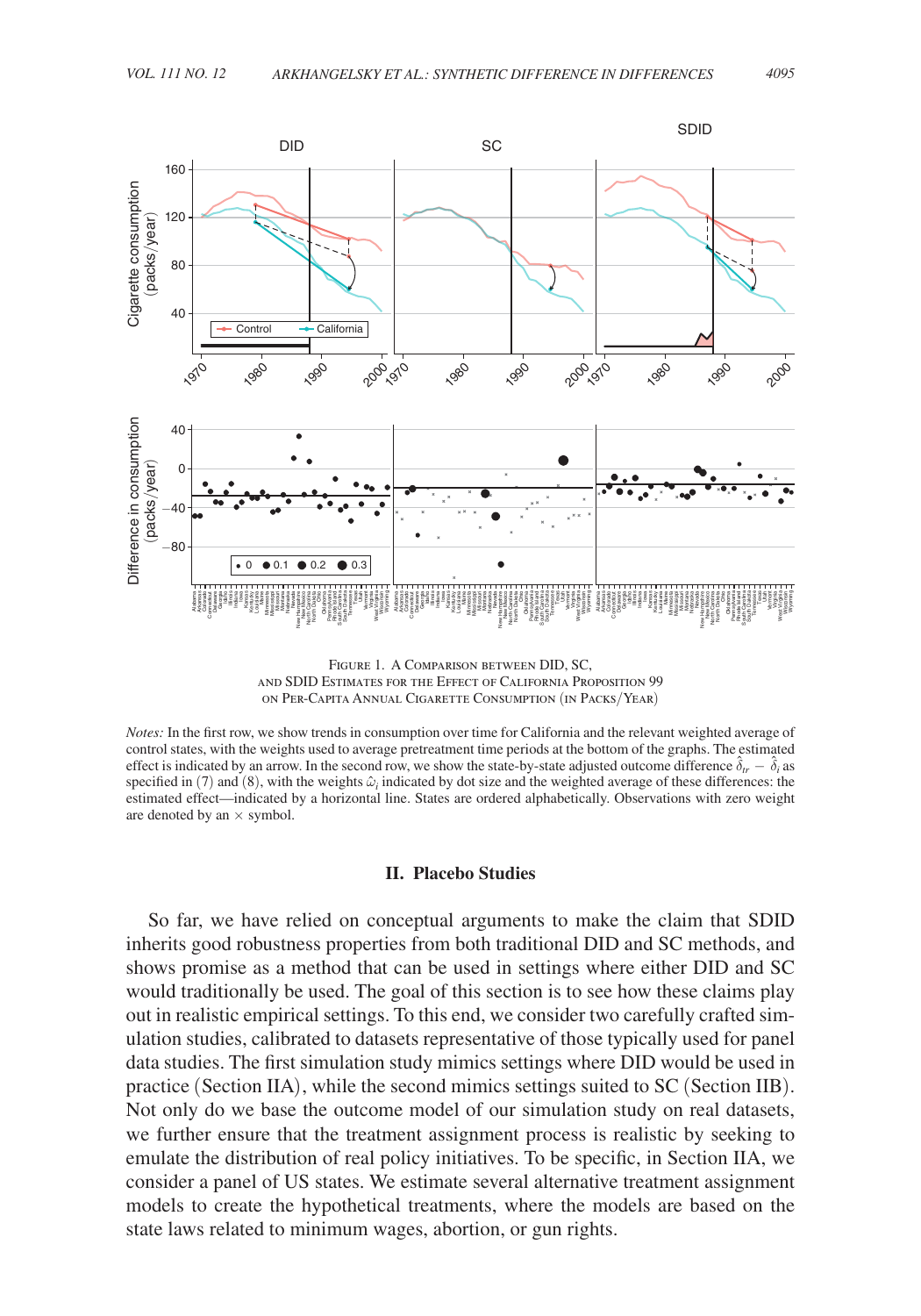In order to run such a simulation study, we first need to commit to an econometric specification that can be used to assess the accuracy of each method. Here, we work with the following latent factor model (also referred to as an "interactive fixed-effects model" in Xu 2017; see also Athey et al. 2021),

$$
(9) \t Y_{it} = \gamma_i \mathbf{v}_t^{\top} + \tau W_{it} + \varepsilon_{it},
$$

where  $\gamma_i$  is a vector of latent unit factors of dimension *R*, and  $v_t$  is a vector of latent time factors of dimension *R*. In matrix form, this can be written

(10) 
$$
\mathbf{Y} = \mathbf{L} + \tau \mathbf{W} + \mathbf{E} \quad \text{where} \quad \mathbf{L} = \boldsymbol{\Gamma} \boldsymbol{\Upsilon}^{\top}.
$$

We refer to **E** as the idiosyncratic component or error matrix, and to **L** as the systematic component. We assume that the conditional expectation of the error matrix **E** given the assignment matrix **W** and the systematic component **L** is zero. That is, the treatment assignment cannot depend on **E**. However, the treatment assignment may in general depend on the systematic component **L** (i.e., we do not take **W** to be randomized). We assume that  $\mathbf{E}_i$  is independent of  $\mathbf{E}_{i'}$  for each pair of units *i*, *i'*, but we allow for correlation across time periods within a unit. Our goal is to estimate the treatment effect  $\tau$ .

The model (10) captures several qualitative challenges that have received considerable attention in the recent panel data literature. When the matrix **L** takes on an additive form, i.e.,  $L_{it} = \alpha_i + \beta_t$ , then the DID regression will consistently recover τ. Allowing for interactions in **L** is a natural way to generalize the fixed-effects specification and discuss inference in settings where DID is misspecified (Bai 2009; Moon and Weidner 2015, 2017). In our formal results given in Section III, we show how, despite not explicitly fitting the model (10), SDID can consistently estimate  $\tau$ in this design under reasonable conditions. Finally, accounting for correlation over time within observations of the same unit is widely considered to be an important ingredient to credible inference using panel data (Angrist and Pischke 2008; Bertrand, Duflo, and Mullainathan 2004).

In our experiments, we compare DID, SC, SDID, and DIFP, all implemented exactly as in Section I. We also compare these four estimators to an alternative that estimates  $\tau$  by directly fitting both **L** and  $\tau$  in (10); specifically, we consider the MC estimator recommended in Athey et al. (2021) that uses nuclear norm penalization to regularize its estimate of **L**. In the remainder of this section, we focus on comparing the bias and root-mean-squared error (RMSE) of the estimator. We discuss questions around inference and coverage in Section IV.

# A. *Current Population Survey Placebo Study*

Our first set of simulation experiments revisits the landmark placebo study of Bertrand, Duflo, and Mullainathan (2004) using the Current Population Survey (CPS). The main goal of Bertrand, Duflo, and Mullainathan (2004) was to study the behavior of different standard error estimators for DID. To do so, they randomly assigned a subset of states in the CPS dataset to a placebo treatment and the rest to the control group, and examined how well different approaches to inference for DID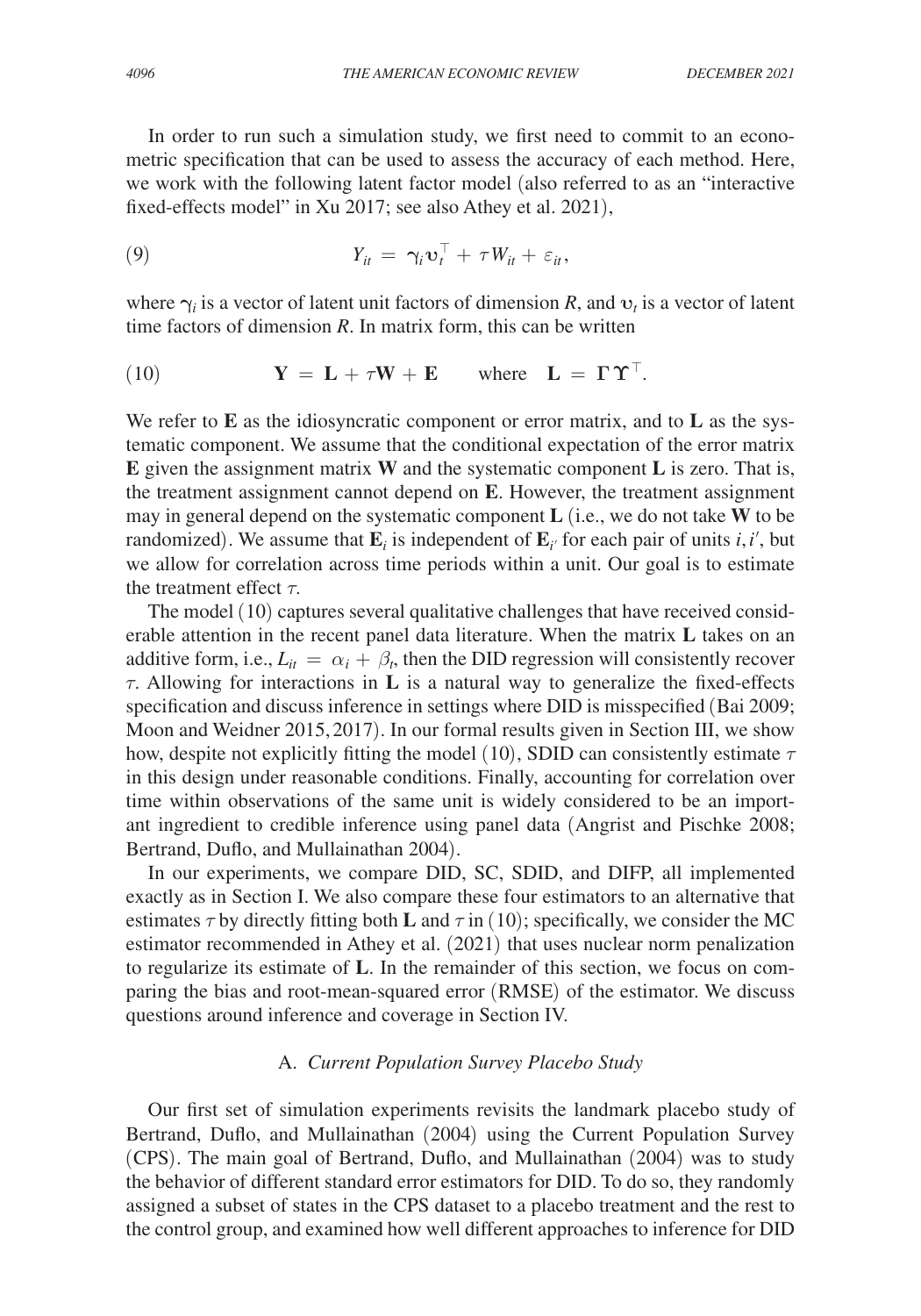estimators covered the true treatment effect of zero. Their main finding was that only methods that were robust to serial correlation of repeated observations for a given unit (e.g., methods that clustered observations by unit) attained valid coverage.

We modify the placebo analyses in Bertrand, Duflo, and Mullainathan (2004) in two ways. First, we no longer assigned exposed states completely at random, and instead use a nonuniform assignment mechanism that is inspired by different policy choices actually made by different states. Using a nonuniformly random assignment is important because it allows us to differentiate between various estimators in ways that completely random assignment would not. Under completely random assignment, a number of methods, including DID, perform well because the presence of **L** in (10) introduces zero bias. In contrast, with a nonuniform random assignment (i.e., treatment assignment is correlated with systematic effects), methods that do not account for the presence of **L** will be biased. Second, we simulate values for the outcomes based on a model estimated on the CPS data, in order to have more control over the data generating process.

*The Data Generating Process*.—For the first set of simulations we use as the starting point data on wages for women with positive wages in the March outgoing rotation groups in the CPS for the years 1979 to 2019. We first transform these by taking logarithms and then average them by state/year cells (we use data from National Bureau of Economic Research). Our simulation design has two components, an outcome model and an assignment model. We generate outcomes via a simulation that seeks to capture the behavior of the average by state/year of the logarithm of wages for those with positive hours worked in the CPS data as in Bertrand, Duflo, and Mullainathan (2004). Specifically, we simulate data using the model (10), where the rows  $\mathbf{E}_i$  of **E** have a multivariate Gaussian distribution  $\mathbf{E}_i \sim \mathcal{N}(0, \Sigma)$ , and we choose both **L** and  $\Sigma$  to fit the CPS data as follows. First, we fit a rank four factor model for **L**:

(11) 
$$
\mathbf{L} := \underset{L:\text{rank}(L)=4}{\arg \min} \sum_{it} (Y_{it}^* - L_{it})^2,
$$

where  $Y_{it}^*$  denotes the true state/year average of log wage in the CPS data. We then estimate  $\Sigma$  by fitting an AR(2) model to the residuals of  $Y_{it}^* - L_{it}$ . For purpose of interpretation, we further decompose the systematic component **L** into an additive (fixed effects) term **F** and an interactive term **M**, with

(12) 
$$
F_{it} = \alpha_i + \beta_t = \frac{1}{T} \sum_{l=1}^{T} L_{il} + \frac{1}{N} \sum_{j=1}^{N} L_{jt} - \frac{1}{NT} \sum_{it} L_{it},
$$

$$
M_{it} = L_{it} - F_{it}.
$$

This decomposition of **L** into an additive two-way fixed effect component **F** and an interactive component **M** enables us to study the sensitivity of different estimators to the presence of different types of systematic effects.

Next we discuss generation of the treatment assignment. Here, we are designing a "null effect" study, meaning that treatment has no effect on the outcomes and all methods should estimate zero. However, to make this more challenging, we choose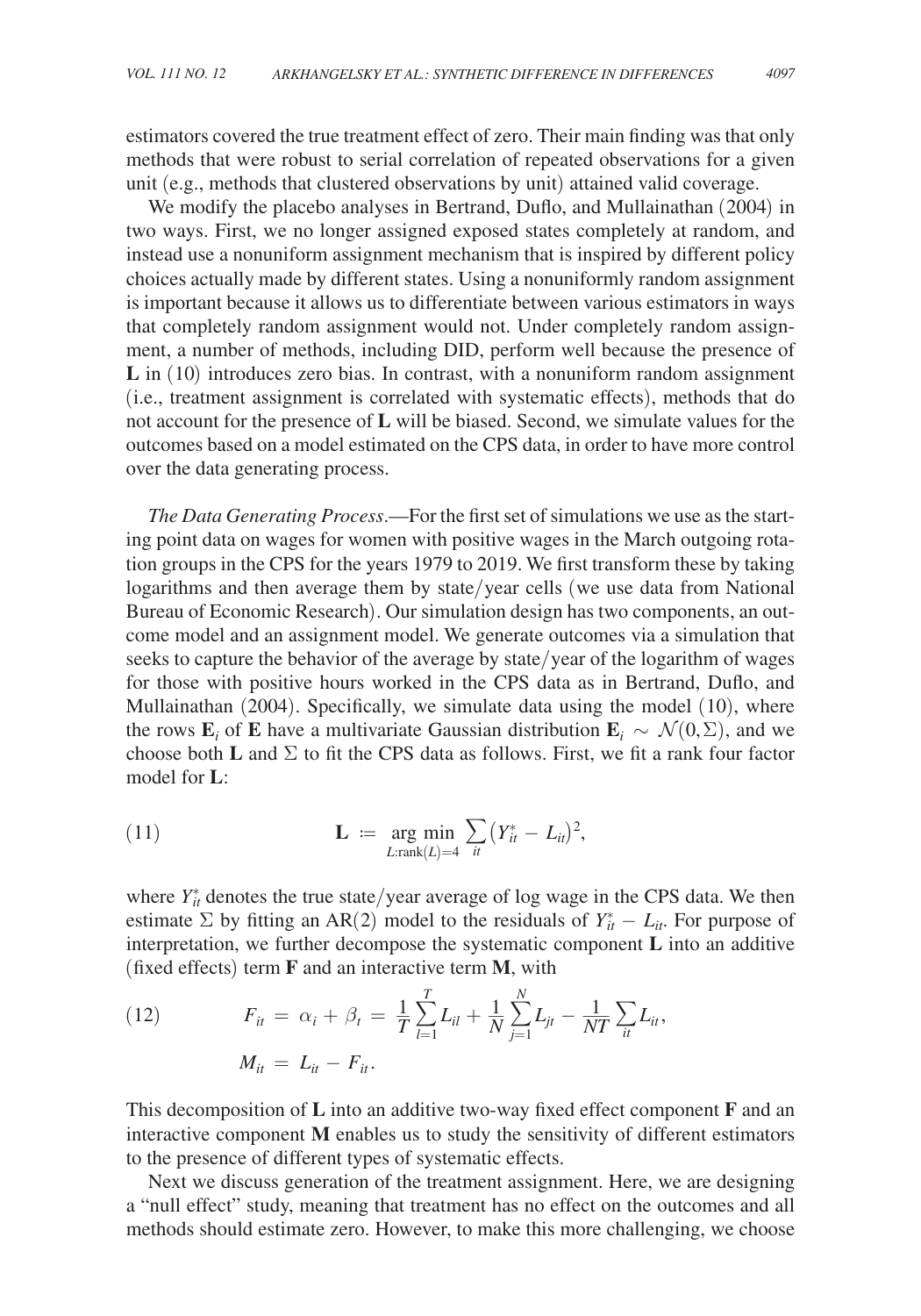the treated units so that the assignment mechanism is correlated with the systematic component **L**. We set  $W_{it} = D_i \mathbf{1}_{t>T_0}$ , where  $D_i$  is a binary exposure indicator generated as

(13) 
$$
D_i | \mathbf{E}_i, \alpha_i, \mathbf{M}_i \sim \text{Bernoulli}(\pi_i),
$$

$$
\pi_i = \pi(\alpha_i, \mathbf{M}_i; \phi) = \frac{\exp(\phi_\alpha \alpha_i + \phi_M \mathbf{M}_i)}{1 + \exp(\phi_\alpha \alpha_i + \phi_M \mathbf{M}_i)}.
$$
  
In particular, the distribution of  $D_i$  may depend on  $\alpha_i$  and  $\mathbf{M}_i$ ; however,  $D_i$  is inde-

pendent of  $\mathbf{E}_i$ , i.e., the assignment is strictly exogenous.<sup>6</sup> To construct probabilities  $\{\pi_i\}$  for this assignment model, we choose  $\phi$  as the coefficient estimates from a logistic regression of an observed binary characteristic of the state  $D_i$  on  $\mathbf{M}_i$  and  $\alpha_i$ . We consider three different choices for  $D_i$ , relating to minimum wage laws, abortion rights, and gun control laws.<sup>7</sup> As a result, we get assignment probability models that reflect actual differences across states with respect to important economic variables. In practice the  $\alpha_i$  and  $\mathbf{M}_i$  that we construct predict a sizable part of variation in  $D_i$ , with  $R^2$  varying from 15 percent to 30 percent.

*Simulation Results*.[—Table 2](#page-11-0) compares the performance of the four aforementioned estimators in the simulation design described above. We consider various choices for the number of treated units and the treatment assignment distribution. Furthermore, we also consider settings where we drop various components of the outcome-generating process, such as the fixed effects **F** or the interactive component **M**, or set the noise correlation matrix  $\Sigma$  to be diagonal. In the baseline simulation design (the first row of Table 2) these components have the following sizes:  $\|\mathbf{F}\|_{\rm F}/\sqrt{NT} = 0.992$ .  $\|\mathbf{M}\|_{\rm F}/\sqrt{NT} = 0.100$ , and  $\sqrt{\text{tr}(\Sigma)/T} = 0.098$ . The sizes:  $\|\mathbf{F}\|_F / \sqrt{NT} = 0.992$ ,  $\|\mathbf{M}\|_F / \sqrt{NT} = 0.100$ , and  $\sqrt{\text{tr}(\Sigma)/T} = 0.098$ . The covariance matrix  $\Sigma$  is based on an AR(2) process with autoregressive coefficients  $(\rho_{-1}, \rho_{-2})$  = (0.01, -0.06).

At a high level, we find that SDID has excellent performance relative to the benchmarks—both in terms of bias and RMSE. This holds in the baseline simulation design and over a number of other designs where we vary the treatment assignment (from being based on minimum wage laws to gun laws, abortion laws, or completely random), the outcome (from average of log wages to average hours and unemployment rate), and the maximal number of treated units (from ten to one) and the number of exposed periods (from ten to one). We find that when the treatment assignment is uniformly random, all methods are essentially unbiased, but SDID is more precise. Meanwhile, when the treatment assignment is not uniformly random, SDID is particularly successful at mitigating bias while keeping variance in check.

In the second panel of Table 2 we provide some additional insights into the superior performance of the SDID estimator by sequentially dropping some of the components of the model that generates the potential outcomes. If we drop the interactive component **M** from the outcome model ("No **M**"), so that the fixed

<sup>&</sup>lt;sup>6</sup>In the simulations below, we restrict the maximal number of treated units (either to ten or one). To achieve this, we first sample  $D_i$  independently and accept the results if the number of treated units satisfies the constraint. If it does not, then we choose the maximal allowed number of treated units from those selected in the first step uniformly at random.<br> $7$ See the Appendix for details.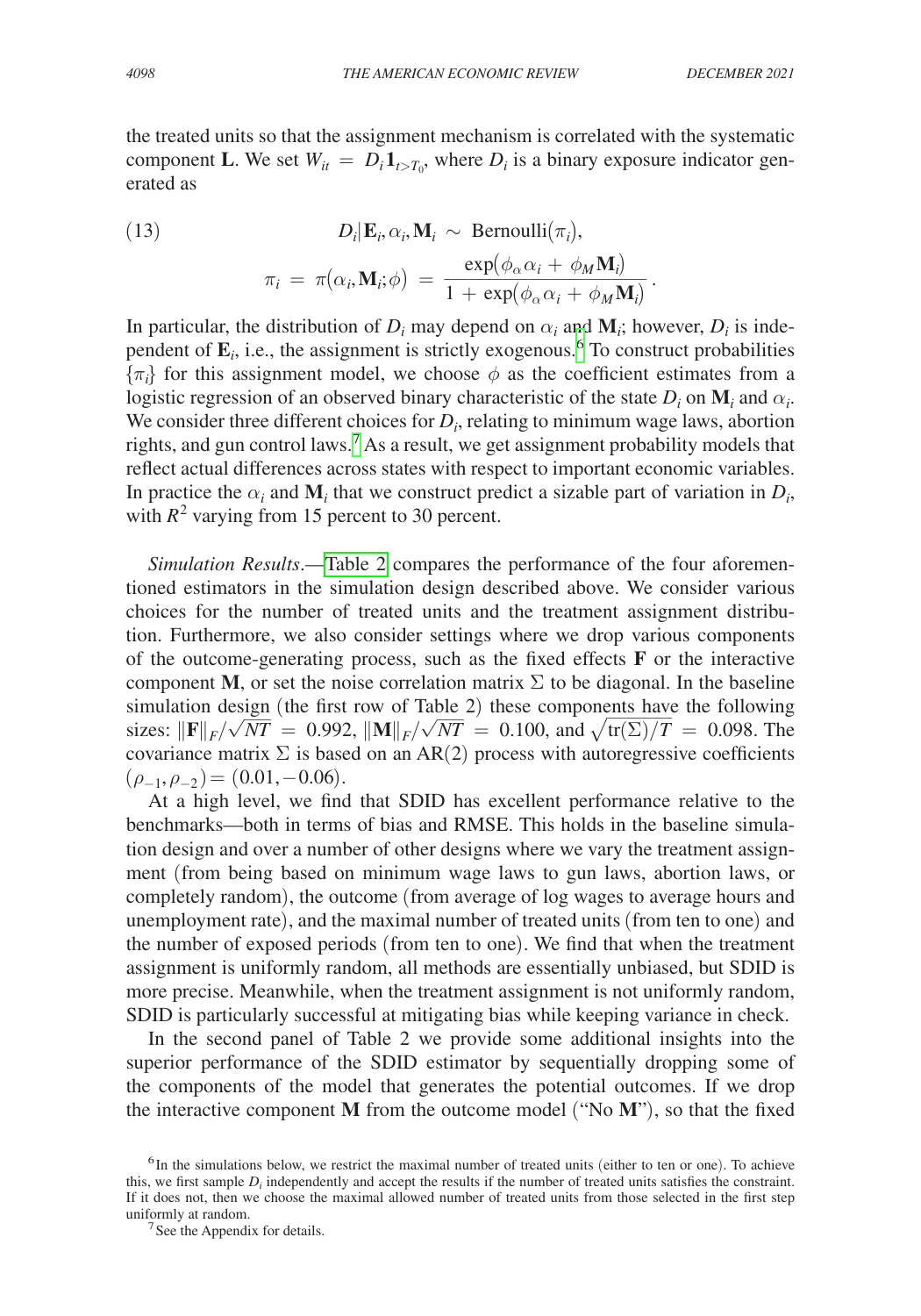<span id="page-11-0"></span>

|                             |             |      | <b>RMSE</b> |      |             |             |         | <b>Bias</b> |      |             |
|-----------------------------|-------------|------|-------------|------|-------------|-------------|---------|-------------|------|-------------|
|                             | <b>SDID</b> | SC   | DID         | MC   | <b>DIFP</b> | <b>SDID</b> | SC      | <b>DID</b>  | MC   | <b>DIFP</b> |
| 1. Baseline                 | 0.28        | 0.37 | 0.49        | 0.35 | 0.32        | 0.10        | 0.20    | 0.21        | 0.15 | 0.07        |
| Outcome model               |             |      |             |      |             |             |         |             |      |             |
| 2. No corr                  | 0.28        | 0.38 | 0.49        | 0.35 | 0.32        | 0.10        | 0.20    | 0.21        | 0.15 | 0.07        |
| $3.$ No $M$                 | 0.16        | 0.18 | 0.14        | 0.14 | 0.16        | 0.01        | 0.04    | 0.01        | 0.01 | 0.01        |
| 3. No <b>F</b>              | 0.28        | 0.23 | 0.49        | 0.35 | 0.32        | 0.10        | 0.04    | 0.21        | 0.15 | 0.07        |
| 4. Only noise               | 0.16        | 0.14 | 0.14        | 0.14 | 0.16        | 0.01        | 0.01    | 0.01        | 0.01 | 0.01        |
| 5. No noise                 | 0.06        | 0.17 | 0.47        | 0.04 | 0.11        | 0.05        | 0.04    | 0.20        | 0.00 | 0.01        |
| Assignment process          |             |      |             |      |             |             |         |             |      |             |
| 6. Gun law                  | 0.26        | 0.27 | 0.47        | 0.36 | 0.30        | 0.08        | $-0.03$ | 0.15        | 0.15 | 0.09        |
| 7. Abortion                 | 0.23        | 0.31 | 0.45        | 0.31 | 0.27        | 0.04        | 0.16    | 0.03        | 0.02 | 0.01        |
| 8. Random                   | 0.24        | 0.25 | 0.44        | 0.31 | 0.27        | 0.01        | $-0.01$ | 0.02        | 0.01 | $-0.00$     |
| Outcome variable            |             |      |             |      |             |             |         |             |      |             |
| 9. Hours                    | 1.90        | 2.03 | 2.06        | 1.85 | 1.97        | 1.12        | $-0.49$ | 0.85        | 1.00 | 1.00        |
| $10. U$ -rate               | 2.25        | 2.31 | 3.91        | 2.96 | 2.30        | 1.77        | 1.73    | 3.60        | 2.63 | 1.69        |
| Assignment block size       |             |      |             |      |             |             |         |             |      |             |
| 11. $T_{post} = 1$          | 0.50        | 0.59 | 0.70        | 0.51 | 0.54        | 0.20        | 0.17    | 0.38        | 0.21 | 0.12        |
| 12. $N_{tr} = 1$            | 0.63        | 0.73 | 1.26        | 0.81 | 0.83        | 0.03        | 0.15    | 0.11        | 0.05 | $-0.02$     |
| 13. $T_{post} = N_{tr} = 1$ | 1.12        | 1.24 | 1.52        | 1.07 | 1.16        | 0.14        | 0.24    | 0.33        | 0.16 | 0.11        |

TABLE 2

*Notes:* Simulation results for CPS data. The baseline case uses state minimum wage laws to simulate treatment assignment, and generates outcomes using the full data-generating process described in Section IIA, with  $T_{post} = 10$  posttreatment periods and at most  $N_{tr} = 10$  treatment states. In subsequent settings, we omit parts of the data-generating process (rows 2–6), consider different distributions for the treatment exposure variable  $\bar{D}_i$  (rows 7–9) and different distributions for the outcome variable (rows 10 and 11), and vary the number of treated cells (rows 12–14). The full dataset has  $N = 50$ ,  $T = 40$ , and outcomes are normalized to have mean zero and unit variance. All results are based on 1,000 simulation replications and are multiplied by ten for readability.

effect specification is correct, the DID estimator performs best (alongside MC). In contrast, if we drop the fixed effects component ("No **F**") but keep the interactive component, the SC estimator does best. If we drop both parts of the systematic component, and there is only noise, the superiority of the SDID estimator vanishes and all estimators are essentially equivalent. On the other hand, if we remove the noise component so that there is only signal, the increased flexibility of the SDID estimator allows it (alongside MC) to outperform the SC and DID estimators dramatically.

Next, we focus on two designs of interest: one with the assignment probability model based on parameters estimated in the minimum wage law model and one where the treatment exposure  $D_i$  is assigned uniformly at random. [Figure 2](#page-12-0) shows the errors of the DID, SC, and SDID estimators in both settings, and reinforces our observations above. When assignment is not uniformly random, the distribution of the DID errors is visibly off-center, showing the bias of the estimator. In contrast, the errors from SDID are nearly centered. Meanwhile, when treatment assignment is uniformly random, both estimators are centered but the errors of DID are more spread out. We note that the right panel of Figure 2 is closely related to the simulation specification of Bertrand, Duflo, and Mullainathan (2004). From this perspective, Bertrand, Duflo, and Mullainathan (2004) correctly argue that the error distribution of DID is centered, and that the error scale can accurately be recovered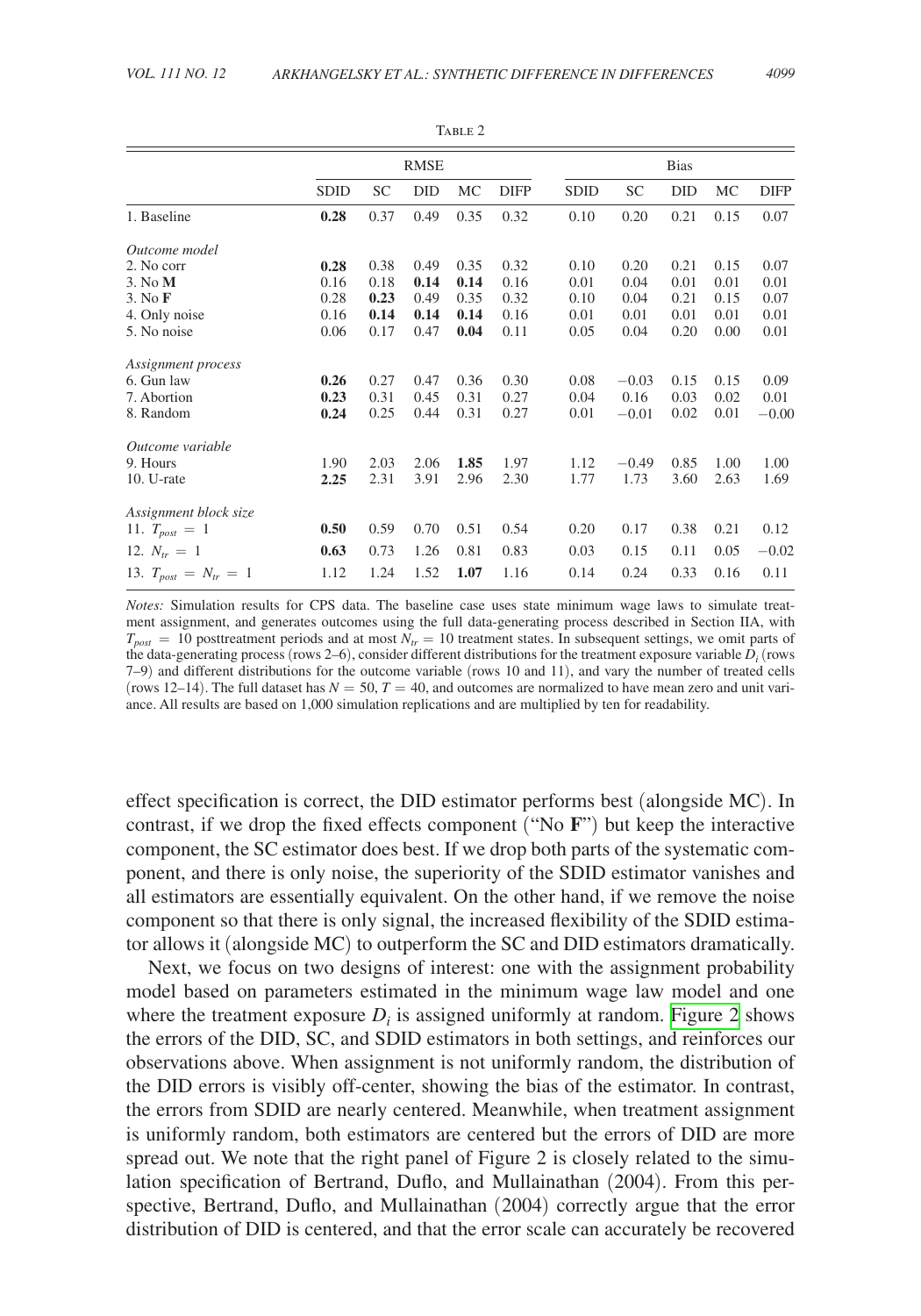<span id="page-12-0"></span>

Figure 2. Distribution of the Errors of SDID, SC, and DID in the Setting of the "Baseline" (i.e., with Minimum Wage) and Random Assignment Rows of Table 2

using appropriate robust estimators. Here, however, we go further and show that this noise can be substantially reduced by using an estimator like SDID that can exploit predictable variation by matching on pre-exposure trends.

Finally, we note that Figure 2 shows that the error distribution of SDID is nearly unbiased and Gaussian in both designs, thus suggesting that it should be possible to use  $\hat{\tau}^{sdid}$  as the basis for valid inference. We postpone a discussion of confidence intervals until Section IV, where we consider various strategies for inference based on SDID and show that they attain good coverage here.

# B. *Penn World Table Placebo Study*

The simulation based on the CPS is a natural benchmark for applications that traditionally rely on DID-type methods to estimate the policy effects. In contrast, SC methods are often used in applications where units tend to be more heterogeneous and are observed over a longer timespan as in, e.g., Abadie, Diamond, and Hainmueller (2015). To investigate the behavior of SDID in this type of setting, we propose a second set of simulations based on the Penn World Table (Feenstra, Inklaar, and Timmer 2015). This dataset contains observations on annual real GDP for  $N = 111$  countries for  $T = 48$  consecutive years, starting from 1959; we end the dataset in 2007 because we do not want the treatment period to coincide with the Great Recession. We construct the outcome and the assignment model following the same procedure outlined in the previous subsection. We select log(realGDP) as the primary outcome. As with the CPS dataset, the two-way fixed effects explain most of the variation; however, the interactive component plays a larger role in determining outcomes for this dataset than for the CPS data. We again derive treatment assignment via an exposure variable *Di*, and consider both a uniformly random distribution for  $D_i$  as well as two nonuniform ones based on predicting Penn World Table indicators of democracy and education respectively.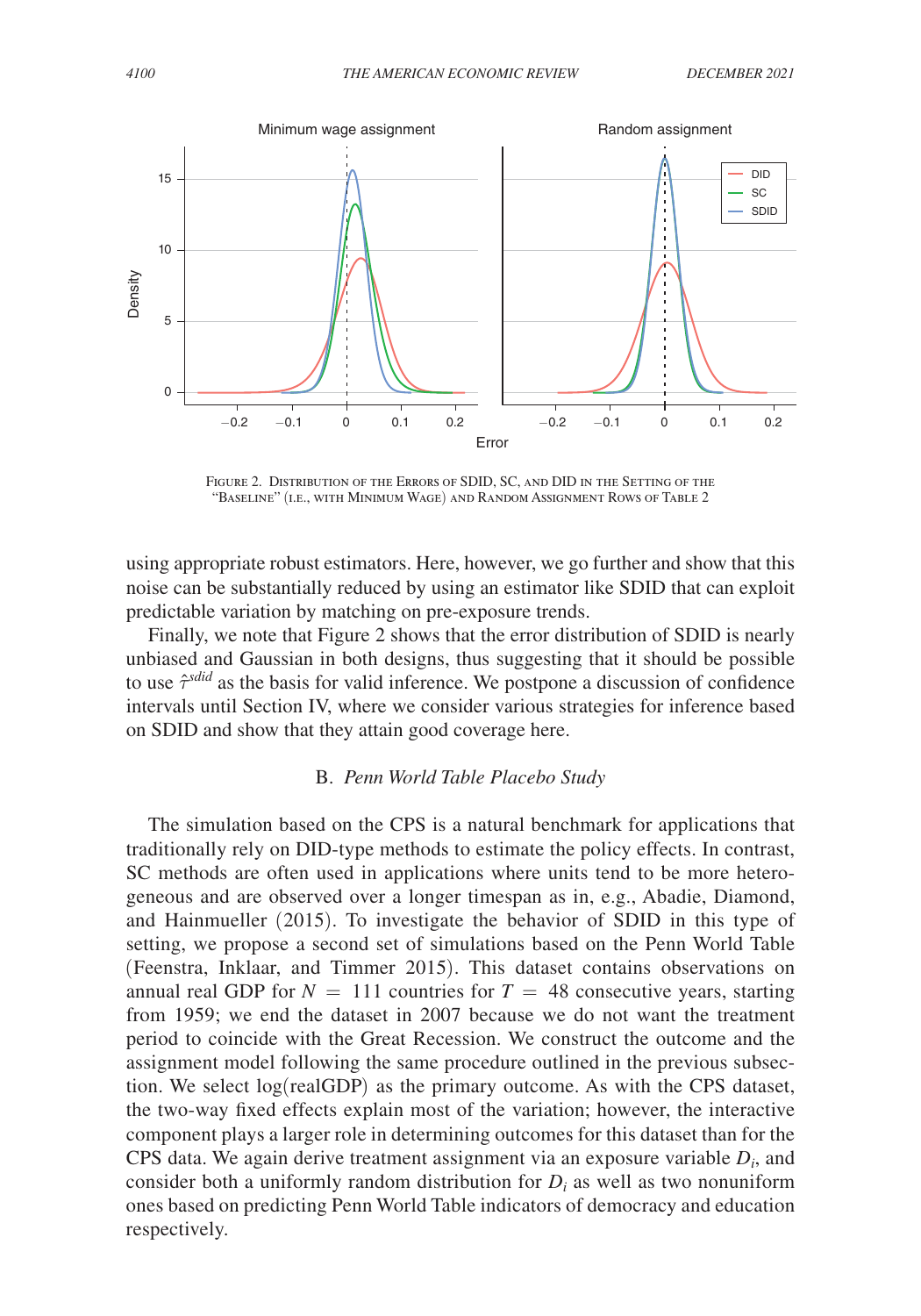|                                  |                      | <b>RMSE</b>          |                      |                      |                      |         | <b>Bias</b>                            |              |                                 |                               |  |
|----------------------------------|----------------------|----------------------|----------------------|----------------------|----------------------|---------|----------------------------------------|--------------|---------------------------------|-------------------------------|--|
|                                  | <b>SDID</b>          | SC -                 |                      | DID MC               | DIFP                 | SDID    | SC.                                    | DID.         | MC.                             | <b>DIFP</b>                   |  |
| Democracy<br>Education<br>Random | 0.31<br>0.30<br>0.37 | 0.38<br>0.53<br>0.46 | 1.97<br>1.72<br>1.29 | 0.58<br>0.49<br>0.63 | 0.39<br>0.39<br>0.45 | $-0.03$ | $-0.05 -0.04$<br>0.25<br>$-0.02 -0.11$ | 1.75<br>1.62 | 0.43<br>0.40<br>$-0.06$ $-0.04$ | $-0.07$<br>$-0.05$<br>$-0.04$ |  |

TABLE 3

*Notes:* Simulation results based on the Penn World Table dataset. We use  $log(GDP)$  as the outcome, with  $N<sub>tr</sub> = 10$ out of  $N = 111$  treatment countries, and  $T_{post} = 10$  out of  $T = 48$  treatment periods. In the first two rows we consider treatment assignment distributions based on democracy status and education metrics, while in the last row the treatment is assigned completely at random. All results are based on 1,000 simulations and multiplied by ten for readability.

Results of the simulation study are presented in Table 3. At a high level, these results mirror the ones above: SDID again performs well in terms of both bias and RMSE and across all simulation settings dominates the other estimators. In particular, SDID is nearly unbiased, which is important for constructing confidence intervals with accurate coverage rates. The main difference between Tables 2 and 3 is that DID does substantially worse here relative to SC than before. This appears to be due to the presence of a stronger interactive component in the Penn World Table dataset, and is in line with the empirical practice of preferring SC over DID in settings of this type. We again defer a discussion of inference to Section IV.

# **III. Formal Results**

In this section we discuss the formal results. For the remainder of the paper, we assume that the data generating process follows a generalization of the latent factor model (10),

(14) 
$$
\mathbf{Y} = \mathbf{L} + \mathbf{W} \cdot \boldsymbol{\tau} + \mathbf{E}
$$
, where  $(\mathbf{W} \cdot \boldsymbol{\tau})_{it} = \mathbf{W}_{it} \boldsymbol{\tau}_{it}$ .

The model allows for heterogeneity in treatment effects  $\tau_{it}$ , as in de Chaisemartin and D'Haultfœuille (2020). As above, we assume block assignment  $W_{it}$  $= 1$ ({*i* >  $N_{co}$ , *t* >  $T_{pre}$ }), where the subscript "*co*" stands for control group, "*tr*" stands for treatment group, "*pre*" stands for pretreatment, and "*post*" stands for posttreatment. It is useful to characterize the systematic component **L** as a factor model  $\mathbf{L} = \mathbf{\Gamma} \Upsilon^\top$  as in (10), where we define factors  $\mathbf{\Gamma} = \mathbf{U} \mathbf{D}^{1/2}$  and  $\Upsilon^\top$  $=$  **D**<sup>1/2</sup> **V**<sup>⊤</sup> in terms of the singular value decomposition **L** = **UDV**<sup>⊤</sup>. Our target estimand is the average treatment effect for the treated units during the periods they

were treated, which under block assignment is  
\n(15) 
$$
\tau = \frac{1}{N_{tr}T_{post}} \sum_{i=N_{co}+1}^{N} \sum_{t=T_{pre}+1}^{T} \tau_{it}.
$$

For notational convenience, we partition the matrix **Y** as

$$
\mathbf{Y}~=~\begin{pmatrix} \mathbf{Y}_{co,pre} & \mathbf{Y}_{co,post} \\ \mathbf{Y}_{tr,pre} & \mathbf{Y}_{tr,post} \end{pmatrix}\!,
$$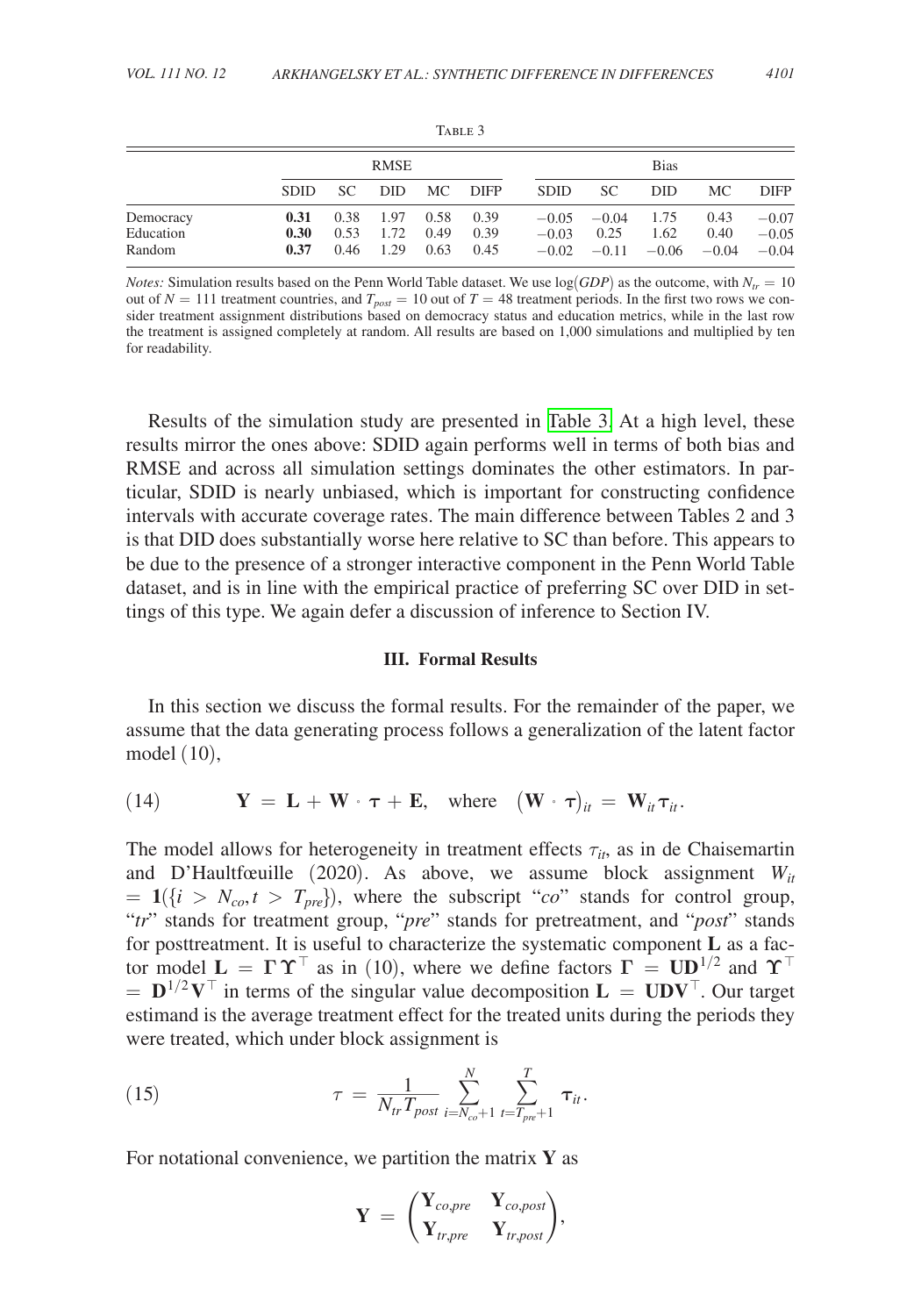with  $Y_{co,pre}$ , an  $N_{co} \times T_{pre}$  matrix;  $Y_{co,post}$ , an  $N_{co} \times T_{post}$  matrix;  $Y_{tr,pre}$ , an  $N_{tr} \times T_{pre}$ matrix; and  $Y_{tr,post}$ , an  $N_{tr} \times T_{post}$  matrix; and similar for **L**, **W**,  $\tau$ , and **E**. Throughout our analysis, we will assume that the errors  $\mathbf{E}_i$  are homoskedastic across units (but not across time), i.e., that var $[\mathbf{E}_i] = \Sigma \in \mathbb{R}^{T \times T}$  for all units  $i = 1, ..., n$ . We partition  $\Sigma$  as

dition 
$$
\Sigma
$$
 as

\n
$$
\Sigma = \begin{pmatrix} \Sigma_{pre, pre} & \Sigma_{pre, post} \\ \Sigma_{post, pre} & \Sigma_{post, post} \end{pmatrix}.
$$
\nGiven this setting, we are interested in guarantees on  $b$ .

Given this setting, we are interested in guarantees on how accurately SDID can recover  $\tau$ .

A simple, intuitively appealing approach to estimating  $\tau$  in (14) is to directly fit both **L** and  $\tau$  via methods for low-rank matrix estimation, and several variants of this approach have been proposed in the literature (e.g., Athey et al. 2021, Bai 2009, Xu 2017, Agarwal et al. 2019). However, our main interest is in  $\tau$  and not in **L**, and so one might suspect that approaches that provide consistent estimation of **L** may rely on assumptions that are stronger than what is necessary for consistent estimation of τ.

SC methods address confounding bias without explicitly estimating **L** in (14). Instead, they take an indirect approach more akin to balancing as in Zubizarreta (2015) and Athey, Imbens, and Wager (2018). Recall that the SC weights  $\hat{\omega}^{sc}$ seek to balance out the preintervention trends in **Y**. Qualitatively, one might hope that doing so also leads us to balance out the unit factors **Γ** from (10), rendering  $\sum_{i=N_{co}+1}^{N} \hat{\omega}_i^{sc} \Gamma_i - \sum_{i=1}^{N_{co}} \hat{\omega}_i^{sc} \Gamma_i \approx 0$ . Abadie, Diamond, and Hainmueller (2010) provide some arguments for why this should be the case, and our formal analysis outlines a further set of conditions under which this type of phenomenon holds. Then, if  $\hat{\omega}^{\text{sc}}$  in fact succeeds in balancing out the factors in  $\Gamma$ , the SC estimator can be approximated as  $\hat{\tau}^{sc} \approx \tau + \sum_{i=1}^{N} (2W_i - 1) \hat{\omega}_i^{sc} \overline{\varepsilon}_i$  with  $\overline{\varepsilon}_i$  $T_{post}^{-1}\sum_{t=T_{pre}+1}^{T}\varepsilon_{it}$ ; in words, SC weighting has succeeded in removing the bias associated with the systematic component **L** and in delivering a nearly unbiased estimate of  $\tau$ .

Much like the SC estimator, the SDID estimator seeks to recover  $\tau$  in (14) by reweighting to remove the bias associated with **L**. However, the SDID estimator takes a two-pronged approach. First, instead of only making use of unit weights  $\hat{\omega}$ that can be used to balance out  $\Gamma$ , the estimator also incorporates time weights  $\lambda$  that seek to balance out **ϒ**. This provides a type of double robustness property, whereby if one of the balancing approaches is effective, the dependence on **L** is approximately removed. Second, the use of two-way fixed effects in (1) and intercept terms in (4) and (6) makes the SDID estimator invariant to additive shocks to any row or column; i.e., if we modify  $\mathbf{L}_{it} \leftarrow \mathbf{L}_{it} + \alpha_i + \beta_t$  for any choices  $\alpha_i$  and  $\beta_t$  the estimator  $\hat{\tau}^{sdid}$  remains unchanged. The estimator shares this invariance property with DID (but not SC).<sup>8</sup>

The goal of our formal analysis is to understand how and when the SDID weights succeed in removing the bias due to **L**. As discussed below, this requires assumptions

<sup>&</sup>lt;sup>8</sup>More specifically, as suggested by (3), SC is invariant to shifts in  $\beta_t$  but not  $\alpha_i$ . In this context, we also note that the DIFP estimator proposed by Doudchenko and Imbens (2016) and Ferman and Pinto (2019) that center each unit's trajectory before applying the SC method is also invariant to shifts in  $\alpha_i$ .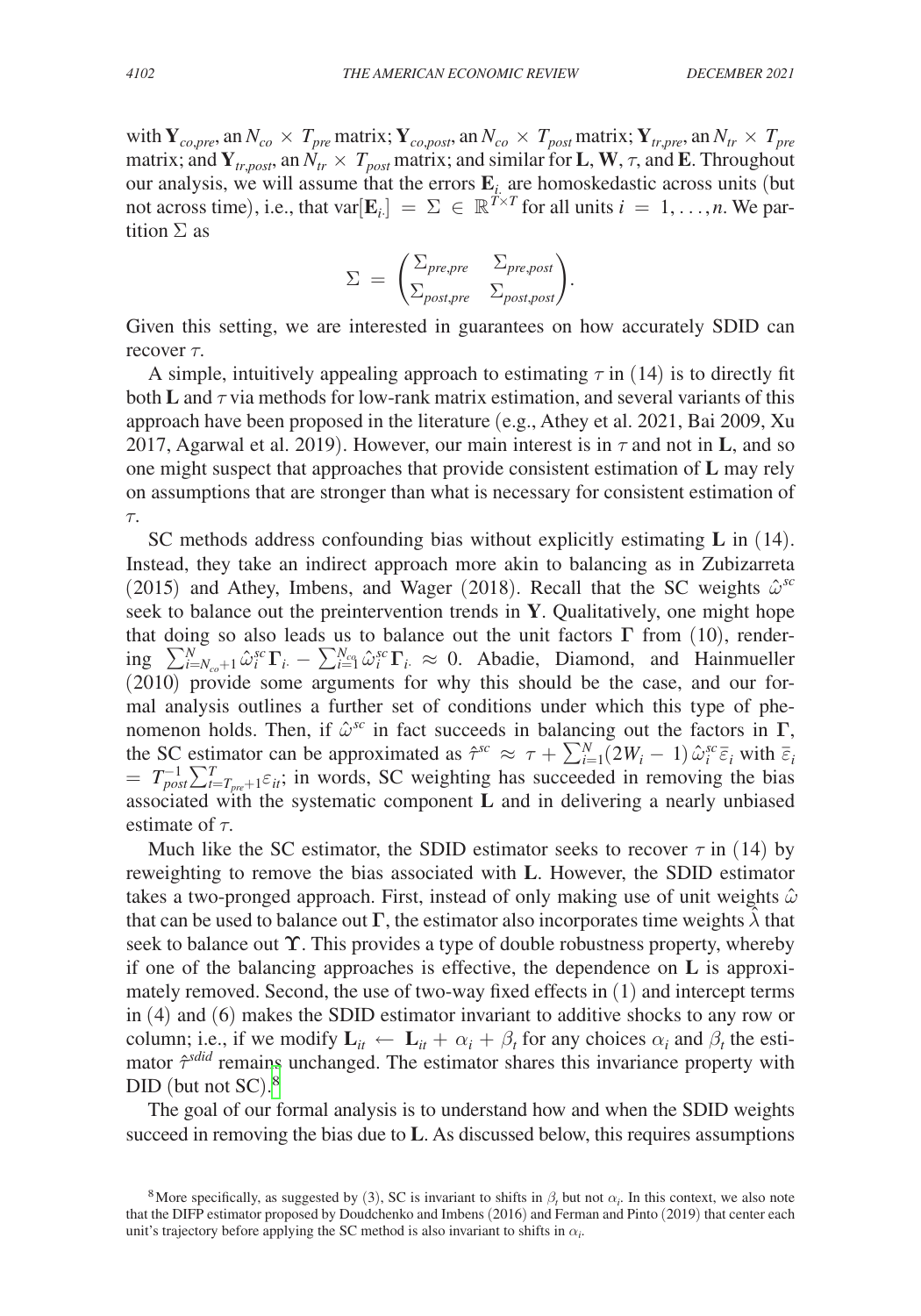on the signal to noise ratio. The assumptions require that **E** does not incorporate too much serial correlation within units, so that we can attribute persistent patterns in **Y** to patterns in **L**; furthermore, **Γ** should be stable over time, particularly through the treatment periods. Of course, these are nontrivial assumptions. However, as discussed further in Section V, they are considerably weaker than what is required in results of Bai (2009) or Moon and Weidner (2015, 2017) for methods that require explicitly estimating **L** in (14). Furthermore, these assumption are aligned with standard practice in the literature; for example, we can assess the claim that we balance all components of **Γ** by examining the extent to which the method succeeds in balancing preintervention periods. Historical context may be needed to justify the assumption that there were no other shocks disproportionately affecting the treatment units at the time of the treatment.

#### A. *Weighted Double-Differencing Estimators*

We introduced the SDID estimator (1) as the solution to a weighted two-way fixed effects regression. For the purpose of our formal results, however, it is convenient to work with the alternative characterization described in equation (16). For any weights  $\omega \in \Omega$  and  $\lambda \in \Lambda$ , we can define a weighted double-differencing estimator<sup>9</sup>

$$
(16) \hat{\tau}(\omega,\lambda) = \omega_{tr}^{\top} \mathbf{Y}_{tr,post} \lambda_{post} - \omega_{co}^{\top} \mathbf{Y}_{co,post} \lambda_{post} - \omega_{tr}^{\top} \mathbf{Y}_{tr,pre} \lambda_{pre} + \omega_{co,pre}^{\top} \mathbf{Y}_{co,pre} \lambda_{pre}.
$$

One can verify that the basic DID estimator is of the form (16), with constant weights  $\omega_{tr} = 1/N_{tr}$ , etc. The proposed SDID estimator (1) can also be written as (16), but now with weights  $\hat{\omega}^{s\hat{d}id}$  and  $\hat{\lambda}^{s\hat{d}id}$  solving (4) and (6) respectively. When there is no risk of ambiguity, we will omit the SDID superscript from the weights and simply write  $\hat{\omega}$  and  $\hat{\lambda}$ .

Now, note that for any choice of weights  $\omega \in \Omega$  and  $\lambda \in \Lambda$ , we have  $\omega_{tr} \in$  $\mathbb{R}^{N_{tr}}$  and  $\lambda_{post} \in \mathbb{R}^{T_{post}}$  with all elements equal to  $1/N_{tr}$  and  $1/T_{post}$  respectively, and so  $\omega_{tr}^{\top} \tau_{tr,post} \lambda_{post} = \tau$ . Thus, we can decompose the error of any weighted double-differencing estimator with weights satisfying these conditions as the sum of a bias and a noise component:

$$
(17) \quad \hat{\tau}(\omega,\lambda) - \tau
$$

double-unferening estimation with weignis satisfying these conditions as the sum  
\nof a bias and a noise component:  
\n(17) 
$$
\hat{\tau}(\omega,\lambda) - \tau
$$
  
\n
$$
= \underbrace{\omega_{tr}^{\top} \mathbf{L}_{tr,post} \lambda_{post} - \omega_{co}^{\top} \mathbf{L}_{co,post} \lambda_{post} - \omega_{tr}^{\top} \mathbf{L}_{tr,pre} \lambda_{pre} + \omega_{co}^{\top} \mathbf{L}_{co,pre} \lambda_{pre}}_{bias B(\omega,\lambda)}
$$
\n
$$
+ \underbrace{\omega_{tr}^{\top} \mathbf{E}_{tr,post} \lambda_{post} - \omega_{co}^{\top} \mathbf{E}_{co,post} \lambda_{post} - \omega_{tr}^{\top} \mathbf{E}_{tr,pre} \lambda_{pre} + \omega_{co}^{\top} \mathbf{E}_{co,pre} \lambda_{pre}}_{noise \epsilon(\omega,\lambda)}
$$

.9This weighted double-differencing structure plays a key role in understanding the behavior of SDID. As discussed further in Section V, despite relying on a different motivation, certain specifications of the recently proposed "augmented synthetic control" method of Ben-Michael, Feller, and Rothstein (2018) also result in a weighted double-differencing estimator.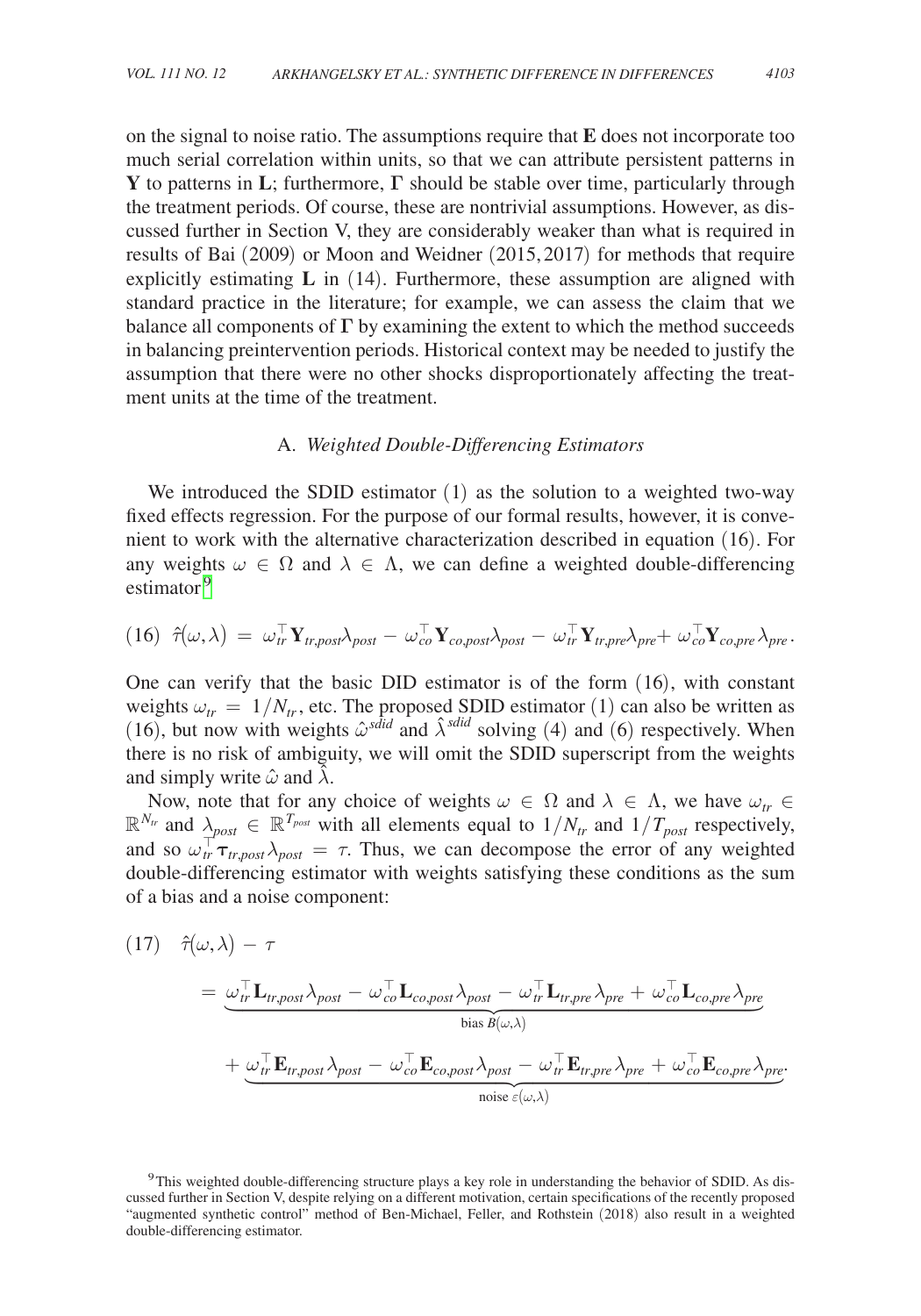In order to characterize the distribution of  $\hat{\tau}^{sdid} - \tau$ , it thus remains to carry out two tasks. First, we need to understand the scale of the errors  $B(\omega, \lambda)$  and  $\varepsilon(\omega, \lambda)$ , and second, we need to understand how data adaptivity of the weights  $\hat{\omega}$  and  $\lambda$  affects the situation.

# B. *Oracle and Adaptive Synthetic Control Weights*

To address the adaptivity of the SDID weights  $\hat{\omega}$  and  $\hat{\lambda}$  chosen via (4) and (6), we construct alternative "oracle" weights that have similar properties to  $\hat{\omega}$  and  $\hat{\lambda}$  in terms of eliminating bias due to **L**, but are deterministic. We can then further decompose the error of  $\hat{\tau}^{s\hat{d}id}$  into the error of a weighted double-differencing estimator with the oracle weights and the difference between the oracle and feasible estimators. Under appropriate conditions, we find the latter term negligible relative to the error of the oracle estimator, opening the door to a simple asymptotic characterization of the error distribution of  $\hat{\tau}^{sdid}$ .

We define such oracle weights  $\tilde{\omega}$  and  $\tilde{\lambda}$  by minimizing the expectation of the objective functions  $\ell_{unit}(\cdot)$  and  $\ell_{time}(\cdot)$  used in (4) and (6) respectively, and set

$$
(18) \quad (\tilde{\omega}_0, \tilde{\omega}) = \underset{\omega_0 \in \mathbb{R}, \omega \in \Omega}{\text{argmin}} E\big[\ell_{\text{unit}}(\omega_0, \omega)\big], \qquad (\tilde{\lambda}_0, \tilde{\lambda}) = \underset{\lambda_0 \in \mathbb{R}, \lambda \in \Lambda}{\text{argmin}} E\big[\ell_{\text{time}}(\lambda_0, \lambda)\big].
$$

In the case of our model (14) these weights admit a simplified characterization

(19) 
$$
(\tilde{\omega}_0, \tilde{\omega}) = \underset{\omega_0 \in \mathbb{R}, \omega \in \Omega}{\operatorname{argmin}} ||\omega_0 + \omega_{co}^{\top} \mathbf{L}_{co,pre} - \omega_{tr}^{\top} \mathbf{L}_{tr,pre}||_2^2 + \left( \operatorname{tr}(\Sigma_{pre,pre}) + \zeta^2 T_{pre} \right) ||\omega||_2^2,
$$
  
(20) 
$$
(\tilde{\lambda}_0, \tilde{\lambda}) = \underset{\lambda_0 \in \mathbb{R}, \lambda \in \Lambda}{\operatorname{argmin}} ||\lambda_0 + \mathbf{L}_{co,pre} \lambda_{pre} - \mathbf{L}_{co,post} \lambda_{post}||_2^2 + ||\tilde{\Sigma}\lambda||_2^2,
$$

where

where  
\n
$$
\tilde{\Sigma} = \begin{pmatrix} \Sigma_{pre, pre} & -\Sigma_{pre, post} \\ -\Sigma_{post, pre} & \Sigma_{post, post} \end{pmatrix}.
$$

The error of the SDID estimator can now be decomposed as follows,

The error of the SDID estimator can now be decomposed as follows,  
\n(21) 
$$
\hat{\tau}^{\text{sdid}} - \tau = \underbrace{\varepsilon(\tilde{\omega}, \tilde{\lambda})}_{\text{oracle noise}} + \underbrace{B(\tilde{\omega}, \tilde{\lambda})}_{\text{oracle confounding bias}} + \underbrace{\hat{\tau}(\hat{\omega}, \hat{\lambda})}_{\text{deviation from oracle}} - \hat{\tau}(\tilde{\omega}, \tilde{\lambda})}_{\text{deviation from oracle}}
$$

and our task is to characterize all three terms.

First, the oracle noise term tends to be small when the weights are not too concentrated, i.e., when  $\|\tilde{\omega}\|_2$  and  $\|\tilde{\lambda}\|_2$  are small, and we have a sufficient number of exposed units and time periods. In the case with  $\Sigma$  $= \sigma^2 I_{T\times T}$ , i.e., without any cross-observation correlations, we note that var $[\epsilon(\tilde{\omega}, \tilde{\lambda})]$  $= \sigma^2 (N_{tr}^{-1} + ||\tilde{\omega}||_2^2)(T_{post}^{-1} + ||\tilde{\lambda}||_2^2)$ . When we move to our asymptotic analysis below, we work under assumptions that make this oracle noise term dominant relative to the other error terms in (21).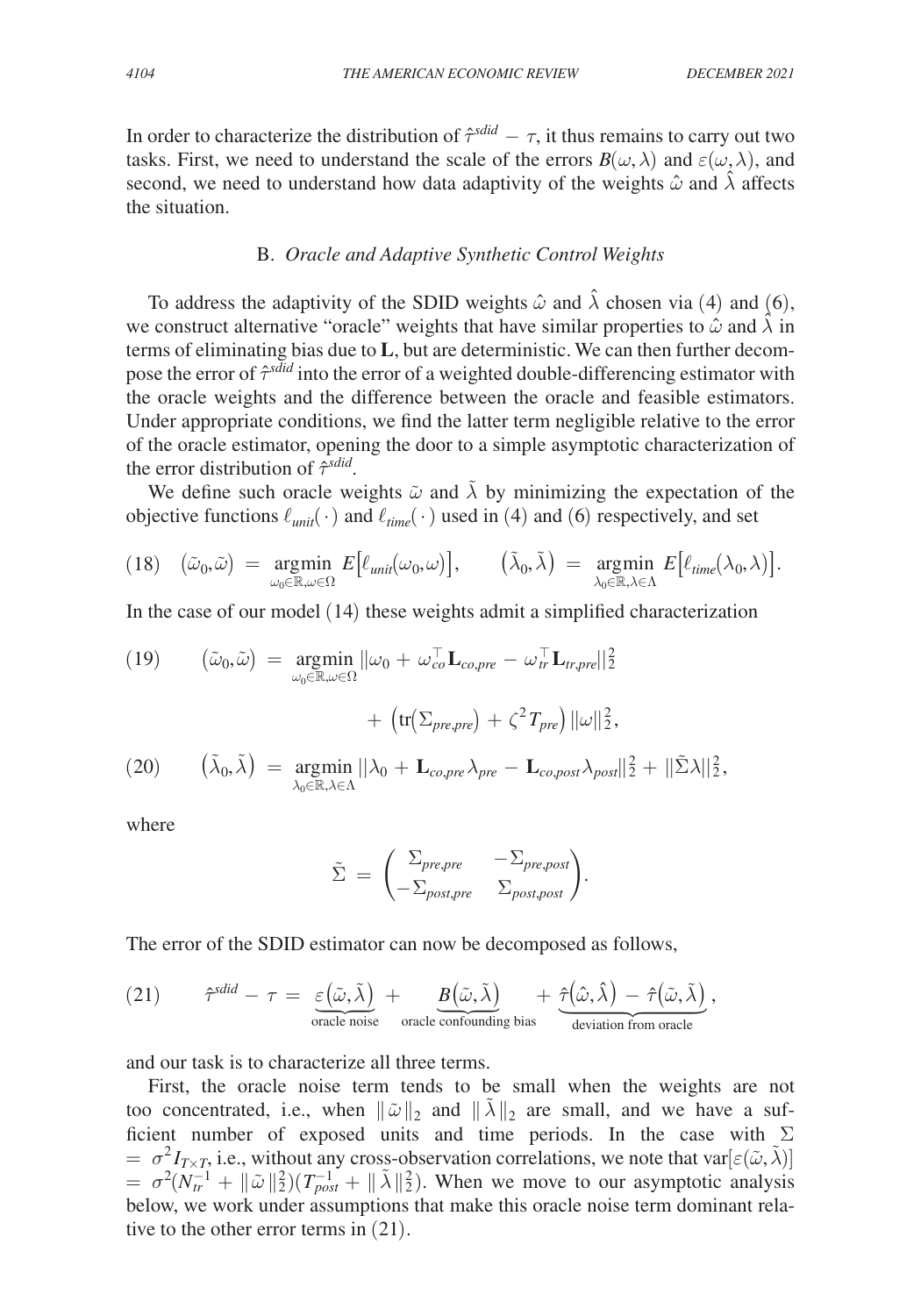Second, the oracle confounding bias will be small either when the pre-exposure oracle row regression fits well and generalizes to the exposed rows, i.e.,  $\tilde{\omega}_0 + \tilde{\omega}_{co,pre}^{\top}$  $\approx \tilde{\omega}_{tr}^{\top} \mathbf{L}_{tr,pre}$  and  $\tilde{\omega}_0 + \tilde{\omega}_{co,post}^{\top} \mathbf{L}_{co,post} \approx \tilde{\omega}_{tr}^{\top} \mathbf{L}_{tr,post}$ , or when the unexposed oracle column regression fits well and generalizes to the exposed columns,  $\tilde{\lambda}_0 + \mathbf{L}_{co,pre} \tilde{\lambda}_{pre}$  $\approx L_{co,post} \tilde{\lambda}_{post}$  and  $\tilde{\lambda}_0 + L_{tr,pre} \tilde{\lambda}_{pre} \approx L_{tr,post} \tilde{\lambda}_{post}$ . Moreover, even if neither model generalizes sufficiently well on its own, it suffices for one model to predict the generalization error of the other:

$$
B(\omega,\lambda) = (\omega_{tr}^{\top} \mathbf{L}_{tr,post} - \omega_{co}^{\top} \mathbf{L}_{co,post}) \lambda_{post} - (\omega_{tr}^{\top} \mathbf{L}_{tr,pre} - \omega_{co}^{\top} \mathbf{L}_{co,pre}) \lambda_{pre}
$$
  
=  $\omega_{tr}^{\top} (\mathbf{L}_{tr,post} \lambda_{post} - \mathbf{L}_{tr,pre} \lambda_{pre}) - \omega_{co}^{\top} (\mathbf{L}_{co,post} \lambda_{post} - \mathbf{L}_{co,pre} \lambda_{pre}).$ 

The upshot is even if one of the sets of weights fails to remove the bias from the presence of **L**, the combination of weights  $\tilde{\omega}$  and  $\tilde{\lambda}$  can compensate for such failures. This double robustness property is similar to that of the augmented inverse probability weighting estimator, whereby one can trade off between accurate estimates of the outcome and treatment assignment models (Ben-Michael, Feller, and Rothstein 2018; Scharfstein, Rotnitzky, and Robins 1999).

We note that although poor fit in the oracle regressions on the unexposed rows and columns of **L** will often be indicated by a poor fit in the realized regressions on the unexposed rows and columns of **Y**, the assumption that one of these regressions generalizes to exposed rows or columns is an identification assumption without clear testable implications. It is essentially an assumption of no unexplained confounding: any exceptional behavior of the exposed observations, whether due to exposure or not, can be ascribed to it.

Third, our core theoretical claim, formalized in our asymptotic analysis, is that the SDID estimator will be close to the oracle when the oracle unit and time weights look promising on their respective training sets, i.e, when  $\tilde{\omega}_0 + \tilde{\omega}_{co,pre}^{\top} L_{co,pre}$  $\approx \tilde{\omega}_{tr}^{\top} \mathbf{L}_{tr,pre}$  and  $\|\tilde{\omega}\|_2$  is not too large and  $\tilde{\lambda}_0 + \mathbf{L}_{co,pre} \tilde{\lambda}_{pre} \approx \mathbf{L}_{co,post} \tilde{\lambda}_{post}$  and  $\|\tilde{\lambda}\|_2$  is not too large. Although the details differ, as described above these qualitative properties are also criteria for accuracy of the oracle estimator itself.

Finally, we comment briefly on the behavior of the oracle time weights  $\lambda$  in the presence of autocorrelation over time. When  $\Sigma$  is not diagonal, the effective regularization term in (20) does not shrink  $\tilde{\lambda}_{pre}$  towards zero, but rather toward an autoregression vector

(22) 
$$
\psi = \underset{\nu \in \mathbb{R}^{T_{pre}}}{\text{argmin}} \left\| \tilde{\Sigma} \left( \lambda_{post}^{\nu} \right) \right\| = \Sigma_{pre,pre}^{-1} \Sigma_{pre,post} \lambda_{post}.
$$

Here  $\lambda_{post}$  is the  $T_{post}$ -component column vector with all elements equal to  $1/T_{post}$ and  $\psi$  is the population regression coefficient in a regression of the average of the posttreatment errors on the pretreatment errors. In the absence of autocorrelation,  $\psi$  is zero, but when autocorrelation is present, shrinkage toward  $\psi$  reduces the variance of the SDID estimator—and enables us to gain precision over the basic DID estimator (2) even when the two-way fixed effects model is correctly specified. This explains some of the behavior noted in the simulations.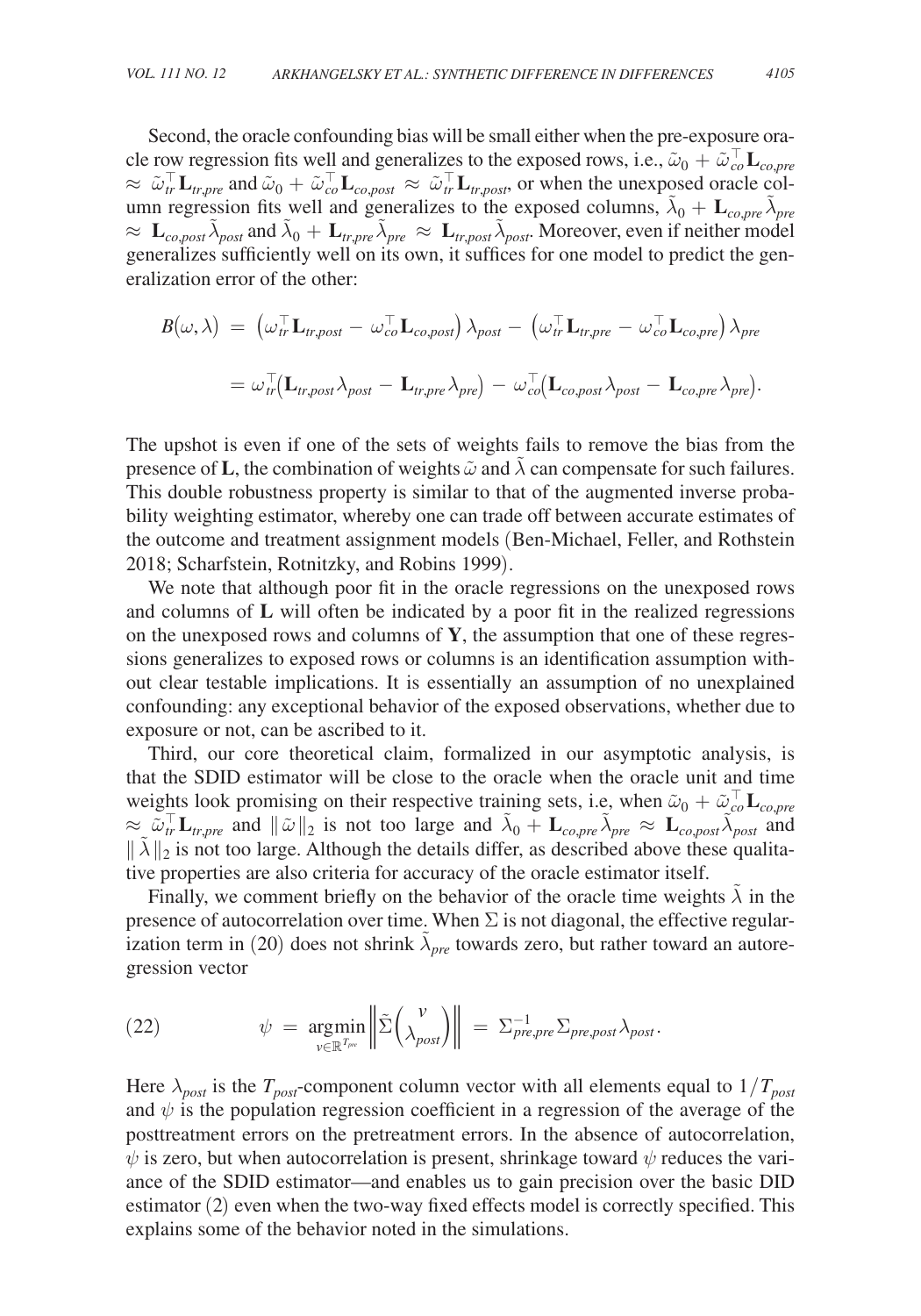# C. *Asymptotic Properties*

To carry out the analysis plan sketched above, we need to embed our problem into an asymptotic setting. First, we require the error matrix **E** to satisfy some regularity properties.

ASSUMPTION 1 (Properties of Errors): The rows  $\mathbf{E}_i$  of the noise matrix are inde*pendent and identically distributed Gaussian vectors and the eigenvalues of its covariance matrix* Σ *are bounded and bounded away from zero.*

Next, we spell out assumptions about the sample size. At a high level, we want the panel to be large (i.e.,  $N, T \rightarrow \infty$ ), and for the number of treated cells of the panel to grow to infinity but slower than the total panel size. We note in particular that we can accommodate sequences where one of  $T_{post}$  or  $N_{tr}$  is fixed, but not both.

ASSUMPTION 2 (Sample Sizes): *We consider a sequence of populations where*

- (*i*) *the product*  $N_{tr}T_{post}$  *goes to infinity, and both*  $N_{co}$  *and*  $T_{pre}$  *go to infinity,*
- (*ii*) *the ratio*  $T_{pre}/N_{co}$  *is bounded and bounded away from zero*,
- $(iii)$   $N_{co}/(N_{tr}T_{post} \max(N_{tr}, T_{post}) \log^2(N_{co})) \rightarrow \infty.$

We also need to make assumptions about the spectrum of **L**; in particular, **L** cannot have too many large singular values, although we allow for the possibility of many small singular values. A sufficient, but not necessary, condition for the assumption below is that the rank of **L** is less than  $\sqrt{\min(T_{pre}, N_{co})}$ . Notice that we do not assume any lower bounds for nonzero singular values of **L**; in fact can accommodate arbitrarily many nonzero but very small singular values, much like, e.g., Belloni, Chernozhukov, and Hansen (2014) can accommodate arbitrarily many nonzero but very small signal coefficients in a high-dimensional inference problem. We need the  $\sqrt{\min(T_{pre}, N_{co})}$  th singular value of  $\mathbf{L}_{co,pre}$  to be sufficiently small. Formally, we have the following result.

ASSUMPTION 3 (Properties of **L**): Letting  $\sigma_1(\Gamma), \sigma_2(\Gamma), \ldots$  denote the singu*lar values of the matrix* **Γ** *in decreasing order and R the largest integer less than*  $\sqrt{1 + (T - T)}$  $\sqrt{\min(T_{pre}, N_{co})}$  ,

(23) 
$$
\sigma_R(L_{co,pre})/R = o\Big(\min\Big\{N_{tr}^{-1/2}\log^{-1/2}(N_{co}), T_{post}^{-1/2}\log^{-1/2}(T_{pre})\Big\}\Big).
$$

The last—and potentially most interesting—of our assumptions concerns the relation between the factor structure **L** and the assignment mechanism **W**. At a high level, it plays the role of an identifying assumption, and guarantees that the oracle weights from (19) and (20) that are directly defined in terms of **L** are able to adequately cancel out **L** via the weighted double-differencing strategy. This requires that the optimization problems (19) and (20) accommodate reasonably dispersed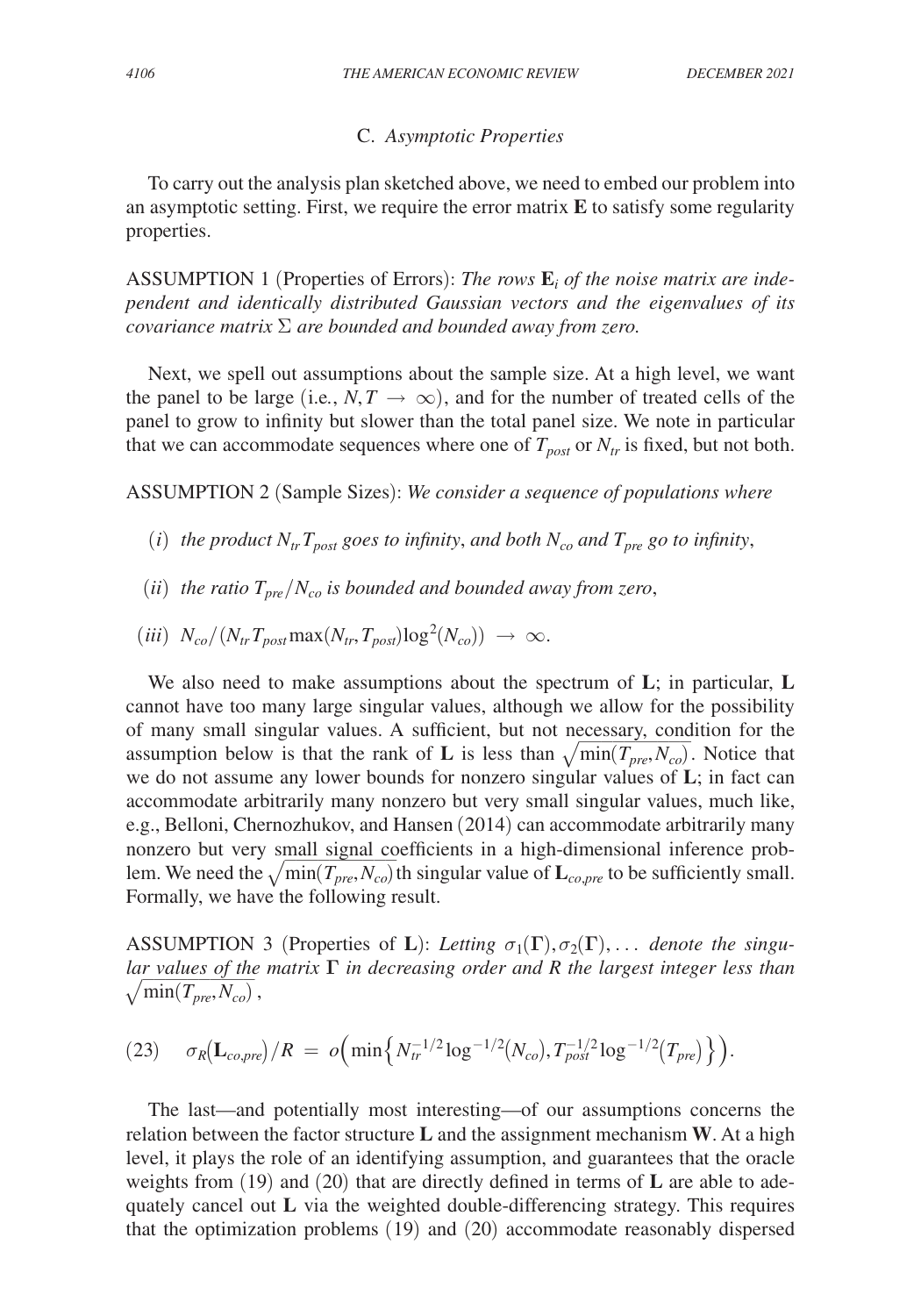weights, and that the treated units and after periods not be too dissimilar from the control units and the before periods respectively.

ASSUMPTION 4 (Properties of Weights and **L**): *The oracle unit weights* ω̃ *satisfy*

(24) 
$$
\|\tilde{\omega}_{co}\|_2 = o\Big(\big[(N_{tr}T_{post})\log(N_{co})\big]^{-1/2}\Big)
$$

*and*

$$
\begin{aligned} \|\tilde{\omega}_0+\tilde{\omega}_{co,pre}^\top \mathbf{L}_{co,pre}-\tilde{\omega}_{tr}^\top \mathbf{L}_{tr,pre}\|_2 \\ = \ o\Big(N_{co}^{1/4}\big(N_{tr}T_{post} \text{max}\big(N_{co},T_{post}\big)\big)^{-1/4}\log^{-1/2}(N_{co})\Big), \end{aligned}
$$

*the oracle time weights* λ̃ *satisfy*

(25) 
$$
\|\tilde{\lambda}_{pre} - \psi\|_2 = o\Big(\big[(N_{tr}T_{post})\log(N_{co})\big]^{-1/2}\Big)
$$

*and*

$$
\|\tilde{\lambda}_0 + \mathbf{L}_{co,pre}\tilde{\lambda}_{pre} - \mathbf{L}_{co,post}\tilde{\lambda}_{post}\|_2 = o(N_{co}^{1/4}(N_{tr}T_{post})^{-1/8}),
$$

*and the oracle weights jointly satisfy*

(26) 
$$
\tilde{\omega}_{tr}^{\top} \mathbf{L}_{tr,post} \tilde{\lambda}_{post} - \tilde{\omega}_{co}^{\top} \mathbf{L}_{co,post} \tilde{\lambda}_{post} - \tilde{\omega}_{tr}^{\top} \mathbf{L}_{tr,pre} \tilde{\lambda}_{pre} + \tilde{\omega}_{co}^{\top} \mathbf{L}_{co,pre} \tilde{\lambda}_{pre}
$$

$$
= o((N_{tr}T_{post})^{-1/2}).
$$

Assumptions 1–4 are substantially weaker than those used to establish asymptotic normality of comparable methods.<sup>10</sup> We do not require that double differencing alone removes the individual and time effects as the DID assumptions do. Furthermore, we do not require that unit comparisons alone are sufficient to remove the biases in comparisons between treated and control units as the SC assumptions do. Finally, we do not require a low rank factor model to be correctly specified, as is often assumed in the analysis of methods that estimate **L** explicitly (e.g., Bai 2009, Moon and Weidner 2015,2017). Rather, we only need the combination of the three bias-reducing components in the SDID estimator, (i) double differencing, (ii) the unit weights, and (iii) the time weights, to reduce the bias to a sufficiently small level.

Our main formal result states that under these assumptions, our estimator is asymptotically normal. Furthermore, its asymptotic variance is optimal,

 $10$  In particular, note that our assumptions are satisfied in the well-specified two-way fixed effect setting model. Suppose we have  $L_{it} = \alpha_i + \beta_t$  with uncorrelated and homoskedastic errors, and that the sample size restrictions in Assumption 2 are satisfied. Then Assumption 1 is automatically satisfied, and the rank condition on **L** from Assumption 3 is satisfied with  $R = 2$ . Next, we see that the oracle unit weights satisfy  $\tilde{\omega}_{co,i} = 1/N_{co}$  so that  $\|\tilde{\lambda} - 1/\sqrt{N_{co}}\|$  and the oracle time unichts satisfy  $\tilde{\lambda}$  $\|\tilde{\omega}\|_2 = 1/\sqrt{\overline{N}}_{co}$ , and the oracle time weights satisfy  $\tilde{\lambda}_{pre,i} = 1/T_{pre}$  so that  $\|\tilde{\lambda} - \psi\|_2 = 1/\sqrt{\overline{N}}_{co}$ . Thus if the restrictions on the rates at which the sample sizes increase in Assumption 2 are satisfied, then  $(24)$  and  $(25)$ are satisfied. Finally, the additive structure of **L** implies that, as long as the weights for the controls sum to one,  $\tilde{\omega}_{tr}^{\top} \mathbf{L}_{tr,post} \tilde{\lambda}_{post} - \tilde{\omega}_{co}^{\top} \mathbf{L}_{co,post} \tilde{\lambda}_{post} = 0$ , and  $\tilde{\omega}_{tr}^{\top} \mathbf{L}_{tr, pre} \tilde{\lambda}_{pre} + \tilde{\omega}_{co}^{\top} \mathbf{L}_{co, pre} \tilde{\lambda}_{pre} = 0$ , so that (26) is satisfied.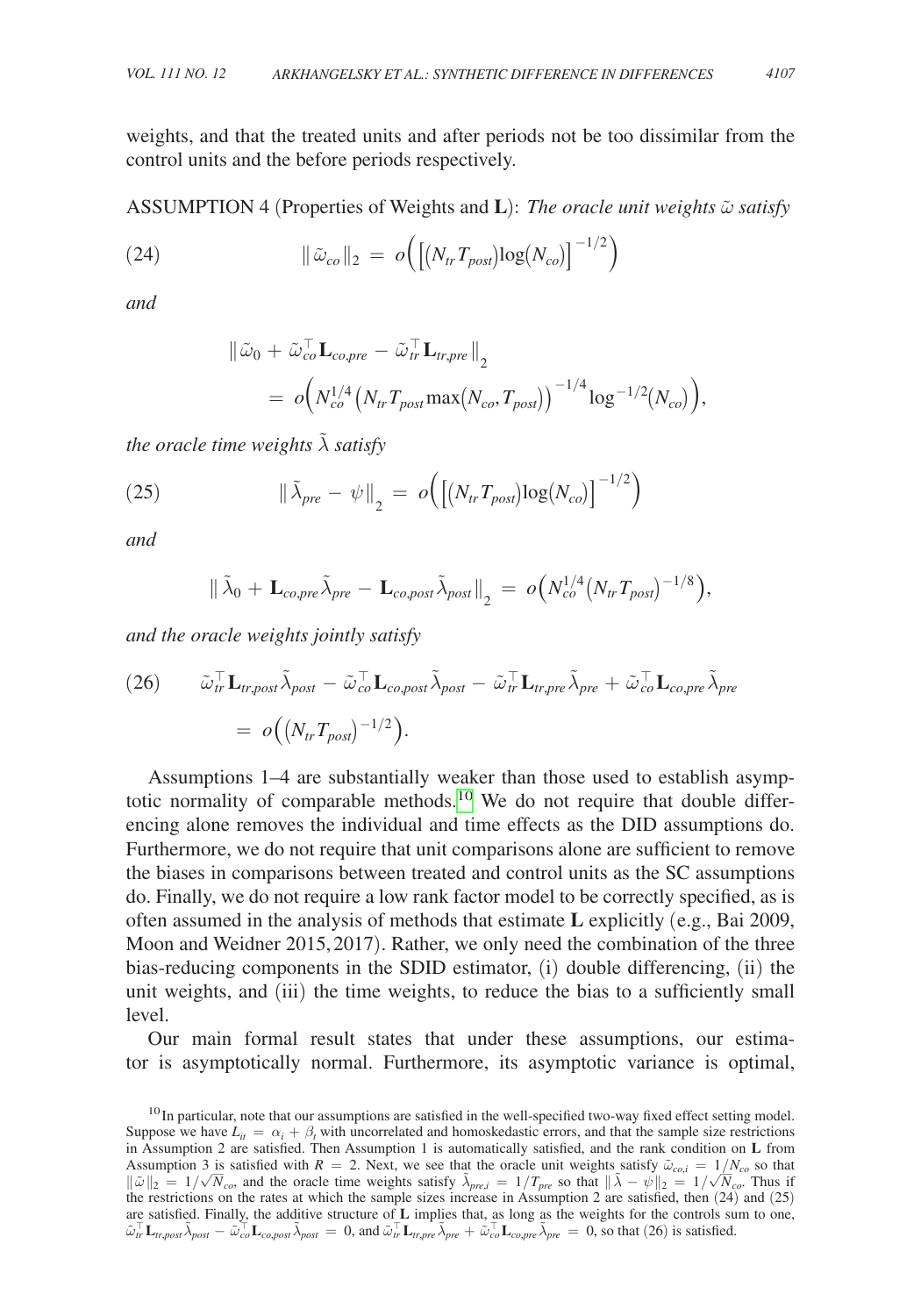coinciding with the variance we would get if we knew **L** and  $\Sigma$  a priori and could therefore estimate  $\tau$  by a simple average of  $\tau_{it}$  plus unpredictable noise,

THEOREM 1: Under the model (14) with **L** and **W** taken as fixed, suppose that we run *the SDID estimator (1) with regularization parameter*  $\zeta$  *satisfying*  $(N_{tr}T_{post})^{1/2}\log(N_{co})$  $= o(\zeta^2)$ . Suppose moreover that Assumptions 1–4 hold. Then,

(27) 
$$
\hat{\tau}^{\text{sdid}} - \tau = \frac{1}{N_{tr}} \sum_{i=N_{co}+1}^{N} \left( \frac{1}{T_{post}} \sum_{t=T_{pre}+1}^{T} \varepsilon_{it} - \mathbf{E}_{i,pre} \psi \right) + o_{p} \Big( \big( N_{tr} T_{post} \big)^{-1/2} \Big),
$$

*and consequently*

(28) 
$$
\left(\hat{\tau}^{\text{sdid}} - \tau\right) / V_{\tau}^{1/2} \Rightarrow \mathcal{N}(0, 1),
$$

 $N_{tr}^{-1} \sum_{i=N_{co}+1}^{N} [T_{post}^{-1} \sum_{t=T_{pre}+1}^{T} (\tau_{it} + \varepsilon_{it}) - \mathbf{E}_{i, pre} \psi].$ 

*where*

$$
V_{\tau} = \frac{1}{N_{tr}} \text{var} \left[ \frac{1}{T_{post}} \sum_{t=T_{pre}+1}^{T} \varepsilon_{it} - \mathbf{E}_{i, pre} \psi \right].
$$

*Here*  $V_{\tau}$  *is on the order of*  $1/(N_{tr}T_{post})$ , *i.e.*,  $N_{tr}T_{post}V_{\tau}$  *is bounded and bounded away from zero*.

# **IV. Large-Sample Inference**

The asymptotic result from the previous section can be used to motivate practical methods for large-sample inference using SDID. Under appropriate conditions, the estimator is asymptotically normal and zero centered; thus, if these conditions hold and we have a consistent estimator for its asymptotic variance  $V<sub>T</sub>$ , we can use conventional confidence intervals

(29) 
$$
\tau \in \hat{\tau}^{\text{sdid}} \pm z_{\alpha/2} \sqrt{\hat{V}_{\tau}}
$$

to conduct asymptotically valid inference. In this section, we discuss three approaches to variance estimation for use in confidence intervals of this type.

The first proposal we consider, described in detail in [Algorithm 2,](#page-21-0) involves a clustered bootstrap (Efron 1979) where we independently resample units. As argued in Bertrand, Duflo, and Mullainathan (2004), unit-level bootstrapping presents a natural approach to inference with panel data when repeated observations of the same unit may be correlated with each other. The bootstrap is simple to implement and, in our experiments, appears to yield robust performance in large panels. The main downside of the bootstrap is that it may be computationally costly as it involves running the full SDID algorithm for each bootstrap replication, and for large datasets this can be prohibitively expensive.

To address this issue we next consider an approach to inference that is more closely tailored to the SDID method and only involves running the full SDID algorithm once, thus dramatically decreasing the computational burden. Given weights  $\hat{\omega}$ and  $\lambda$  used to get the SDID point estimate, [Algorithm 3](#page-21-0) applies the jackknife (Miller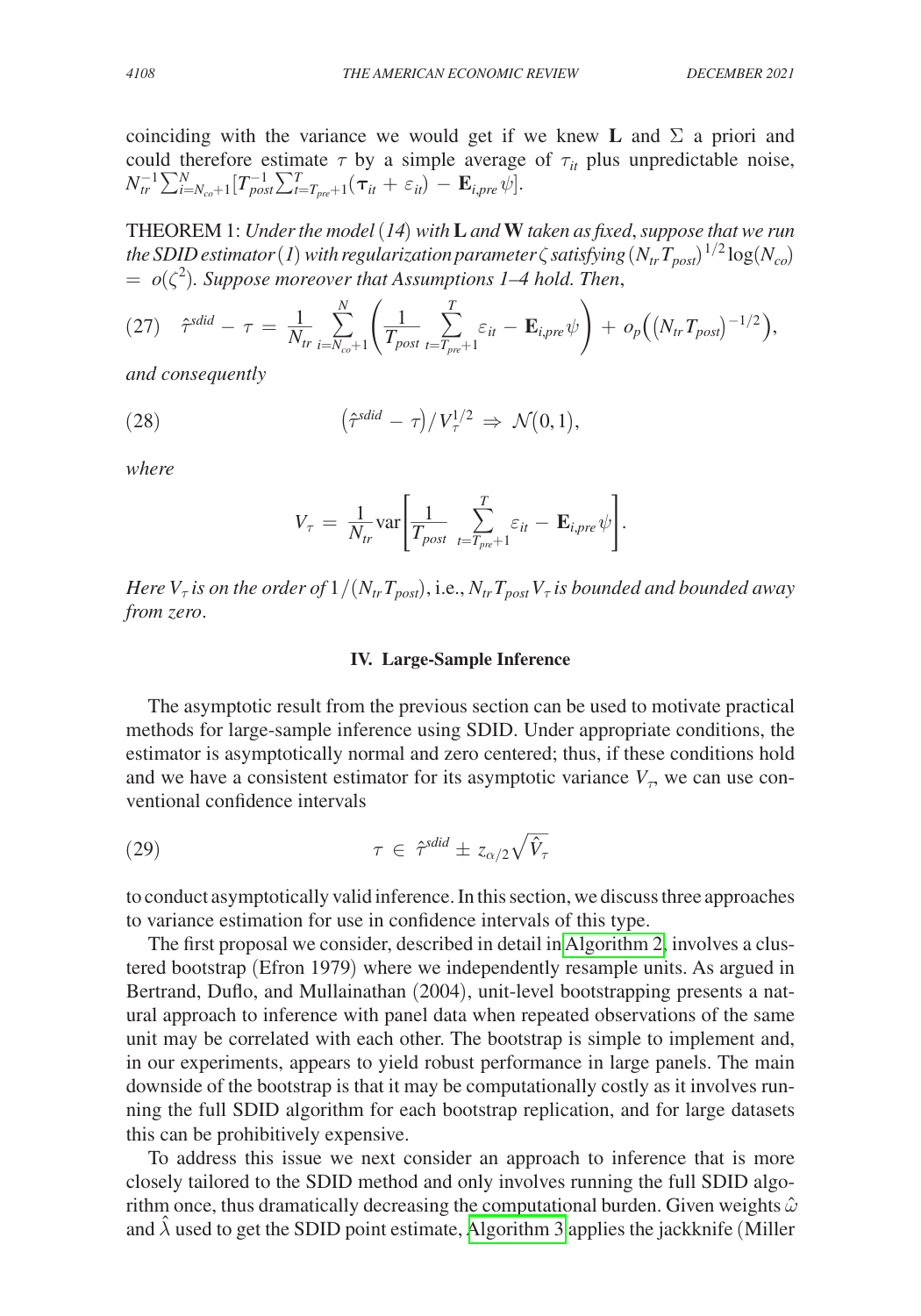<span id="page-21-0"></span>

| Data: $Y, W, B$             |                                                                                                                               |
|-----------------------------|-------------------------------------------------------------------------------------------------------------------------------|
|                             | Result: Variance estimator $\hat{V}_{\tau}^{cb}$                                                                              |
| 1.                          | for $i \leftarrow 1$ to B do                                                                                                  |
| 2.                          | Construct a bootstrap dataset $(\mathbf{Y}^{(b)}, \mathbf{W}^{(b)})$ by sampling N rows of                                    |
|                             | $(Y, W)$ with replacement.                                                                                                    |
| $\frac{2}{3}$ .<br>4.<br>5. | if the bootstrap sample has no treated units or no control units then                                                         |
|                             | Discard and resample (go to 2)                                                                                                |
| 6.7.                        | end                                                                                                                           |
|                             | Compute the SDID estimator $\tau^{(b)}$ based on $(\mathbf{Y}^{(b)}, \mathbf{W}^{(b)})$                                       |
| 8.                          | end                                                                                                                           |
| 9.                          | Define $\hat{V}_{\tau}^{b} = \frac{1}{B} \sum_{b=1}^{B} (\hat{\tau}^{(b)} - \frac{1}{B} \sum_{b=1}^{B} \hat{\tau}^{(b)})^2$ ; |

Algorithm 2—Bootstrap Variance Estimation

Algorithm 3—Jackknife Variance Estimation

Data:  $\hat{\omega}$ ,  $\hat{\lambda}$ , **Y**, **W**,  $\hat{\tau}$ Result: Variance estimator  $\hat{V}_\tau$ 1. for  $i \leftarrow 1$  to *N* do 2. Compute  $\hat{\tau}^{(-i)}$  :  $\arg \min_{\tau, \{\alpha_j, \beta_i\}_{j \neq i,j}} \sum_{j \neq i,t} (\mathbf{Y}_{jt} - \alpha_j - \beta_t - \tau \mathbf{W}_{it})^2 \hat{\omega}_j \hat{\lambda}_t$ 3. end 4. Compute  $\hat{V}_{\tau}^{jack} = (N-1)N^{-1}\sum_{i=1}^{N}(\hat{\tau}^{(-i)} - \hat{\tau})^2;$ 

1974) to the weighted SDID regression (1), with the weights treated as fixed. The validity of this procedure is not implied directly by asymptotic linearity as in (27); however, as shown below, we still recover conservative confidence intervals under considerable generality.

THEOREM 2: *Suppose that the elements of are bounded. Then*, *under the conditions of Theorem 1*, *the jackknife variance estimator described in Algorithm 3 yields conservative confidence intervals, i.e., for any*  $0 < \alpha < 1$ ,

(30) 
$$
\liminf \Pr \Big[ \tau \in \hat{\tau}^{\text{sdid}} \pm z_{\alpha/2} \sqrt{\hat{V}_{\tau}^{\text{jack}}} \Big] \geq 1 - \alpha.
$$

*Moreover, if the treatment effects*  $\tau_{it} = \tau$  *are constant*<sup>11</sup> *and* 

(31) 
$$
T_{post}N_{tr}^{-1} \|\hat{\lambda}_0 + \mathbf{L}_{tr,pre}\hat{\lambda}_{pre} - \mathbf{L}_{tr,post}\hat{\lambda}_{post}\|_2^2 \to_p 0,
$$

*that is, the time weights*  $\hat{\lambda}$  *are predictive enough on the exposed units, then the jackknife yields exact confidence intervals and* (*30*) *holds with equality*.

<sup>&</sup>lt;sup>11</sup> When treatment effects are heterogeneous, the jackknife implicitly treats the estimand (15) as random whereas we treat it as fixed, thus resulting in excess estimated variance; see Imbens (2004) for further discussion.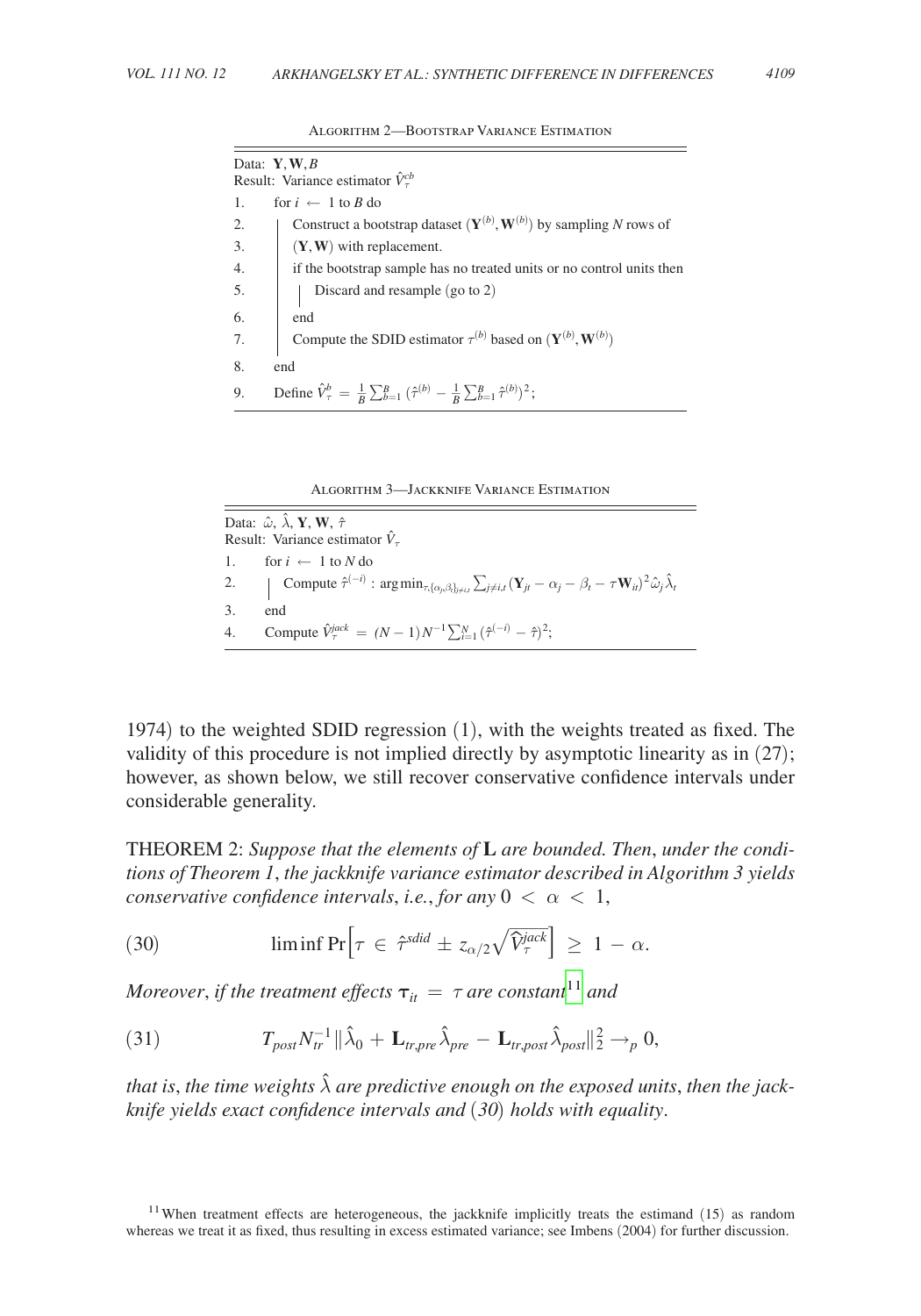| ALGORITHM 4-PLACEBO VARIANCE ESTIMATION |  |  |
|-----------------------------------------|--|--|
|-----------------------------------------|--|--|

|    | Data: $\mathbf{Y}_{co,\cdot}, N_{tr}, B$<br>Result: Variance estimator $\hat{V}_{\tau}^{placebo}$                                                                                                                                                         |
|----|-----------------------------------------------------------------------------------------------------------------------------------------------------------------------------------------------------------------------------------------------------------|
|    | 1. for $b \leftarrow 1$ to B do                                                                                                                                                                                                                           |
|    |                                                                                                                                                                                                                                                           |
|    |                                                                                                                                                                                                                                                           |
|    | 2. Sample $N_{tr}$ out of the $N_{co}$ control units without replacement to 'receive the placebo';<br>3. Construct a placebo treatment matrix $\mathbf{W}_{co}^{(b)}$ for the controls;<br>4. Compute the SDID estimator $\hat{\tau}^{(b)}$ based on $(\$ |
| 5. | end                                                                                                                                                                                                                                                       |
|    | 6. Define $\hat{V}_{\tau}^{placebo} = \frac{1}{B} \sum_{b=1}^{B} (\hat{\tau}^{(b)} - \frac{1}{B} \sum_{b=1}^{B} \hat{\tau}^{(b)})^2$ ;                                                                                                                    |

In other words, we find that the jackknife is in general conservative and is exact when treated and control units are similar enough that time weights that fit the control units generalize to the treated units. This result depends on specific structure of the SDID estimator, and does not hold for related methods such as the SC estimator. In particular, an analogue to Algorithm 3 for SC would be severely biased upwards, and would not be exact even in the well-specified fixed effects model. Thus, we do not recommend (or report results for) this type of jackknifing with the SC estimator. We do report results for jackknifing DID since, in this case, there are no random weights  $\hat{\omega}$  or  $\lambda$  and so our jackknife just amounts to the regular jackknife.

Now, both the bootstrap- and jackknife-based methods discussed so far are designed with the setting of Theorem 1 in mind, i.e., for large panels with many treated units. These methods may be less reliable when the number of treated units  $N_{tr}$  is small, and the jackknife is not even defined when  $N_{tr} = 1$ . However, many applications of SCs have  $N<sub>tr</sub> = 1$ , e.g., the California smoking application from Section I. To this end, we consider a third variance estimator that is motivated by placebo evaluations as often considered in the literature on SCs (Abadie, Diamond, and Hainmueller 2010,;2015), and that can be applied with  $N_{tr} = 1$ . The main idea of such placebo evaluations is to consider the behavior of SC estimation when we replace the unit that was exposed to the treatment with different units that were not exposed.<sup>12</sup> Algorithm 4 builds on this idea, and uses placebo predictions using only the unexposed units to estimate the noise level, and then uses it to get  $\hat{V}_{\tau}$  and build confidence intervals as in (29). See Bottmer et al. (2021) for a discussion of the properties of such placebo variance estimators in small samples.

Validity of the placebo approach relies fundamentally on homoskedasticity across units, because if the exposed and unexposed units have different noise distributions then there is no way we can learn  $V<sub>\tau</sub>$  from unexposed units alone. We also note that nonparametric variance estimation for treatment effect estimators is in general impossible if we only have one treated unit, and so homoskedasticity across units is effectively a necessary assumption in order for inference to be possible

 $12$  Such a placebo test is closely connected to permutation tests in randomization inference; however, in many SC applications, the exposed unit was not chosen at random, in which case placebo tests do not have the formal properties of randomization tests (Firpo and Possebom 2018, Hahn and Shi 2016), and so may need to be interpreted via a more qualitative lens.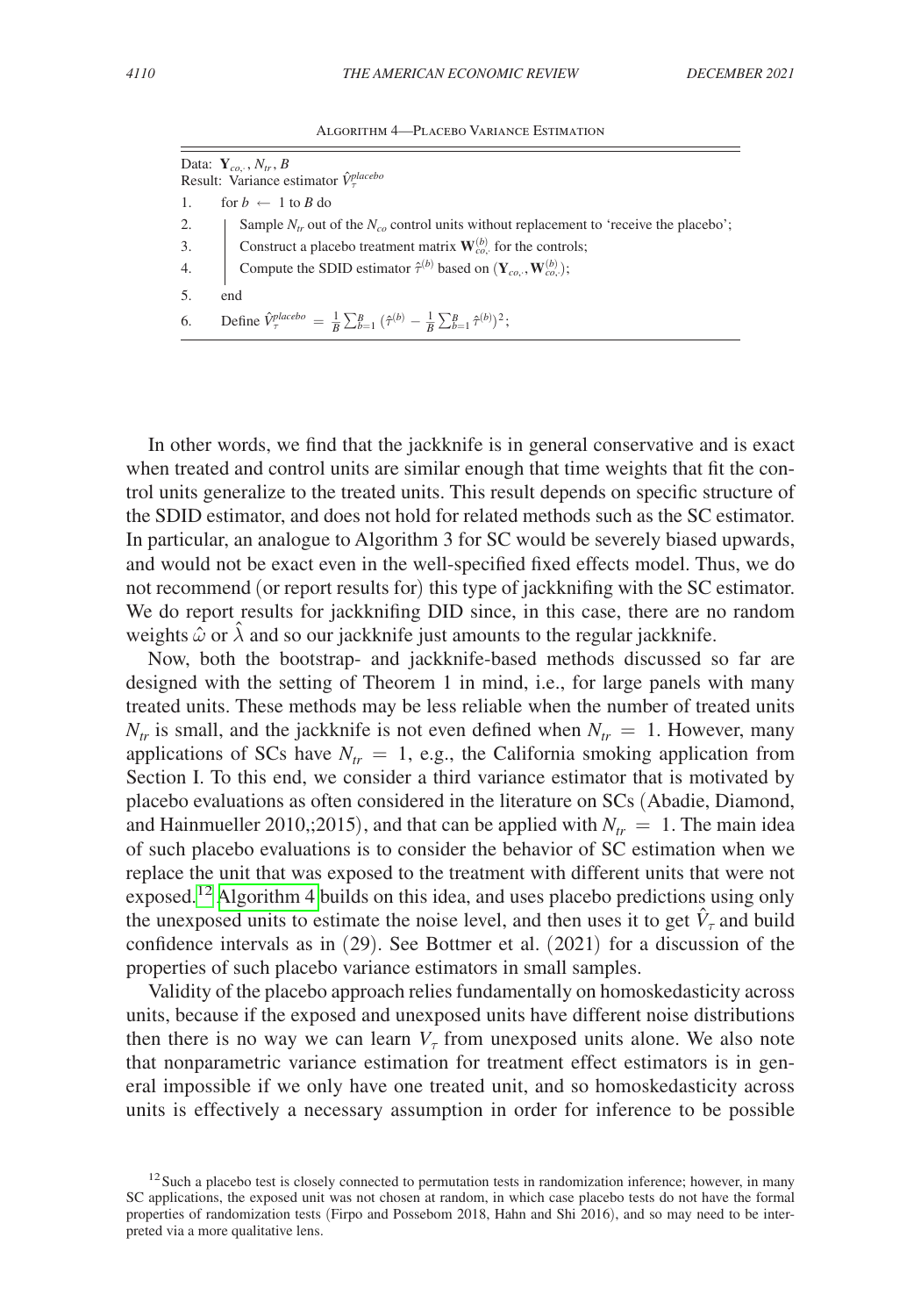|                            | <b>Bootstrap</b> |           |            | Jackknife   |                          |            |             | Placebo   |            |  |
|----------------------------|------------------|-----------|------------|-------------|--------------------------|------------|-------------|-----------|------------|--|
|                            | SDID             | <b>SC</b> | <b>DID</b> | <b>SDID</b> | <b>SC</b>                | <b>DID</b> | <b>SDID</b> | <b>SC</b> | <b>DID</b> |  |
| 1. Baseline                | 0.96             | 0.93      | 0.89       | 0.93        |                          | 0.92       | 0.95        | 0.88      | 0.96       |  |
| 2. Gun law                 | 0.97             | 0.96      | 0.92       | 0.94        |                          | 0.93       | 0.94        | 0.95      | 0.93       |  |
| 3. Abortion                | 0.96             | 0.94      | 0.93       | 0.93        |                          | 0.95       | 0.97        | 0.91      | 0.96       |  |
| 4. Random                  | 0.96             | 0.96      | 0.92       | 0.93        | $\overline{\phantom{0}}$ | 0.94       | 0.96        | 0.96      | 0.94       |  |
| 5. Hours                   | 0.92             | 0.96      | 0.94       | 0.89        |                          | 0.95       | 0.91        | 0.90      | 0.96       |  |
| 6. Urate                   | 0.78             | 0.74      | 0.38       | 0.71        |                          | 0.42       | 0.74        | 0.77      | 0.41       |  |
| 7. $T_{post} = 1$          | 0.93             | 0.94      | 0.84       | 0.92        |                          | 0.88       | 0.92        | 0.90      | 0.92       |  |
| $8. N_{tr} = 1$            |                  |           |            |             |                          |            | 0.97        | 0.95      | 0.96       |  |
| 9. $T_{post} = N_{tr} = 1$ |                  |           |            |             |                          |            | 0.96        | 0.94      | 0.94       |  |
| 10. Resample, $N = 200$    | 0.94             | 0.96      | 0.92       | 0.95        | $\overline{\phantom{0}}$ | 0.93       | 0.96        | 0.95      | 0.94       |  |
| 11. Resample, $N = 400$    | 0.95             | 0.91      | 0.96       | 0.96        |                          | 0.95       | 0.96        | 0.90      | 0.96       |  |
| 12. Democracy              | 0.93             | 0.96      | 0.55       | 0.94        |                          | 0.59       | 0.98        | 0.97      | 0.79       |  |
| 13. Education              | 0.95             | 0.95      | 0.30       | 0.95        |                          | 0.34       | 0.99        | 0.90      | 0.94       |  |
| 14. Random                 | 0.93             | 0.95      | 0.89       | 0.96        |                          | 0.91       | 0.95        | 0.94      | 0.91       |  |

TABLE 4

*Notes:* Coverage results for nominal 95 percent confidence intervals in the CPS and Penn World Table simulation setting from Tables 2 and 3. The first three columns show coverage of confidence intervals obtained via the clustered bootstrap. The second set of columns show coverage from the jackknife method. The last set of columns show coverage from the placebo method. Unless otherwise specified, all settings have  $N = 50$  and  $T = 40$  cells, of which at most  $N_{tr} = 10$  units and  $T_{post} = 10$  periods are treated. In rows 7–9, we reduce the number of treated cells. In rows 10 and 11, we artificially make the panel larger by adding rows, which makes the assumption that the number of treated units is small relative to the number of control units more accurate. (We set  $N<sub>tr</sub>$  to 10 percents of the total number of units.) We do not report jackknife and bootstrap coverage rates for  $N_{tr} = 1$  because the estimators are not well-defined. We do not report jackknife coverage rates for SC because, as discussed in the text, the variance estimator is not well justified in this case. All results are based on 400 simulation replications.

here.<sup>13</sup> Algorithm 4 can also be seen as an adaptation of the method of Conley and Taber (2011) for inference in DID models with few treated units and assuming homoskedasticity, in that both rely on the empirical distribution of residuals for placebo-estimators run on control units to conduct inference. We refer to Conley and Taber (2011) for a detailed analysis of this class of algorithms.

Table 4 shows the coverage rates for the experiments described in Section IIA and IIB, using Gaussian confidence intervals (29) with variance estimates obtained as described above. In the case of the SDID estimation, the bootstrap estimator performs particularly well, yielding nearly nominal 95 percent coverage, while both placebo and jackknife variance estimates also deliver results that are close to the nominal 95 percent level. This is encouraging, and aligned with our previous observation that the SDID estimator appeared to have low bias. That being said, when assessing the performance of the placebo estimator, recall that the data in Section IIA was generated with noise that is both Gaussian and homoskedastic across units which were assumptions that are both heavily used by the placebo estimator.

In contrast, we see that coverage rates for DID and SC can be relatively low, especially in cases with significant bias such as the setting with the state unemployment rate as the outcome. This is again in line with what one may have expected based on the distribution of the errors of each estimator as discussed in Section IIA, e.g., in

<sup>&</sup>lt;sup>13</sup>In Theorem 1, we also assumed homoskedasticity. In contrast to the case of placebo inference, however, it's likely that a similar result would also hold without homoskedasticity; homoskedasticity is used in the proof essentially only to simplify notation and allow the use of concentration inequalities which have been proven in the homoskedastic case but can be generalized.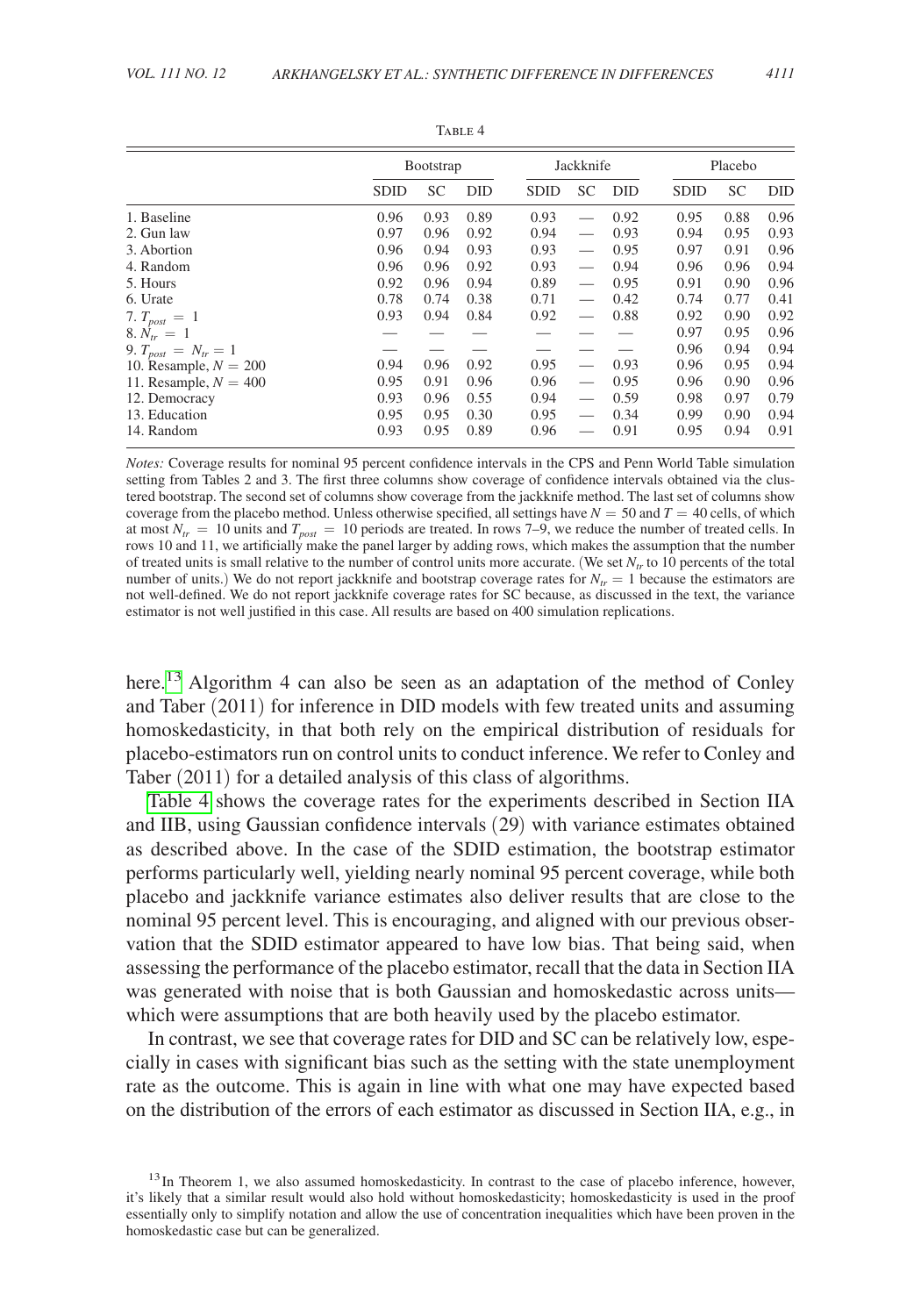Figure 2: If the point estimates  $\hat{\tau}$  from DID and SC are dominated by bias, then we should not expect confidence intervals that only focus on variance to achieve coverage.

#### **V. Related Work**

Methodologically, our work draws most directly from the literature on SC methods, including Abadie and Gardeazabal (2003); Abadie, Diamond, and Hainmueller (2010, 2015); Abadie and L'Hour (2016); Doudchenko and Imbens (2016); and Ben-Michael, Feller, and Rothstein (2018). Most methods in this line of work can be thought of as focusing on constructing unit weights that create comparable (balanced) treated and control units, without relying on any modeling or weighting across time. Ben-Michael, Feller, and Rothstein (2018) is an interesting exception. Their augmented SC estimator, motivated by the augmented inverse-propensity weighted estimator of Robins, Rotnitzky, and Zhao (1994), combines SC weights with a regression adjustment for improved accuracy. (See also Kellogg et al. 2020 which explicitly connects SC to matching). They focus on the case of  $N_{tr} = 1$ exposed units and  $T_{post} = 1$  postexposure periods, and their method involves fitting a model for the conditional expectation  $m(\cdot)$  for  $Y_{iT}$  in terms of the lagged outcomes **Y***i*,*pre*, and then using this fitted model to "augment" the basic SC estimator as follows:

$$
(32) \qquad \hat{\tau}_{asc} = Y_{NT} - \left( \sum_{i=1}^{N-1} \hat{\omega}_i^{sc} Y_{iT} + \left( \hat{m}(\mathbf{Y}_{N,pre}) - \sum_{i=1}^{N-1} \hat{\omega}_i^{sc} \hat{m}(\mathbf{Y}_{i,pre}) \right) \right).
$$

Despite their different motivations, the augmented SC and SDID methods share an interesting connection: with a linear model  $m(\cdot)$ ,  $\hat{\tau}_{\text{std}}$  and  $\hat{\tau}_{\text{asc}}$  are very similar. In fact, had we fit  $\hat{\omega}^{sdid}$  without intercept, they would be equivalent for  $\hat{m}(\cdot)$  fit by least squares on the controls, imposing the constraint that its coefficients are nonnegative and to sum to one, that is, for  $\hat{m}(\mathbf{Y}_{i,pre}) = \hat{\lambda}_0^{sdid} + \mathbf{Y}_{i,pre} \hat{\lambda}_p^{sdid}$ . This connection suggests that weighted two-way bias-removal methods are a natural way of working with panels where we want to move beyond simple DID approaches.

We also note recent work of Roth (2018) and Rambachan and Roth (2019), who focus on valid inference in DID settings when users look at past outcomes to check for parallel trends. Our approach uses past data not only to check whether the trends are parallel, but also to construct the weights to make them parallel. In this setting, we show that one can still conduct valid inference, as long as *N* and *T* are large enough and the size of the treatment block is small.

In terms of our formal results, our paper fits broadly in the literature on panel models with interactive fixed effects and the matrix completion literature (Athey et al. 2021; Bai 2009; Moon and Weidner 2015,2017; Robins 1985; Xu 2017). Different types of problems of this form have a long tradition in the econometrics literature, with early results going back to Ahn, Lee, and Schmidt (2001); Chamberlain (1992); and Holtz-Eakin, Newey, and Rosen (1988) in the case of finite-horizon panels (i.e., in our notation, under asymptotics where *T* is fixed and only  $N \to \infty$ ). More recently, Freyberger (2018) extended the work of Chamberlain (1992) to a setting that's closely related to ours, and emphasized the role of the past outcomes for constructing moment restrictions in the fixed-*T* setting.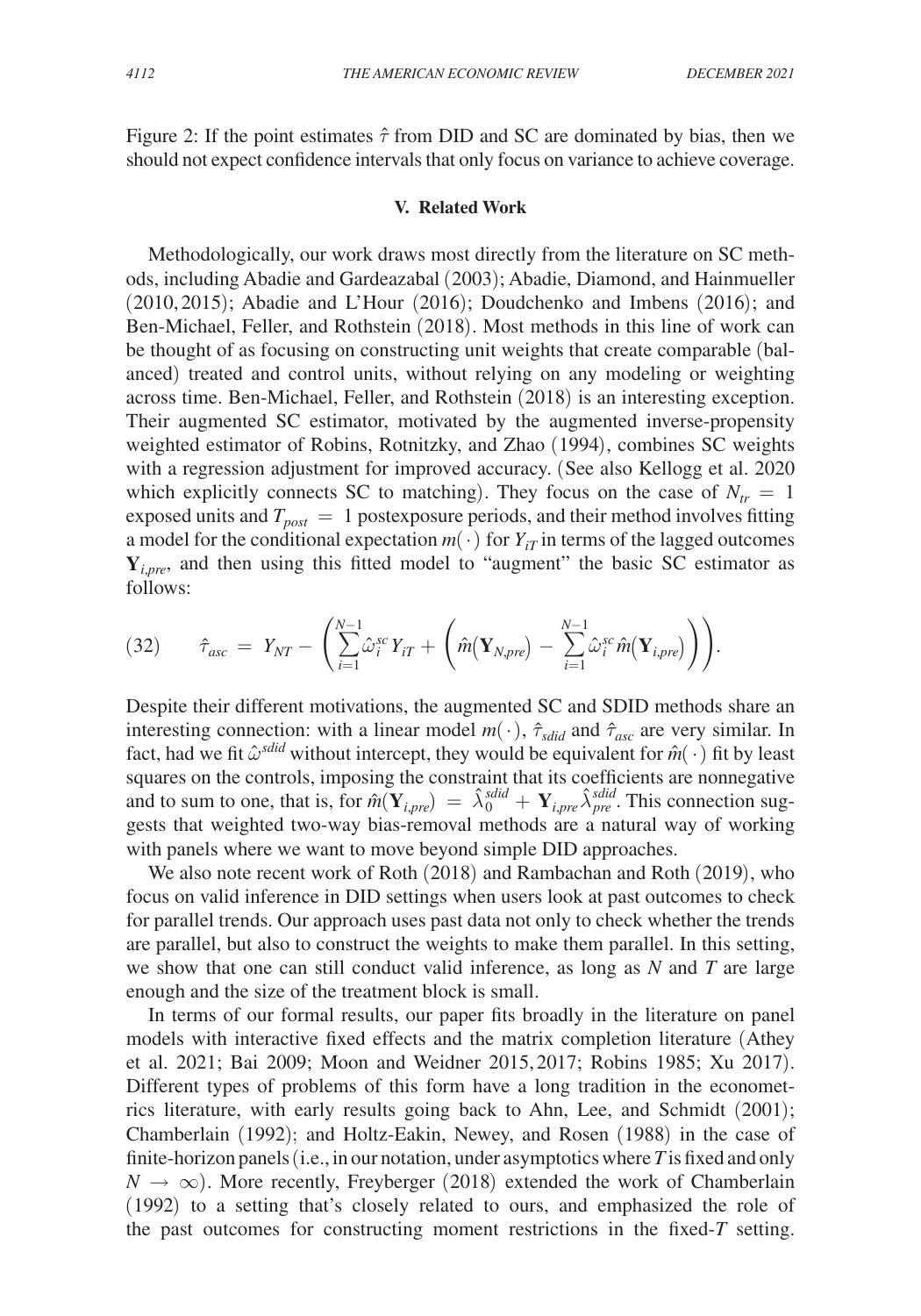Freyberger (2018) attains identification by assuming that the errors  $\mathbf{E}_{it}$  are uncorrelated, and thus past outcomes act as valid instruments. In contrast, we allow for correlated errors within rows, and thus need to work in a large-*T* setting.

Recently, there has considerable interest in models of type (10) under asymptotics where both *N* and *T* get large. One popular approach, studied by Bai (2009) and Moon and Weidner (2015,2017), involves fitting (10) by "least squares," i.e., by minimizing squared-error loss while constraining  $\hat{L}$  to have bounded rank *R*. While these results do allow valid inference for  $\tau$ , they require strong assumptions. First, they require the rank of **L** to be known a priori (or, in the case of Moon and Weidner 2015, require a known upper bound for its rank), and second, they require a  $\beta_{\text{min}}$ -type condition whereby the normalized nonzero singular values of **L** are well separated from zero. In contrast, our results require no explicit limit on the rank of **L** and allow for **L** to have to have positive singular values that are arbitrarily close to zero, thus suggesting that the SDID method may be more robust than the least squares method in cases where the analyst wishes to be as agnostic as possible regarding properties of **L**. 14

Athey et al. (2021); Amjad, Shah, and Shen (2018); Moon and Weidner (2018;, and Xu (2017) build on this line of work, and replace the fixed-rank constraint with data-driven regularization on  $\hat{L}$ . This innovation is very helpful from a computational perspective; however, results for inference about  $\tau$  that go beyond what was available for least squares estimators are currently not available. We also note recent papers that draw from these ideas in connection to SC type analyses, including Chan and Kwok (2020) and Gobillon and Magnac (2016). Finally, in a paper contemporaneous to ours, Agarwal et al. (2019) provide improved bounds from principal component regression in an errors-in-variables model closely related to our setting, and discuss implications for estimation in SC type problems. Relative to our results, however, Agarwal et al. (2019) still require assumptions on the behavior of the small singular values of  $\bf{L}$ , and do not provide methods for inference about  $\tau$ .

In another direction, several authors have recently proposed various methods that implicitly control for the systematic component **L** in models of time (10). In one early example, Hsiao, Ching, and Ki Wan (2012) start with a factor model similar to ours and show that under certain assumptions it implies the moment condition

(33) 
$$
Y_{Nt} = a + \sum_{j=1}^{N-1} \beta_j Y_{jt} + \epsilon_{Nt}, \qquad E\Big[\epsilon_{Nt} | \{Y_{jt}\}_{j=1}^{N-1}\Big] = 0,
$$

for all  $t = 1, ..., T$ . The authors then estimate  $\beta_j$  by (weighted) ordinary least squares. This approach is further refined by Li and Bell (2017), who additionally propose to penalizing the coefficients  $\beta_j$  using the lasso (Tibshirani 1996). In a recent paper, Chernozhukov, Wüthrich, and Zhu (2018) use the model (33) as a starting point for inference.

While this line of work shares a conceptual connection with us, the formal setting is very different. In order to derive a representation of the type (33), one essentially needs to assume a random specification for (10) where both **L** and **E** are stationary

<sup>&</sup>lt;sup>14</sup>By analogy, we also note that, in the literature on high-dimensional inference, methods that do no assume a uniform lower bound on the strength of nonzero coefficients of the signal vector are generally considered more robust than ones that do (e.g., Belloni, Chernozhukov, and Hansen 2014; Zhang and Zhang 2014).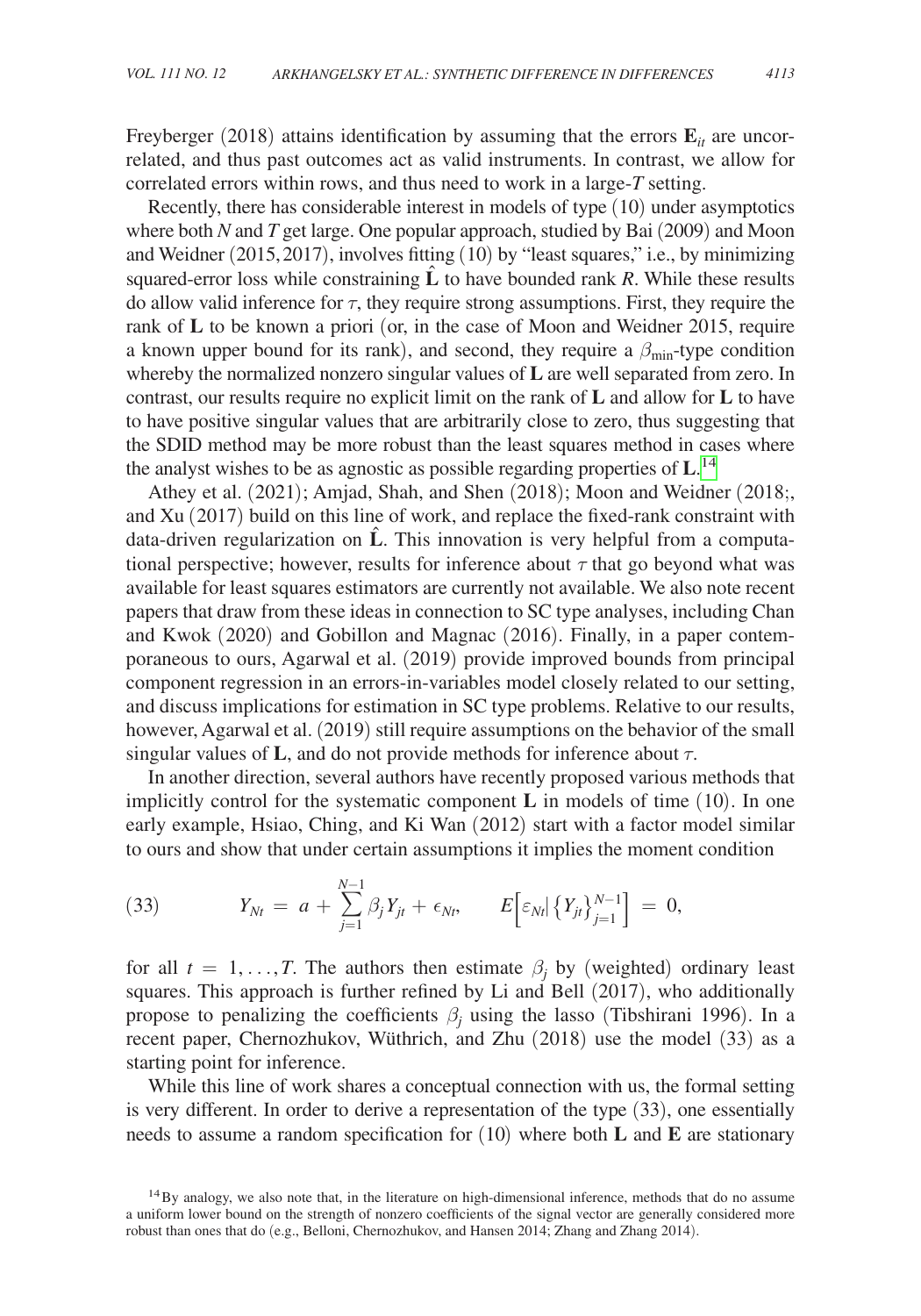in time. Li and Bell (2017) explicitly assumes that the outcomes **Y** themselves are weakly stationary, while Chernozhukov, Wüthrich, and Zhu (2018) makes the same assumption to derive the results that are valid under general misspecification. In our results, we do not assume stationarity anywhere: **L** is taken as deterministic and the errors **E** may be nonstationary. Moreover, in the case of most SC and DID analyses, we believe stationarity to be a fairly restrictive assumption. In particular, in our model, stationarity would imply that a simple pre-post comparison for exposed units would be an unbiased estimator of  $\tau$  and, as a result, the only purpose of the unexposed units would be to help improve efficiency. In contrast, in our analysis, using unexposed units for double differencing is crucial for identification.

Ferman and Pinto (2019) analyze the performance of SC estimator using essentially the same model as we do. They focus on the situations where *N* is small, while *Tpre* (the number of control periods) is growing. They show that unless time factors have strong trends (e.g., polynomial) the SC estimator is asymptotically biased. Importantly Ferman and Pinto (2019) focus on the standard SC estimator, without time weights and regularization, but with an intercept in the construction of the weights.

Finally, from a statistical perspective, our approach bears some similarity to the work on "balancing" methods for program evaluation under unconfoundedness, including Athey, Imbens, and Wager (2018); Graham, Pinto, and Egel (2012); Hirshberg and Wager (2017); Imai and Ratkovic (2014); Kallus (2020); Zhao (2019); and Zubizarreta (2015). One major result of this line of work is that, by algorithmically finding weights that balance observed covariates across treated and control observations, we can derive robust estimators with good asymptotic properties (such as efficiency). In contrast to this line of work, rather than balancing observed covariates, we here need to balance unobserved factors **Γ** and **ϒ** in (10) to achieve consistency; and accounting for this forces us to follow a different formal approach than existing studies using balancing methods.

# Appendix. Staggered Adoption

In the paper so far we have focused on the case where some units start receiving the treatment at a common point in time, what Athey et al. (2021) call block assignment. Under block assignment the  $N \times T$  matrix of treatment assignments **W** has the form like the following matrix, where units 3–6 all adopt the treatment in period 5:

$$
\mathbf{W} = \left(\begin{array}{cccccc} 1 & 2 & 3 & 4 & 5 & 6 & 7 \\ 1 & 0 & 0 & 0 & 0 & 0 & 0 & 0 \\ 2 & 0 & 0 & 0 & 0 & 0 & 0 & 0 \\ 3 & 0 & 0 & 0 & 0 & 1 & 1 & 1 \\ 4 & 0 & 0 & 0 & 0 & 1 & 1 & 1 \\ 5 & 0 & 0 & 0 & 0 & 1 & 1 & 1 \\ 6 & 0 & 0 & 0 & 0 & 1 & 1 & 1 \end{array}\right).
$$

This is a common setting, but there are other settings that are of interest. Another important special case is that of *staggered adoption* (e.g.,Athey and Imbens 2021) with multiple dates at which the treatment is started. For example, in the following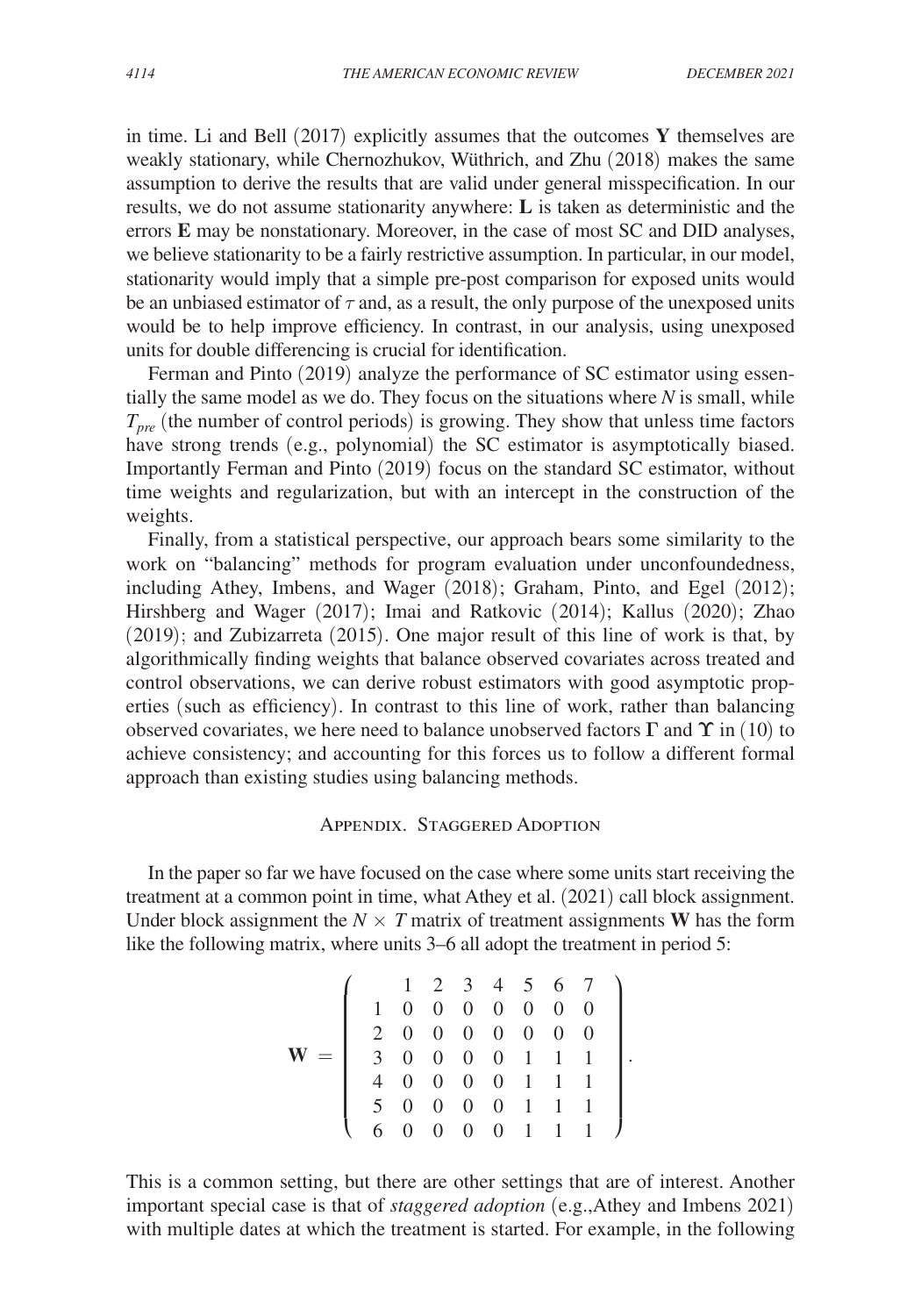assignment matrix units 5 and 6 adopt the treatment in period 3, and units 3 and 4 adopt the treatment in period 5 (and units 1 and 2 never adopt the treatment):

$$
\mathbf{W} = \left(\begin{array}{cccccc} 1 & 2 & 3 & 4 & 5 & 6 & 7 \\ 1 & 0 & 0 & 0 & 0 & 0 & 0 & 0 \\ 2 & 0 & 0 & 0 & 0 & 0 & 0 & 0 \\ 3 & 0 & 0 & 0 & 0 & 1 & 1 & 1 \\ 4 & 0 & 0 & 0 & 0 & 1 & 1 & 1 \\ 5 & 0 & 0 & 1 & 1 & 1 & 1 & 1 \\ 6 & 0 & 0 & 1 & 1 & 1 & 1 & 1 \end{array}\right).
$$

.

.

With staggered adoption the weighted DID regression approach in SDID does not work directly. However, there are various alternatives. Here we discuss a simple modification to estimate the average treatment effect for the treated in that setting by applying the SDID estimator repeatedly, once for every adoption date. An alternative is the procedure developed in Ben-Michael, Feller, and Rothstein (2019). In the example above with two adoption dates, we can create two assignment matrices, **W**<sup>1</sup> and  $\mathbf{W}^2$ , that both fit into the block assignment setting. We can then apply the SDID estimator to both samples, and calculate a weighted average of the two estimators, with the weight equal to the fraction of treated unit/time-period pairs in each of the two samples. In the above example, the first sample would consist of units 1, 2, 5 and 6, and the second sample would consist of units 1, 2, 3, and 4, as illustrated in the two assignment matrices below:

$$
\mathbf{W}^{1} = \left( \begin{array}{cccccc} 1 & 2 & 3 & 4 & 5 & 6 & 7 \\ 1 & 0 & 0 & 0 & 0 & 0 & 0 & 0 \\ 2 & 0 & 0 & 0 & 0 & 0 & 0 & 0 \\ 5 & 0 & 0 & 1 & 1 & 1 & 1 & 1 \\ 6 & 0 & 0 & 1 & 1 & 1 & 1 & 1 \end{array} \right),
$$

$$
\mathbf{W}^{2} = \left( \begin{array}{cccccc} 1 & 2 & 3 & 4 & 5 & 6 & 7 \\ 1 & 0 & 0 & 0 & 0 & 0 & 0 & 0 \\ 2 & 0 & 0 & 0 & 0 & 0 & 0 & 0 \\ 3 & 0 & 0 & 0 & 0 & 1 & 1 & 1 \\ 4 & 0 & 0 & 0 & 0 & 1 & 1 & 1 \end{array} \right).
$$

Alternatively we can create the two samples by splitting the data up by time periods. In that case the first sample would consist of time periods 1, 2, 3, and 4, and the second sample would consist of time periods 1, 2, 5, 6, and 7, as illustrated below:

$$
\mathbf{W}^{1} = \left(\begin{array}{cccc} 1 & 2 & 3 & 4 \\ 1 & 0 & 0 & 0 & 0 \\ 2 & 0 & 0 & 0 & 0 \\ 3 & 0 & 0 & 0 & 0 \\ 4 & 0 & 0 & 0 & 0 \\ 5 & 0 & 0 & 1 & 1 \\ 6 & 0 & 0 & 1 & 1 \end{array}\right), \qquad \mathbf{W}^{2} = \left(\begin{array}{cccc} 1 & 2 & 5 & 6 & 7 \\ 1 & 0 & 0 & 0 & 0 & 0 \\ 2 & 0 & 0 & 0 & 0 & 0 \\ 3 & 0 & 0 & 1 & 1 & 1 \\ 4 & 0 & 0 & 1 & 1 & 1 \\ 5 & 0 & 0 & 1 & 1 & 1 \end{array}\right).
$$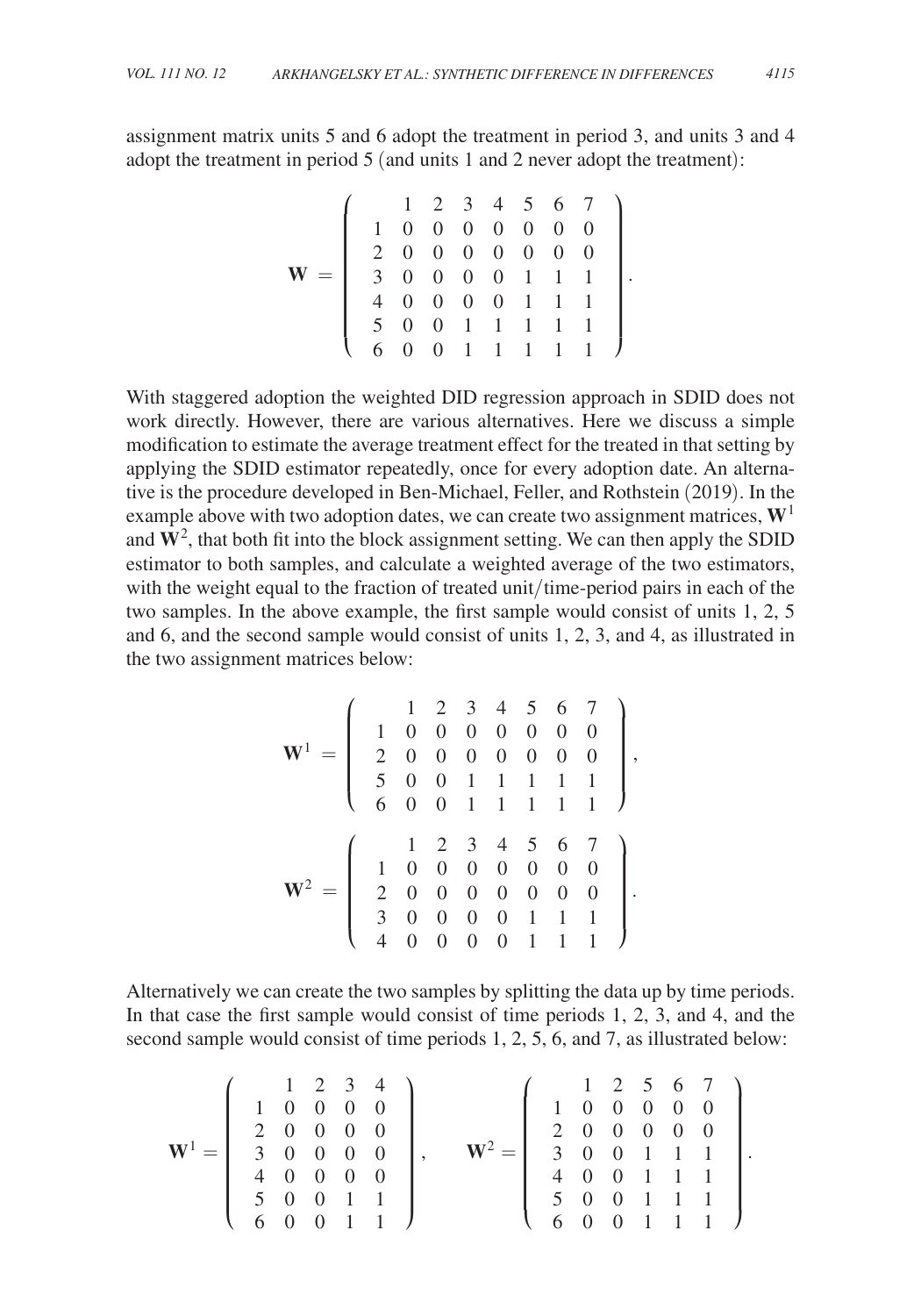#### REFERENCES

- **Abadie, Alberto.** 2005. "Semiparametric Difference-in-Differences Estimators." *Review of Economic Studies* 72 (1): 1–19.
- **Abadie, Alberto, Alexis Diamond, and Jens Hainmueller.** 2010. "Synthetic Control Methods for Comparative Case Studies: Estimating the Effect of California's Tobacco Control Program." *Journal of the American Statistical Association* 105 (490): 493–505.
- **Abadie, Alberto, Alexis Diamond, and Jens Hainmueller.** 2015. "Comparative Politics and the Synthetic Control Method." *American Journal of Political Science* 59 (2): 495–510.
- **Abadie, Alberto, and Javier Gardeazabal.** 2003. "The Economic Costs of Conflict: A Case Study of the Basque Country." *American Economic Review* 93 (1): 113–32.
- **Abadie, Alberto, and Jérémy L'Hour.** 2016. "A Penalized Synthetic Control Estimator for Disaggregated Data." Unpublished.
- **Agarwal, Anish, Devavrat Shah, Dennis Shen, and Dogyoon Song.** 2019. "On Robustness of Principal Component Regression." arXiv preprint arXiv:1902.10920.
- **Ahn, Seung Chan, Young Hoon Lee, and Peter Schmidt.** 2001. "GMM Estimation of Linear Panel Data Models with Time-Varying Individual Effects." *Journal of Econometrics* 101 (2): 219–55.
- **Amjad, Muhammad, Devavrat Shah, and Dennis Shen.** 2018. "Robust Synthetic Control." *Journal of Machine Learning Research* 19 (22): 1–51.
- **Angrist, Joshua D., and Jörn-Steffen Pischke.** 2008. *Mostly Harmless Econometrics: An Empiricist's Companion*. Princeton: Princeton University Press.
- **Arkhangelsky, Dmitry, Susan Athey, David A. Hirshberg, Guido W. Imbens, and Stefan Wager.** 2021. "Replication Data for: Synthetic Difference-in-Differences." American Economic Association [publisher], Inter-university Consortium for Social and Political Research [distributor]. [https://doi.](https://doi.org/10.3886/E146381V1) [org/10.3886/E146381V1.](https://doi.org/10.3886/E146381V1)
- **Ashenfelter, Orley, and David Card.** 1985. "Using the Longitudinal Structure of Earnings to Estimate the Effect of Training Programs." *Review of Economics and Statistics* 67 (4): 648–60.
- **Athey, Susan, Mohsen Bayati, Nikolay Doudchenko, Guido Imbens, and Khashayar Khosravi.** 2021. "Matrix Completion Methods for Causal Panel Data Models." *Journal of the American Statistical Association* 116.<https://doi.org/10.1080/01621459.2021.1891924>.
- **Athey, Susan, and Guido W. Imbens.** 2021. "Design-Based Analysis in Difference-in-Differences Settings with Staggered Adoption." *Journal of Econometrics*. [https://doi.org/10.1016/j.](https://doi.org/10.1016/j.jeconom.2020.10.012) [jeconom.2020.10.012](https://doi.org/10.1016/j.jeconom.2020.10.012).
- **Athey, Susan, Guido W. Imbens, and Stefan Wager.** 2018. "Approximate Residual Balancing: Debiased Inference of Average Treatment Effects in High Dimensions." *Journal of the Royal Statistical Society: Series B* (*Statistical Methodology*) 80 (4): 597–623.
- **Bai, Jushan.** 2009. "Panel Data Models with Interactive Fixed Effects." *Econometrica* 77 (4): 1229–79.
- **Barrios, Thomas, Rebecca Diamond, Guido W. Imbens, and Michal Kolesár.** 2012. "Clustering, Spatial Correlations, and Randomization Inference." *Journal of the American Statistical Association* 107 (498): 578–91.
- **Belloni, Alexandre, Victor Chernozhukov, and Christian Hansen.** 2014. "Inference on Treatment Effects after Selection among High-Dimensional Controls." *Review of Economic Studies* 81 (2): 608–50.
- **Ben-Michael, Eli, Avi Feller, and Jesse Rothstein.** 2018. "The Augmented Synthetic Control Method." arXiv preprint arXiv:1811.04170v1.
- **Ben-Michael, Eli, Avi Feller, and Jesse Rothstein.** 2019. "Synthetic Controls and Weighted Event Studies with Staggered Adoption." arXiv preprint arXiv:1912.03290v1.
- **Bertrand, Marianne, Esther Duflo, and Sendhil Mullainathan.** 2004. "How Much Should We Trust Differences-in-Differences Estimates?" *Quarterly Journal of Economics* 119 (1): 249–75.
- **Borusyak, Kirill, and Xavier Jaravel.** 2016. "Revisiting Event Study Designs." Unpublished.
- **Bottmer, Lea, Guido Imbens, Jann Spiess, and Merrill Warnick.** 2021. "A Design-Based Perspective on Synthetic Control Methods." arXiv preprint arXiv:2101.09398v1.
- **Callaway, Brantly, and Pedro H. C. Sant'anna.** 2020. "Difference-in-Differences with Multiple Time Periods." *Journal of Econometrics*.<https://doi.org/10.1016/j.jeconom.2020.12.001>.
- **Card, David.** 1990. "The Impact of the Mariel Boatlift on the Miami Labor Market." *Industrial and Labor Relation* 43 (2): 245–57.
- **Chamberlain, Gary.** 1992. "Efficiency Bounds for Semiparametric Regression." *Econometrica* 60 (3): 567–96.
- **Chan, Mark K., and Simon Kwok.** 2020. "The PCDID Approach: Difference-in-Differences When Trends Are Potentially Unparallel and Stochastic." Unpublished.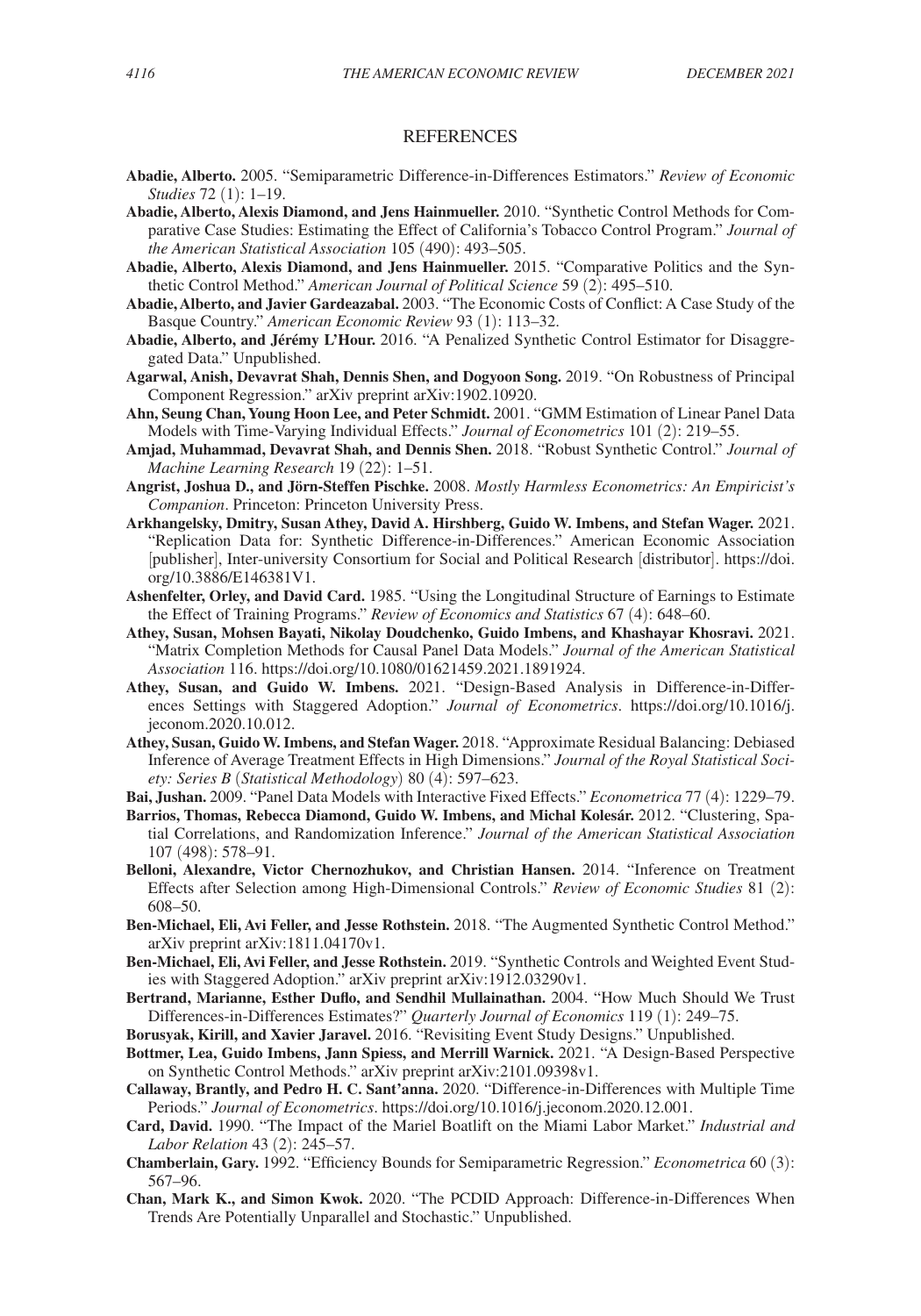- **Chernozhukov, Victor, Kaspar Wuthrich, and Yinchu Zhu.** 2018. "Inference on Average Treatment Effects in Aggregate Panel Data Settings." arXiv preprint arXiv:1812.10820v1.
- **Conley, Timothy G., and Christopher R. Taber.** 2011. "Inference with 'Difference in Difference' with a Small Number of Policy Changes." *Review of Economics and Statistics* 93 (1): 113–25.
- **Currie, Janet, Henrik Kleven, and Esmée Zwiers.** 2020. "Technology and Big Data Are Changing Economics: Mining Text to Track Methods." *AEA Papers and Proceedings* 110: 42–48.
- **de Chaisemartin, Clément, and Xavier D'Haultfœuille.** 2020. "Two-Way Fixed Effects Estimators with Heterogeneous Treatment Effects." *American Economic Review* 110 (9): 2964–96.
- **Doudchenko, Nikolay, and Guido W. Imbens.** 2016. "Balancing, Regression, Difference-in-Differences and Synthetic Control Methods: A Synthesis." NBER Working Paper 22791.
- **Efron, B.** 1979. "Bootstrap Methods: Another Look at the Jackknife." *Annals of Statistics* 7 (1): 1–26.
- **Feenstra, Robert C., Robert Inklaar, and Marcel P. Timmer.** 2015. "The Next Generation of the Penn World Table." *American Economic Review* 105 (10): 3150–82. Available for download at [www.](http://www.ggdc.net/pwt) [ggdc.net/pwt.](http://www.ggdc.net/pwt)
- **Ferman, Bruno, and Cristine Pinto.** 2019. "Synthetic Controls with Imperfect Pre-treatment Fit." arXiv preprint arXiv:1911.08521v1.
- **Firpo, Sergio, and Vitor Possebom.** 2018. "Synthetic Control Method: Inference, Sensitivity Analysis and Confidence Sets." *Journal of Causal Inference* 6 (2): Article 20160026.
- **Freyaldenhoven, Simon, Christian Hansen, and Jesse M. Shapiro.** 2019. "Pre-event Trends in the Panel Event-Study Design." *American Economic Review* 109 (9): 3307–38.
- **Freyberger, Joachim.** 2018. "Non-parametric Panel Data Models with Interactive Fixed Effects." *Review of Economic Studies* 85 (3): 1824–51.
- **Gobillon, Laurent, and Thierry Magnac.** 2016. "Regional Policy Evaluation: Interactive Fixed Effects and Synthetic Controls." *Review of Economics and Statistics* 98 (3): 535–51.
- **Graham, Bryan S., Cristine Campos De Xavier Pinto, and Daniel Egel.** 2012. "Inverse Probability Tilting for Moment Condition Models with Missing Data." *Review of Economic Studies* 79 (3): 1053–79.
- **Hahn, Jinyong, and Ruoyao Shi.** 2016. "Synthetic Control and Inference." Unpublished.
- **Hirshberg, David A.** 2021. "Least Squares with Error in Variables." arXiv preprint arXiv:2104.08931v1.
- **Hirshberg, David A., and Stefan Wager.** 2017. "Augmented Minimax Linear Estimation." arXiv preprint arXiv:1712.00038.
- **Holtz-Eakin, Douglas, Whitney Newey, and Harvey S. Rosen.** 1988. "Estimating Vector Autoregressions with Panel Data." *Econometrica* 56 (6): 1371–95.
- **Hsiao, Cheng, H. Steve Ching, and Shui Ki Wan.** 2012. "A Panel Data Approach for Program Evaluation: Measuring the Benefits of Political and Economic Integration of Hong Kong with Mainland China." *Journal of Applied Econometrics* 27 (5): 705–40.
- **Imai, Kosuke, and Marc Ratkovic.** 2014. "Covariate Balancing Propensity Score." *Journal of the Royal Statistical Society: Series B* (*Statistical Methodology*) 76 (1): 243–63.
- **Imbens, Guido.** 2004. "Nonparametric Estimation of Average Treatment Effects under Exogeneity: A Review." *Review of Economics and Statistics* 86 (1): 4–29.
- **Imbens, Guido W., and Donald B. Rubin.** 2015. *Causal Inference in Statistics, Social, and Biomedical Sciences*. New York: Cambridge University Press.
- **Kallus, Nathan.** 2020. "Generalized Optimal Matching Methods for Causal Inference." *Journal of Machine Learning Research* 21 (62): 1–54.
- **Kellogg, Maxwell, Magne Mogstad, Guillaume Pouliot, and Alexander Torgovitsky.** 2020. "Combining Matching and Synthetic Control to Trade Off Biases from Extrapolation and Interpolation." NBER Working Paper 26624.
- **Li, Kathleen T., and David R. Bell.** 2017. "Estimation of Average Treatment Effects with Panel Data: Asymptotic Theory and Implementation." *Journal of Econometrics* 197 (1): 65–75.
- **Miller, Rupert G.** 1974. "The Jackknife A Review." *Biometrika* 61 (1): 1–15.
- **Moon, Hyungsik Roger, and Martin Weidner.** 2017. "Dynamic Linear Panel Regression Models with Interactive Fixed Effects." *Econometric Theory* 33 (1): 158–95.
- **Moon, Hyungsik Roger, and Martin Weidner.** 2015. "Linear Regression for Panel with Unknown Number of Factors as Interactive Fixed Effects." *Econometrica* 83 (4): 1543–79.
- **Moon, Hyungsik Roger, and Martin Weidner.** 2018. "Nuclear Norm Regularized Estimation of Panel Regression Models." arXiv preprint arXiv:1810.10987v1.
- **National Bureau of Economic Research.** 2021. "Merged Outgoing Rotation Groups (MORG)." [https://](https://data.nber.org/morg/annual) [data.nber.org/morg/annual](https://data.nber.org/morg/annual) (accessed August 1, 2021).
- **Orzechowski, & Walker.** 2005. *The Tax Burden on Tobacco.* Historical Compilation, Vol. 40, Arlington, VA: Orzechowski & Walker.